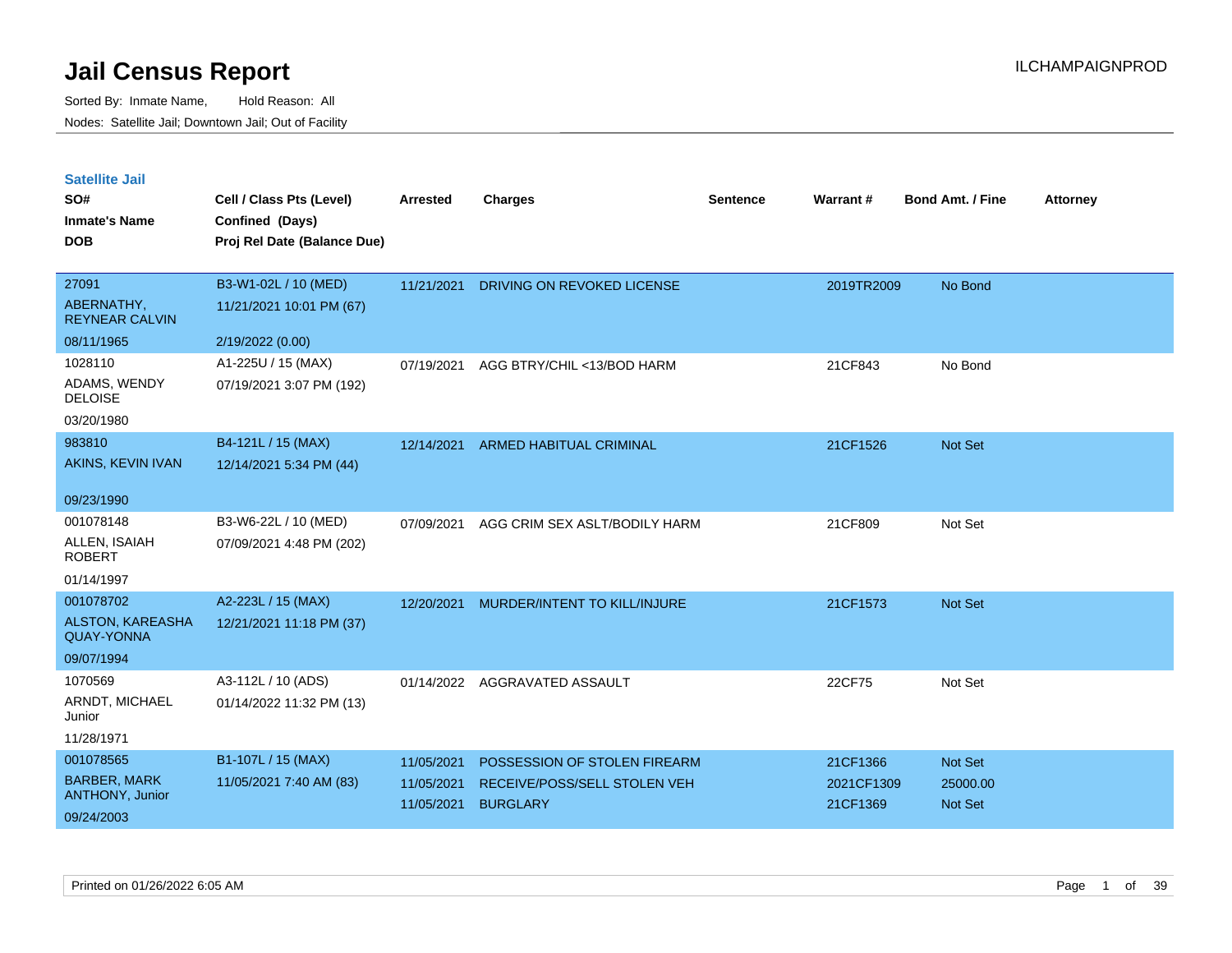| Sorted By: Inmate Name,                               | Hold Reason: All                            |                 |                                           |                 |             |                  |                 |
|-------------------------------------------------------|---------------------------------------------|-----------------|-------------------------------------------|-----------------|-------------|------------------|-----------------|
| Nodes: Satellite Jail; Downtown Jail; Out of Facility |                                             |                 |                                           |                 |             |                  |                 |
| SO#                                                   | Cell / Class Pts (Level)                    | <b>Arrested</b> | <b>Charges</b>                            | <b>Sentence</b> | Warrant#    | Bond Amt. / Fine | <b>Attorney</b> |
| <b>Inmate's Name</b>                                  | Confined (Days)                             |                 |                                           |                 |             |                  |                 |
| <b>DOB</b>                                            | Proj Rel Date (Balance Due)                 |                 |                                           |                 |             |                  |                 |
|                                                       |                                             |                 |                                           |                 |             |                  |                 |
| 518851                                                | A3-216L / 10 (ADS)                          | 01/11/2022      | <b>FELON POSS/USE WEAPON/FIREARM</b>      |                 | 20CF361     | 15000.00         |                 |
| BARKER, ALEXANDER                                     | 01/11/2022 2:37 PM (16)                     |                 | 01/11/2022 POSS AMT CON SUB EXCEPT(A)/(D) |                 | 2020CF863   | 15000.00         |                 |
| <b>MASSIE</b>                                         |                                             |                 | 01/11/2022 BAD CHK/OBTAIN CON PROP/>150   |                 | 20CF192     | 15000.00         |                 |
|                                                       |                                             |                 | 01/11/2022 BAD CHK/OBTAIN CON PROP/>150   |                 | 19CF1686    | 15000.00         |                 |
|                                                       |                                             |                 | 01/11/2022 METH DELIVERY/15<100 GRAMS     | 20y (DOC)       | 20CF1383    | No Bond          |                 |
|                                                       |                                             |                 | 01/11/2022 DRIVING ON REVOKED LICENSE     |                 | 2020TR16539 | 1500.00          |                 |
|                                                       |                                             |                 | 01/11/2022 OBSTRUCTING IDENTIFICATION     |                 | 2020CM222   | 1500.00          |                 |
| 09/24/1986                                            |                                             |                 |                                           |                 |             |                  |                 |
| 1073281                                               | A1-124U / 5 (MIN)                           | 11/15/2021      | DOM BTRY/CONTACT/1-2 PRECONV              |                 | 2021CF206   | 5000.00          |                 |
| <b>BASLER, MONET</b><br><b>MARISA</b>                 | 11/15/2021 11:08 PM (73)                    |                 |                                           |                 |             |                  |                 |
| 08/17/1994                                            |                                             |                 |                                           |                 |             |                  |                 |
| 1072477                                               | A4-104U / 15 (ADS)                          |                 | 01/13/2022 FELON POSS/USE WEAPON/FIREARM  |                 | 22CF74      | Not Set          |                 |
|                                                       | BEASLEY, KEVIN CORY 01/13/2022 8:47 PM (14) |                 |                                           |                 |             |                  |                 |
|                                                       |                                             |                 |                                           |                 |             |                  |                 |
| 06/16/2000                                            |                                             |                 |                                           |                 |             |                  |                 |
| 001078535                                             | B2-T2-07U / 15 (SPH)                        | 10/26/2021      | <b>CRIM SEX ASSAULT/FORCE</b>             |                 | 21CF1305    | Not Set          |                 |
| BERRY, DAVID ISAAC                                    | 10/26/2021 10:52 AM (93)                    |                 |                                           |                 |             |                  |                 |
| 09/23/2000                                            |                                             |                 |                                           |                 |             |                  |                 |
| 001078781                                             | A3-217L / 15 (ADS)                          | 01/19/2022      | <b>MACHINE GUN/AUTOMATIC WEAPON</b>       |                 | 22CF89      | <b>Not Set</b>   |                 |
| <b>BILLINGS, DEMONTE</b><br><b>JADON</b>              | 01/19/2022 9:57 PM (8)                      |                 |                                           |                 |             |                  |                 |
| 02/06/2000                                            |                                             |                 |                                           |                 |             |                  |                 |
| 001078789                                             | A3-215L / 5 (ADS)                           | 01/22/2022      | INDIRECT CRIMINAL CONTEMPT                |                 | ACC21009201 | Not Set          |                 |
| <b>BIVENS, ERIC JAMES</b>                             | 01/22/2022 2:38 AM (5)                      |                 |                                           |                 |             |                  |                 |
|                                                       |                                             |                 |                                           |                 |             |                  |                 |
| 12/30/1982                                            |                                             |                 |                                           |                 |             |                  |                 |
| 47897                                                 | A3-214U / 15 (ADS)                          | 01/19/2022      | <b>VIOLATE ORDER PROTECTION</b>           |                 | 22CF85      | <b>Not Set</b>   |                 |
| <b>BRANAMAN,</b><br><b>CLIFFORD EARL</b>              | 01/19/2022 9:21 PM (8)                      | 01/19/2022      | DRVG REVOKED/2+/PERS INJ/DEATH            |                 | 22CF84      | Not Set          |                 |
| 03/09/1975                                            |                                             |                 |                                           |                 |             |                  |                 |
|                                                       |                                             |                 |                                           |                 |             |                  |                 |

Printed on 01/26/2022 6:05 AM Page 2 of 39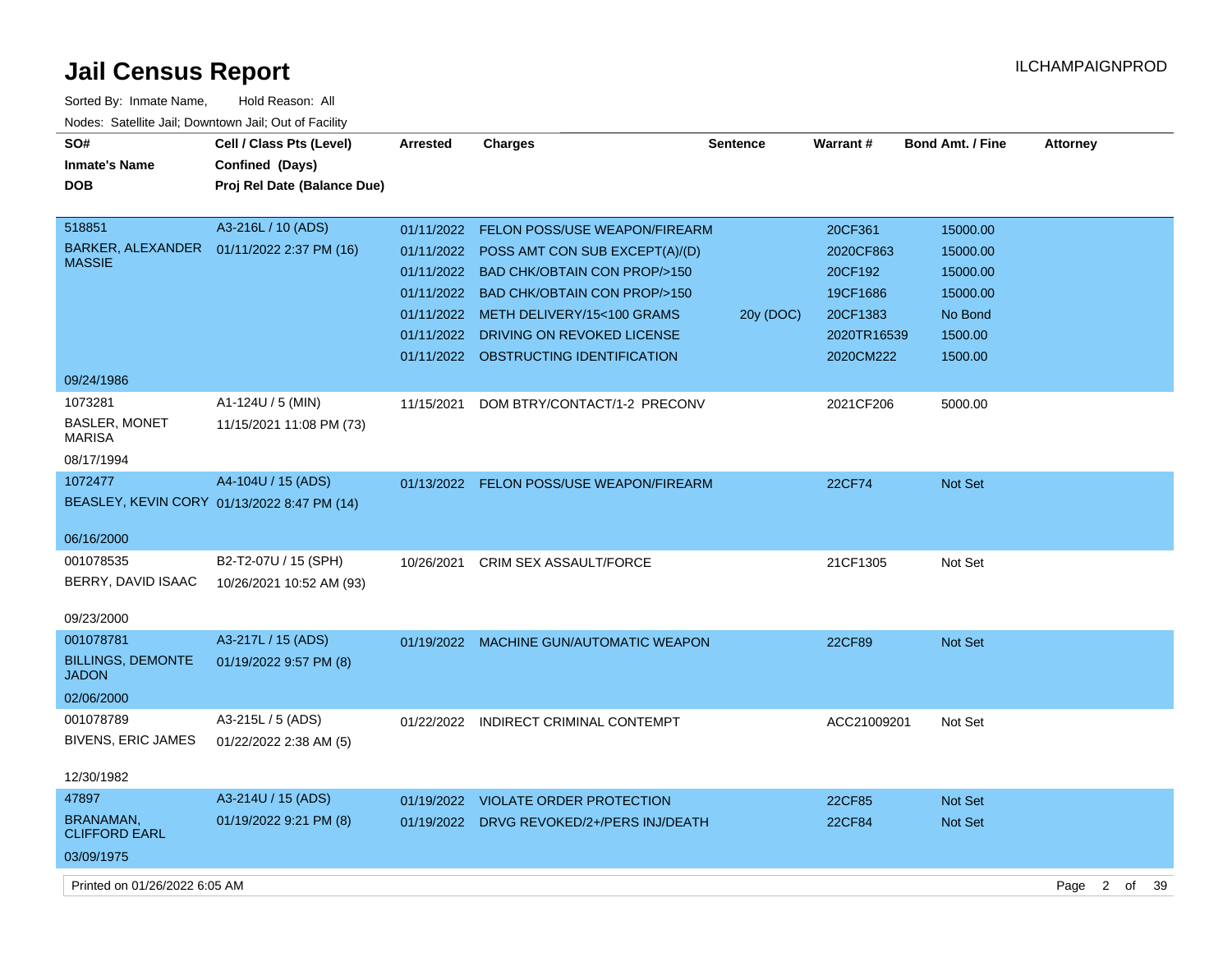| ivouss. Satellite Jali, Downtown Jali, Out of Facility |                                             |                 |                                          |                 |            |                         |                 |
|--------------------------------------------------------|---------------------------------------------|-----------------|------------------------------------------|-----------------|------------|-------------------------|-----------------|
| SO#                                                    | Cell / Class Pts (Level)                    | <b>Arrested</b> | Charges                                  | <b>Sentence</b> | Warrant#   | <b>Bond Amt. / Fine</b> | <b>Attorney</b> |
| Inmate's Name                                          | Confined (Days)                             |                 |                                          |                 |            |                         |                 |
| DOB                                                    | Proj Rel Date (Balance Due)                 |                 |                                          |                 |            |                         |                 |
|                                                        |                                             |                 |                                          |                 |            |                         |                 |
| 923208                                                 | A3-111L / 10 (ADS)                          |                 | 01/22/2022 CRIM TRES TO RES/PERS PRESENT |                 | 22CF92     | Not Set                 |                 |
| <b>BREADY, ANDREW</b><br><b>NICHOLAS</b>               | 01/22/2022 7:43 PM (5)                      |                 |                                          |                 |            |                         |                 |
| 06/08/1988                                             |                                             |                 |                                          |                 |            |                         |                 |
| 51247                                                  | B1-202U / 10 (MED)                          | 04/15/2021      | FELON POSS/USE WEAPON/FIREARM            |                 | 21CF411    | Not Set                 |                 |
| <b>BROWN, DANTE</b><br>MAURICE                         | 04/15/2021 6:24 PM (287)                    |                 |                                          |                 |            |                         |                 |
| 04/19/1979                                             |                                             |                 |                                          |                 |            |                         |                 |
| 990921                                                 | A3-214L / 15 (ADS)                          | 01/20/2022      | MFG/DEL 1<15 GR COCAINE/ANLG             |                 | 19CF369    | 25000.00                |                 |
| <b>BROWN, QUINTIN</b><br><b>MARSHAUN</b>               | 01/20/2022 7:19 PM (7)                      |                 | 01/20/2022 ARMED HABITUAL CRIMINAL       |                 | 21CF935    | 750000.00               |                 |
| 09/26/1991                                             |                                             |                 |                                          |                 |            |                         |                 |
| 29957                                                  | B4-222L / 15 (MAX)                          | 11/13/2021      | FELON POSS/USE WEAPON/FIREARM            |                 | 21CF1390   | Not Set                 |                 |
| <b>BROWN, RODNEY</b><br>LOUIS                          | 11/13/2021 8:57 PM (75)                     | 11/13/2021      | AGG CRIM SX AB/>5 YR OLDER VIC           |                 | 2019CF0718 | 250000.00               |                 |
| 01/07/1968                                             |                                             |                 |                                          |                 |            |                         |                 |
| 001077945                                              | A1-224U / 10 (MED)                          | 11/13/2021      | AGG ASLT PEACE OFF/FIRE/ER WRK           |                 | 2021CF637  | 1000.00                 |                 |
| <b>BROWN, SIDREA</b>                                   | 11/13/2021 10:49 AM (75)                    | 11/13/2021      | <b>BURGLARY</b>                          |                 | 2021CF543  | 50000.00                |                 |
| <b>RENEIA</b>                                          |                                             | 11/17/2021      | <b>BURGLARY</b>                          |                 | 21CF1264   | 1000.00                 |                 |
| 07/23/1992                                             |                                             |                 |                                          |                 |            |                         |                 |
| 001078739                                              | BOOKF-2 / 5 (ADS)                           | 01/05/2022      | CRIMINAL TRESPASS BUILDING               |                 | 2020CM392  | 1000.00                 |                 |
| BRYANT, JUDITH ANN                                     | 01/05/2022 6:36 PM (22)                     |                 |                                          |                 |            |                         |                 |
| 10/22/1957                                             |                                             |                 |                                          |                 |            |                         |                 |
| 001077954                                              | B3-W1-04L / 10 (MED)                        | 12/21/2021      | <b>RESIDENTIAL BURGLARY</b>              |                 | 21CF1570   | Not Set                 |                 |
|                                                        | CALKINS, STEVEN RAY 12/21/2021 6:35 AM (37) |                 |                                          |                 |            |                         |                 |
| 01/01/1992                                             |                                             |                 |                                          |                 |            |                         |                 |
| 39474                                                  | B1-101U / 10 (ADS)                          |                 |                                          |                 |            |                         |                 |
| CAMPBELL, AARON                                        | 07/06/2021 11:56 PM (205)                   | 07/06/2021      | MFG/DEL 15<100 GR HEROIN/ANLG            |                 | 21CF792    | Not Set                 |                 |
| JACOB                                                  |                                             |                 |                                          |                 |            |                         |                 |
| 07/18/1974                                             |                                             |                 |                                          |                 |            |                         |                 |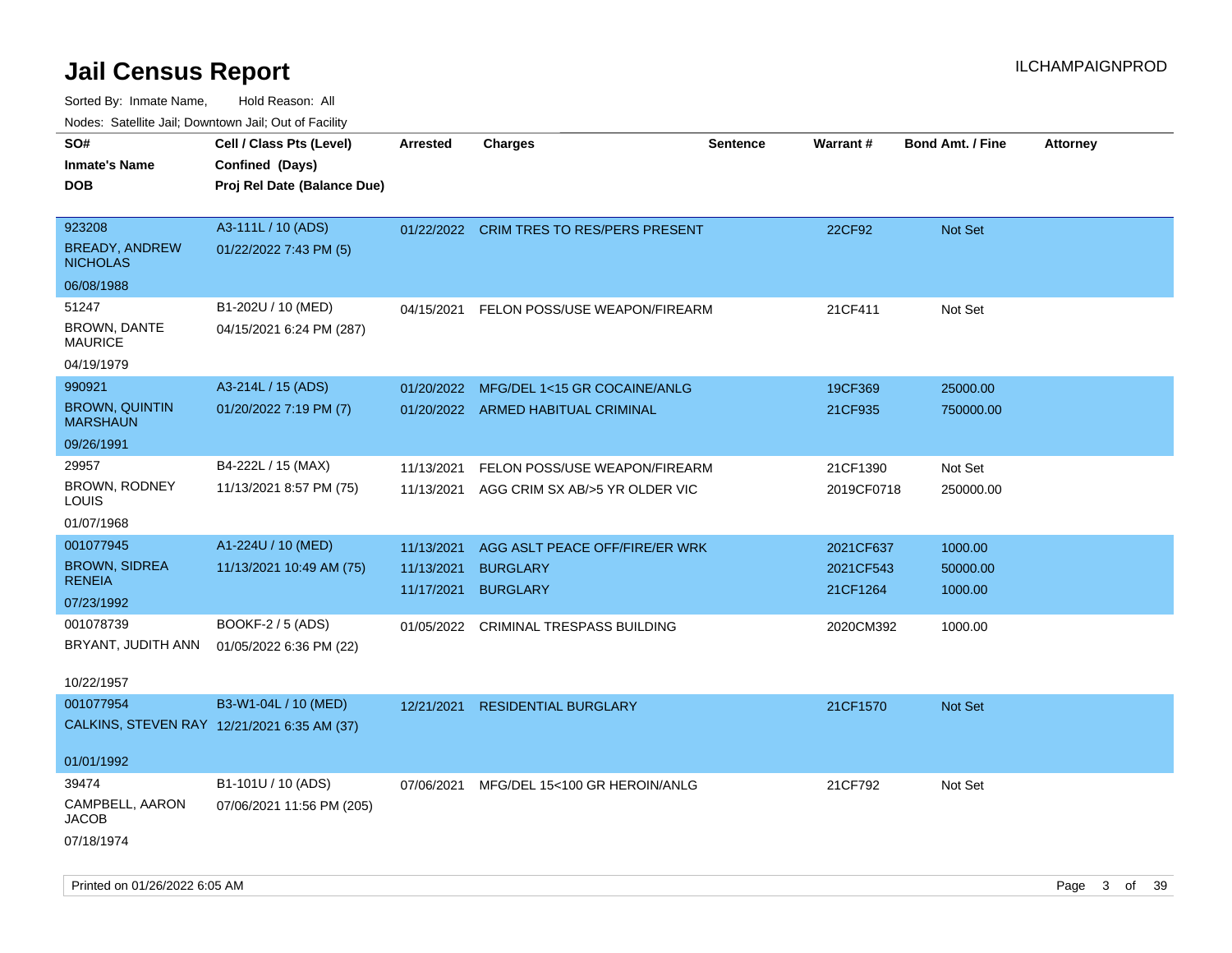Sorted By: Inmate Name, Hold Reason: All

Nodes: Satellite Jail; Downtown Jail; Out of Facility

| SO#<br><b>Inmate's Name</b><br><b>DOB</b>                                          | Cell / Class Pts (Level)<br>Confined (Days)<br>Proj Rel Date (Balance Due) | <b>Arrested</b>                        | <b>Charges</b>                                                                       | <b>Sentence</b>      | Warrant#                         | <b>Bond Amt. / Fine</b>       | <b>Attorney</b> |
|------------------------------------------------------------------------------------|----------------------------------------------------------------------------|----------------------------------------|--------------------------------------------------------------------------------------|----------------------|----------------------------------|-------------------------------|-----------------|
| 48473<br>CARRINGTON, ALBERT 01/14/2022 6:08 PM (13)<br>LAMONT, Third<br>10/03/1966 | A4-107L / 10 (ADS)                                                         |                                        | 01/14/2022 VIOLATE OP/OTHER PRIOR                                                    |                      | 22CF70                           | Not Set                       |                 |
| 1060436<br>CARTER, DERESHEO<br><b>DEWAYNE</b><br>09/10/1991                        | B1-106U / 10 (MED)<br>01/06/2022 8:43 PM (21)                              | 01/06/2022                             | AGGRAVATED UNLAWFUL RESTRAINT<br>01/06/2022 FELON ESCAPE/PEACE OFFICER               |                      | 22CF29<br>22CF28                 | Not Set<br>Not Set            |                 |
| 1029088<br><b>CHAPPLE, MALIK</b><br><b>BIANCO</b><br>10/25/1994                    | B1-201U / 10 (MED)<br>12/22/2021 10:02 AM (36)                             | 12/21/2021                             | FELON POSS/USE FIREARM PRIOR                                                         |                      | 21CF1338                         | 250000.00                     |                 |
| 56241<br>CLARK, DAMON<br><b>GILLMORE</b><br>12/21/1976                             | A4-205L / 5 (ADS)<br>01/13/2022 4:36 AM (14)                               |                                        | 01/13/2022 VIOLATE ORDER/PRIOR DOM BTRY                                              |                      | 22CF59                           | Not Set                       |                 |
| 001077485<br><b>COLBERT, ARIEANA</b><br><b>FELICIA</b><br>12/13/2000               | A1-124L / 15 (MAX)<br>12/21/2021 2:08 PM (37)                              | 12/21/2021                             | MURDER/INTENT TO KILL/INJURE                                                         |                      | 2021CF1282                       | 1000000.00                    |                 |
| 34805<br>11/16/1971                                                                | B4-227U / 15 (MAX)<br>CONERLY, KIN JOSEPH 10/01/2021 1:53 AM (118)         | 10/01/2021<br>10/01/2021<br>10/06/2021 | <b>DOMESTIC BATTERY</b><br>ARMED HABITUAL CRIMINAL<br>POSS STOLEN VEHICLE > \$25,000 |                      | 21CF1183<br>21CF1184<br>19CF1786 | Not Set<br>Not Set<br>Not Set |                 |
| 958936<br><b>COWAN, CAPRICE</b><br><b>CASHAY</b><br>07/19/1988                     | <b>BOOKF-2 / 10 (ADS)</b><br>01/11/2022 7:04 PM (16)                       | 01/11/2022                             | <b>FELON FAIL/RETURN FRM FURLOUGH</b><br>01/12/2022 AGG BATTERY/USE DEADLY WEAPON    | 2y/6m (DOC) 18CF1571 | 21CF1351                         | 150000.00<br>No Bond          |                 |
| 1074319<br><b>CRAIG, DAVUCCI</b><br><b>DAVION</b>                                  | B1-104L / 15 (MAX)<br>10/12/2021 11:36 AM (107)                            | 10/12/2021<br>10/14/2021               | AGGRAVATED CRUELTY TO ANIMALS<br><b>MURDER</b>                                       |                      | 21CF1238<br>21CF1239             | Not Set<br>Not Set            |                 |

08/02/2001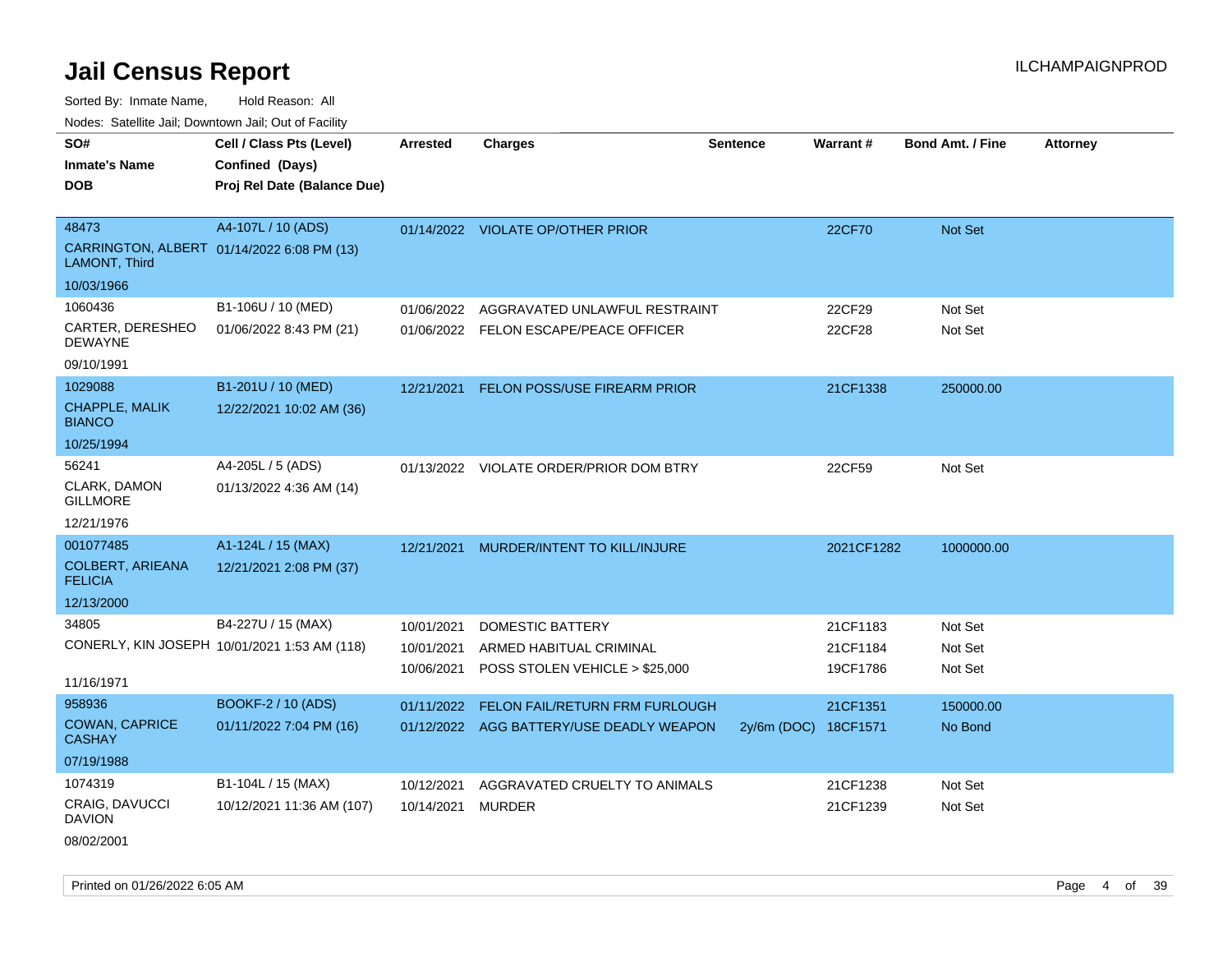Sorted By: Inmate Name, Hold Reason: All Nodes: Satellite Jail; Downtown Jail; Out of Facility

| SO#<br><b>Inmate's Name</b>           | Cell / Class Pts (Level)<br>Confined (Days) | Arrested   | <b>Charges</b>                          | Sentence | <b>Warrant#</b> | <b>Bond Amt. / Fine</b> | <b>Attorney</b> |
|---------------------------------------|---------------------------------------------|------------|-----------------------------------------|----------|-----------------|-------------------------|-----------------|
| <b>DOB</b>                            | Proj Rel Date (Balance Due)                 |            |                                         |          |                 |                         |                 |
|                                       |                                             |            |                                         |          |                 |                         |                 |
| 001077549                             | B2-T3-10L / 10 (SPH)                        | 12/22/2020 | <b>PRED CRIM SEX ASLT/VICTIM &lt;13</b> |          | 2020CF1469      | Not Set                 |                 |
| CRISTOBAL-MATEO,<br><b>CRISTOBAL</b>  | 12/22/2020 1:17 PM (401)                    |            |                                         |          |                 |                         |                 |
| 12/02/1988                            |                                             |            |                                         |          |                 |                         |                 |
| 1076848                               | A4-103L / 15 (ADS)                          | 01/18/2022 | AGG BATTERY/PUBLIC PLACE                |          | 20CF1491        | No Bond                 |                 |
| CROSS, STEED<br><b>GATHON</b>         | 01/18/2022 4:02 PM (9)                      |            |                                         |          |                 |                         |                 |
| 10/11/1974                            |                                             |            |                                         |          |                 |                         |                 |
| 988538                                | B1-106L / 10 (MED)                          | 12/21/2021 | AGGRAVATED DOMESTIC BATTERY             |          | 21CF1564        | Not Set                 |                 |
| DAVIDSON, HARLEY<br><b>KYLE SCOTT</b> | 12/21/2021 5:45 AM (37)                     |            |                                         |          |                 |                         |                 |
| 08/05/1990                            |                                             |            |                                         |          |                 |                         |                 |
| 1023587                               | B1-203U / 15 (MAX)                          | 09/24/2021 | MFG/DEL CANNABIS/2.5-10 GRAMS           |          | 21CF1155        | Not Set                 |                 |
| DAVIS, MARTIN<br><b>DENNIS</b>        | 09/24/2021 9:38 PM (125)                    | 09/24/2021 | ARMED HABITUAL CRIMINAL                 |          | 2021-CF681      | 500000.00               |                 |
| 12/02/1994                            |                                             |            |                                         |          |                 |                         |                 |
| 001078538                             | B1-205L / 10 (MED)                          | 10/26/2021 | <b>CRIM SEX ASSAULT/FORCE</b>           |          | 21CF1301        | Not Set                 |                 |
| <b>DAWKINS, LEN</b>                   | 10/26/2021 8:18 PM (93)                     |            |                                         |          |                 |                         |                 |
| 03/23/1987                            |                                             |            |                                         |          |                 |                         |                 |
| 56972                                 | B3-W3-10L / 10 (MED)                        | 08/30/2021 | POSS STOLEN VEHICLE > \$25,000          |          | 21CF1044        | Not Set                 |                 |
| DAY, DANIEL JOSEPH                    | 08/30/2021 3:07 PM (150)                    | 09/04/2021 | <b>BURGLARY</b>                         |          | 21CF1054        | Not Set                 |                 |
|                                       |                                             |            |                                         |          |                 |                         |                 |
| 10/16/1982                            |                                             |            |                                         |          |                 |                         |                 |
| 25659                                 | B4-125L / 15 (MAX)                          | 06/15/2021 | <b>RESIDENTIAL BURGLARY</b>             |          | 2020CF1218      | 50000.00                |                 |
| DORRIS, LORENZO                       | 06/15/2021 6:17 AM (226)                    | 06/15/2021 | <b>BURGLARY</b>                         |          | 21CF689         | Not Set                 |                 |
| 07/19/1966                            |                                             |            |                                         |          |                 |                         |                 |
| 1024895                               | B3-W4-14L / 10 (MED)                        | 12/15/2021 | MFG/DEL 100<400 GR COCA/ANLG            |          | 21CF1535        | Not Set                 |                 |
| EDWARDS, GEORGE<br><b>CORTEZ</b>      | 12/15/2021 12:26 PM (43)                    | 12/15/2021 | <b>AGGRAVATED BATTERY</b>               |          | 21CF1536        | Not Set                 |                 |

06/19/1994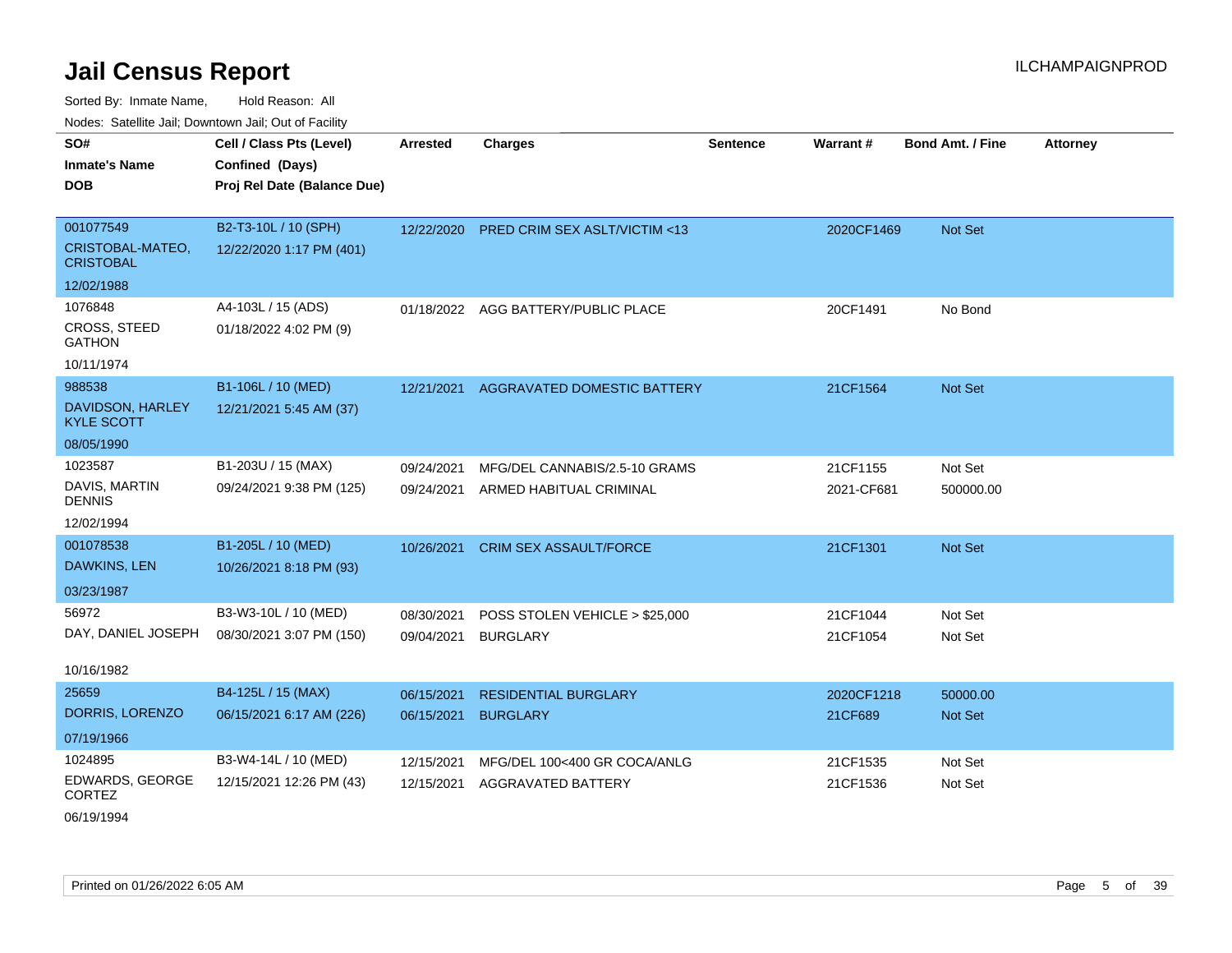Sorted By: Inmate Name, Hold Reason: All

Nodes: Satellite Jail; Downtown Jail; Out of Facility

| rougs. Calcing Jan, Downtown Jan, Out of Facinty             |                                             |                 |                                           |                 |             |                         |                 |
|--------------------------------------------------------------|---------------------------------------------|-----------------|-------------------------------------------|-----------------|-------------|-------------------------|-----------------|
| SO#                                                          | Cell / Class Pts (Level)                    | <b>Arrested</b> | <b>Charges</b>                            | <b>Sentence</b> | Warrant#    | <b>Bond Amt. / Fine</b> | <b>Attorney</b> |
| <b>Inmate's Name</b>                                         | Confined (Days)                             |                 |                                           |                 |             |                         |                 |
| <b>DOB</b>                                                   | Proj Rel Date (Balance Due)                 |                 |                                           |                 |             |                         |                 |
|                                                              |                                             |                 |                                           |                 |             |                         |                 |
| 1074720                                                      | A4-204L / 15 (ADS)                          |                 | 01/19/2022 PRED CRIM SEX ASLT/VICTIM <13  |                 | 21CF1414    | 500000.00               |                 |
| ELVIR-REYES, JORGE 01/19/2022 1:43 PM (8)<br><b>LEONARDO</b> |                                             |                 |                                           |                 |             |                         |                 |
| 06/03/1988                                                   |                                             |                 |                                           |                 |             |                         |                 |
| 1069992                                                      | A3-116L / 10 (ADS)                          |                 | 01/14/2022 VIO BAIL BOND/CLASS 4 OFFENSE  |                 | 22CM19      | Not Set                 |                 |
| EMBEYA, CRISTAVI<br><b>TSHOMBA</b>                           | 01/14/2022 5:19 PM (13)                     |                 |                                           |                 |             |                         |                 |
| 03/19/1999                                                   |                                             |                 |                                           |                 |             |                         |                 |
| 43977                                                        | B2-T1-01U / 5 (SPH)                         | 12/20/2021      | AGG FLEEING POLICE/21 MPH OVER            |                 | 21CF1566    | Not Set                 |                 |
| <b>EMKES, DOUGLAS</b><br><b>ALAN</b>                         | 12/20/2021 9:59 AM (38)                     | 12/20/2021      | <b>PAROLE REVOCATION</b>                  |                 |             | No Bond                 |                 |
| 06/08/1959                                                   |                                             |                 |                                           |                 |             |                         |                 |
| 987328                                                       | A2-121L / 10 (MED)                          | 12/11/2021      | AGG ASLT PEACE OFF/FIRE/ER WRK            |                 | 21CF1515    | Not Set                 |                 |
| ERVIN, DEIDRA ANN<br>RUTH                                    | 12/11/2021 8:48 PM (47)                     |                 |                                           |                 |             |                         |                 |
| 04/15/1991                                                   |                                             |                 |                                           |                 |             |                         |                 |
| 527081                                                       | B3-W6-24L / 10 (MED)                        |                 | 09/06/2021 ARSON/REAL/PERSONAL PROP>\$150 |                 | 2021 CF 797 | 25000.00                |                 |
| FERGUSON,<br><b>CHRISTOPHER</b>                              | 09/06/2021 1:18 PM (143)                    |                 |                                           |                 |             |                         |                 |
| 12/21/1981                                                   |                                             |                 |                                           |                 |             |                         |                 |
| 1039744                                                      | B4-224U / 15 (MAX)                          | 12/06/2021      | <b>MURDER</b>                             |                 | 20CF959     | 1000000.00              |                 |
| FONVILLE, TREVOY<br><b>JERMAINE</b>                          | 12/06/2021 10:52 AM (52)                    |                 |                                           |                 |             |                         |                 |
| 01/13/1996                                                   |                                             |                 |                                           |                 |             |                         |                 |
| 518395                                                       | B2-T3-12L / 15 (SPH)                        | 07/07/2020      | <b>CRIMINAL SEXUAL ASSAULT</b>            |                 | 2020-CF735  | 250000.00               |                 |
|                                                              | FRANDLE, MARK RYAN 07/07/2020 3:42 PM (569) |                 |                                           |                 |             |                         |                 |
|                                                              |                                             |                 |                                           |                 |             |                         |                 |
| 09/10/1985                                                   |                                             |                 |                                           |                 |             |                         |                 |
| 001077934                                                    | A1-125L / 10 (MED)                          | 08/22/2021      | <b>DOMESTIC BATTERY</b>                   |                 | 21 CM 172   | 10000.00                |                 |
| FREED, LOGAN<br>SUZANNE                                      | 08/22/2021 11:45 PM (158)                   | 08/22/2021      | AGG DUI/ACCIDENT/DEATH                    |                 | 21CF1024    | Not Set                 |                 |
| 08/18/1996                                                   |                                             |                 |                                           |                 |             |                         |                 |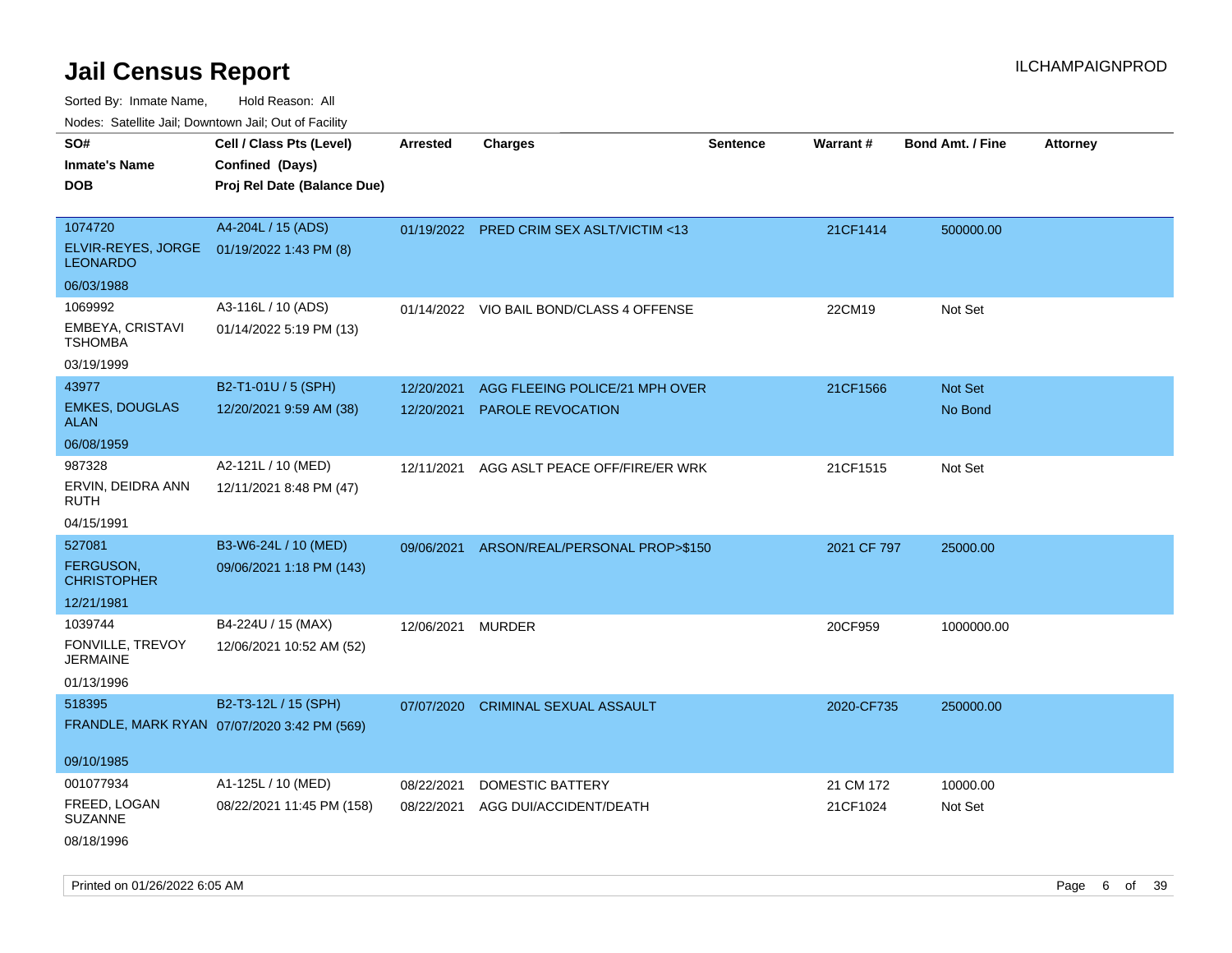| Noues. Salemie Jan, Downlown Jan, Out of Facility |                                            |                 |                                          |                 |              |                         |          |
|---------------------------------------------------|--------------------------------------------|-----------------|------------------------------------------|-----------------|--------------|-------------------------|----------|
| SO#                                               | Cell / Class Pts (Level)                   | <b>Arrested</b> | <b>Charges</b>                           | <b>Sentence</b> | Warrant#     | <b>Bond Amt. / Fine</b> | Attorney |
| <b>Inmate's Name</b>                              | Confined (Days)                            |                 |                                          |                 |              |                         |          |
| <b>DOB</b>                                        | Proj Rel Date (Balance Due)                |                 |                                          |                 |              |                         |          |
|                                                   |                                            |                 |                                          |                 |              |                         |          |
| 001078290                                         | A1-125U / 10 (ADS)                         | 08/19/2021      | MACHINE GUN/AUTO WEAPON/VEH              |                 | 21CF1012     | Not Set                 |          |
| FREEMAN, ANGEL<br><b>JANILA KAY</b>               | 08/19/2021 1:26 AM (161)                   |                 |                                          |                 |              |                         |          |
| 12/25/1995                                        |                                            |                 |                                          |                 |              |                         |          |
| 001078780                                         | A3-217U / 15 (ADS)                         |                 | 01/19/2022 FIREARM/FOID INVALID/NOT ELIG |                 | 2CF90        | Not Set                 |          |
| FULWILEY, KANYE<br><b>TONY</b>                    | 01/19/2022 9:39 PM (8)                     |                 |                                          |                 |              |                         |          |
| 09/24/2003                                        |                                            |                 |                                          |                 |              |                         |          |
| 1063104                                           | A3-212L / 5 (ADS)                          |                 | 01/10/2022 VIOLATE ORDER PROTECTION      |                 | 21CF1258     | 25000.00                |          |
| <b>FUSON, KEITH</b><br><b>EDWARD</b>              | 01/10/2022 9:14 PM (17)                    |                 | 01/10/2022 VIOLATE ORDER PROTECTION      |                 | 21CF1259     | 25000.00                |          |
| 05/07/1987                                        |                                            |                 |                                          |                 |              |                         |          |
| 001078154                                         | B4-121U / 10 (MED)                         | 01/09/2022      | DRVG UNDER INFLU OF ALCOHOL              |                 | 2021 DT 182  | 5000.00                 |          |
| <b>GENTRY, DAMON</b><br><b>LIONEL</b>             | 01/09/2022 4:41 PM (18)                    |                 | 01/09/2022 AGG DOMESTIC BATTERY/STRANGLE |                 | 2021 CF 1396 | 50000.00                |          |
| 12/25/1971                                        |                                            |                 |                                          |                 |              |                         |          |
| 001078633                                         | B2-T4-13U / 25 (SPH)                       | 12/01/2021      | PRED CRIM SEX ASLT/VICTIM <13            |                 | 21CF1416     | 250000.00               |          |
| GONZALEZ-GUILLEN,<br><b>EDWARD</b>                | 12/01/2021 12:08 PM (57)                   |                 |                                          |                 |              |                         |          |
| 08/25/2002                                        |                                            |                 |                                          |                 |              |                         |          |
| 001078607                                         | B4-221L / 15 (MAX)                         | 11/22/2021      | FELON POSS/USE FIREARM/PAROLE            |                 | 21CF1437     | Not Set                 |          |
| GRAY, WILLIAM<br>DA'VON                           | 11/22/2021 2:57 PM (66)                    | 11/22/2021      | ATTEMPT (FIRST DEGREE MURDER)            |                 | 21CF1435     | Not Set                 |          |
| 04/18/1984                                        |                                            |                 |                                          |                 |              |                         |          |
| 56342                                             | B1-206L / 10 (MED)                         | 10/21/2021      | THEFT CONTROL INTENT <\$500              |                 | 17CF1451     | 10000.00                |          |
| <b>GRIFFIN, NATHAN</b>                            | 10/21/2021 4:20 PM (98)                    | 10/21/2021      | DRIVING ON REVOKED LICENSE               |                 | 20TR1979     | 3000.00                 |          |
| <b>EUGENE</b>                                     |                                            | 10/21/2021      | ARMED HABITUAL CRIMINAL                  |                 | 21CF1279     | <b>Not Set</b>          |          |
| 02/24/1969                                        |                                            |                 |                                          |                 |              |                         |          |
| 001078493                                         | BOOKF-2                                    |                 | 01/25/2022 AGGRAVATED DOMESTIC BATTERY   |                 | 2022CF43     | 25000.00                |          |
| <b>ELLEACE</b>                                    | HAWKINS, RAIJANNAE 01/25/2022 10:30 PM (2) |                 |                                          |                 |              |                         |          |
| 04/19/2002                                        |                                            |                 |                                          |                 |              |                         |          |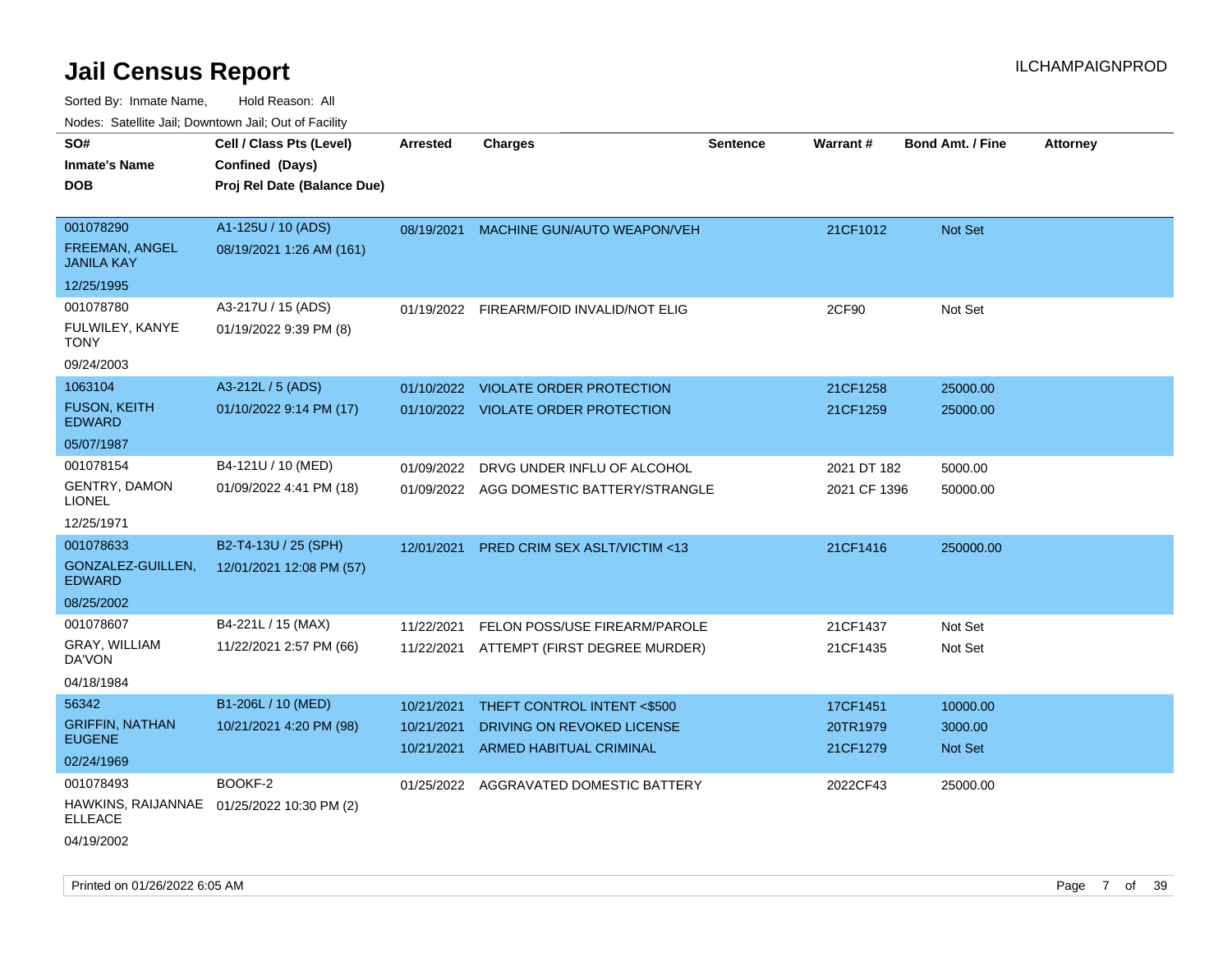| roucs. Oatchite sail, Downtown sail, Out of Facility |                             |            |                                         |                 |            |                         |                 |
|------------------------------------------------------|-----------------------------|------------|-----------------------------------------|-----------------|------------|-------------------------|-----------------|
| SO#                                                  | Cell / Class Pts (Level)    | Arrested   | <b>Charges</b>                          | <b>Sentence</b> | Warrant#   | <b>Bond Amt. / Fine</b> | <b>Attorney</b> |
| <b>Inmate's Name</b>                                 | Confined (Days)             |            |                                         |                 |            |                         |                 |
| <b>DOB</b>                                           | Proj Rel Date (Balance Due) |            |                                         |                 |            |                         |                 |
|                                                      |                             |            |                                         |                 |            |                         |                 |
| 987254                                               | A3-115L / 10 (ADS)          |            | 01/12/2022 DOMESTIC BATTERY/OTHER PRIOR | 6y (DOC)        | 20CF356    | No Bond                 |                 |
| HAYES, CARL DONJO                                    | 01/12/2022 5:20 PM (15)     |            |                                         |                 |            |                         |                 |
| 03/02/1963                                           |                             |            |                                         |                 |            |                         |                 |
| 001078488                                            | B2-T4-15U / 15 (SPH)        | 10/14/2021 | PRED CRIM SEX ASLT/VICTIM <13           |                 | 21CF1232   | 500000.00               |                 |
| HERNANDEZ-LOPEZ,<br><b>ERNESTO</b>                   | 10/14/2021 3:15 PM (105)    | 10/14/2021 | <b>FUGITIVE FROM JUSTICE</b>            |                 | 21CF1246   | Not Set                 |                 |
| 11/28/1975                                           |                             |            |                                         |                 |            |                         |                 |
| 975293                                               | B2-T4-14L / 10 (SPH)        | 07/21/2021 | <b>STALKING</b>                         |                 | 2021CF863  | <b>Not Set</b>          |                 |
| <b>HILL, JACOB MILES</b>                             | 07/21/2021 8:43 PM (190)    | 07/21/2021 | VIO ORDER/PRIOR VIO OF ORDER            |                 | 21CF914    | No Bond                 |                 |
|                                                      |                             | 07/25/2021 | <b>PAROLE REVOCATION</b>                |                 | CH2104646  | <b>Not Set</b>          |                 |
| 02/06/1988                                           |                             | 08/18/2021 | <b>HARASS WITNESS/FAMILY MBR/REP</b>    |                 | 21CF992    | Not Set                 |                 |
|                                                      |                             | 09/09/2021 | AGG STALKING/BODILY HARM                |                 | 21CF1073   | Not Set                 |                 |
| 48471                                                | B1-207L / 15 (MAX)          | 08/08/2021 | AGG BATTERY/DISCHARGE FIREARM           |                 | 21CF946    | Not Set                 |                 |
| HILL, RAMESH<br>JERMAINE                             | 08/08/2021 4:45 AM (172)    |            |                                         |                 |            |                         |                 |
| 12/11/1978                                           |                             |            |                                         |                 |            |                         |                 |
| 001078795                                            | BOOKH-6                     |            | 01/26/2022 AGG BATTERY/PUBLIC PLACE     |                 | 2022CFAWOW | No Bond                 |                 |
| HORNSBY, DEVIN<br><b>ALEXIS</b>                      | 01/26/2022 12:51 AM (1)     |            |                                         |                 |            |                         |                 |
| 07/02/1999                                           |                             |            |                                         |                 |            |                         |                 |
| 1043704                                              | B4-223L / 15 (MAX)          | 07/13/2021 | ARMED ROBBERY/ARMED W/FIREARM           | 12y (DOC)       | 21CF815    | Not Set                 |                 |
| <b>HOUSTON, STEVEN</b><br>CORDELL                    | 07/13/2021 5:56 AM (198)    |            |                                         |                 |            |                         |                 |
| 01/24/1989                                           |                             |            |                                         |                 |            |                         |                 |
| 999198                                               | B4-226L / 15 (MAX)          | 11/30/2021 | <b>FELON POSS/USE FIREARM PRIOR</b>     |                 | 21CF1377   | 500000.00               |                 |
| <b>HOWARD, BRION LIN</b>                             | 11/30/2021 10:41 AM (58)    |            |                                         |                 |            |                         |                 |
|                                                      |                             |            |                                         |                 |            |                         |                 |
| 06/10/1992                                           |                             |            |                                         |                 |            |                         |                 |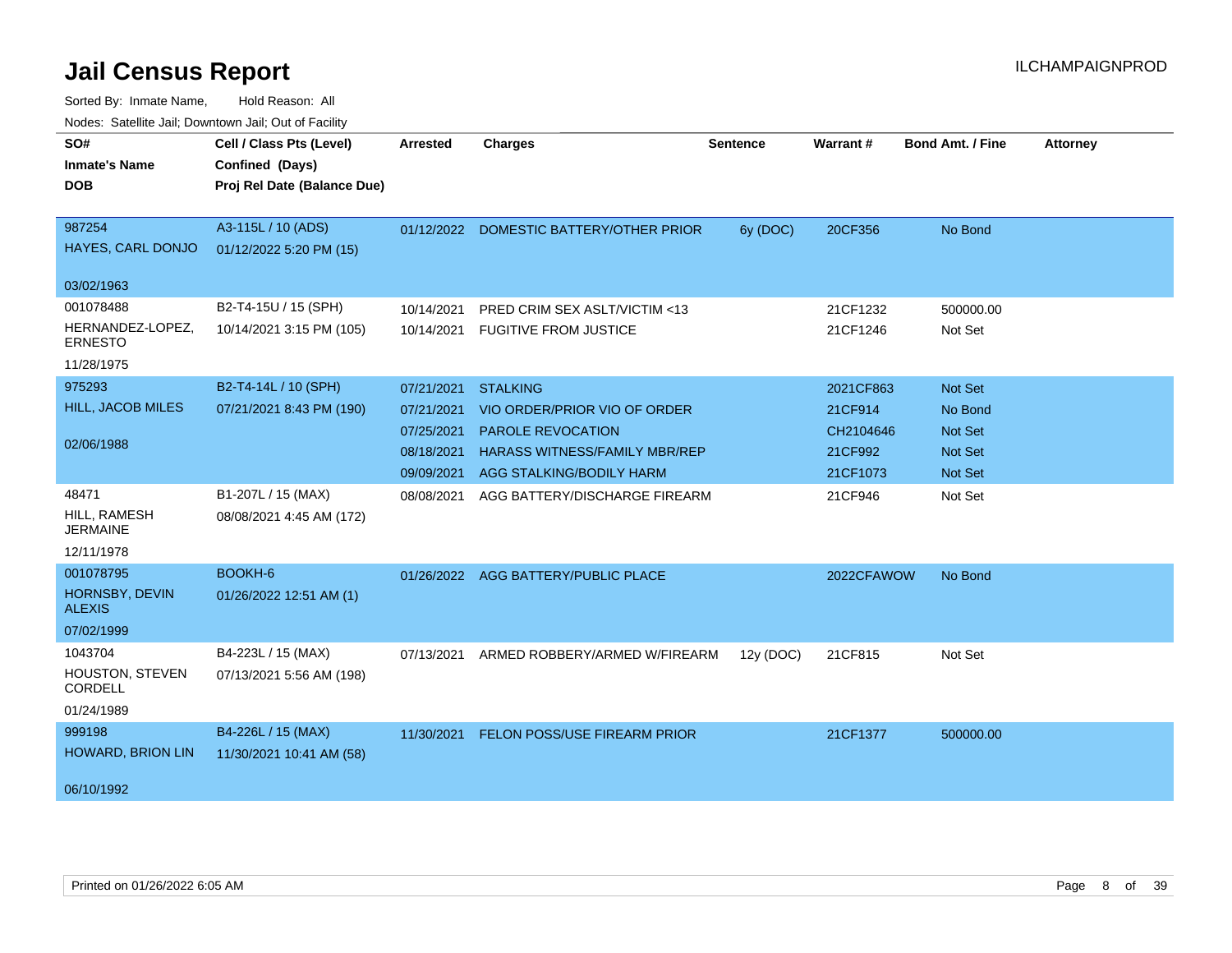Sorted By: Inmate Name, Hold Reason: All Nodes: Satellite Jail; Downtown Jail; Out of Facility

| SO#<br><b>Inmate's Name</b>                            | Cell / Class Pts (Level)<br>Confined (Days) | <b>Arrested</b>          | <b>Charges</b>                                                    | <b>Sentence</b> | Warrant#    | <b>Bond Amt. / Fine</b> | <b>Attorney</b> |
|--------------------------------------------------------|---------------------------------------------|--------------------------|-------------------------------------------------------------------|-----------------|-------------|-------------------------|-----------------|
| <b>DOB</b>                                             | Proj Rel Date (Balance Due)                 |                          |                                                                   |                 |             |                         |                 |
|                                                        |                                             |                          |                                                                   |                 |             |                         |                 |
| 1061996                                                | A1-224L / 5 (MIN)                           | 10/30/2021               | DRVG UNDER INFLUENCE OF DRUG                                      |                 |             | No Bond                 |                 |
| HUBBARD, REBEKIAH<br><b>DIONA</b>                      | 10/30/2021 1:37 PM (89)                     | 10/30/2021<br>10/31/2021 | RETAIL THEFT/DISP MERCH/<\$300<br>USE FORGED CR/DEBIT CARD/<\$300 | 2y (DOC)        | 2018CF1302  | 20000.00<br>No Bond     |                 |
| 04/08/1998                                             | 1/26/2022 (0.00)                            |                          |                                                                   |                 |             |                         |                 |
| 953555                                                 | B4-122L / 15 (MAX)                          | 03/10/2021               | <b>CRIM TRESPASS TO RESIDENCE</b>                                 |                 | 21CF272     | Not Set                 |                 |
| HUNT, TAVARIS EARL                                     | 03/10/2021 4:58 AM (323)                    | 04/14/2021               | AGG FLEEING POLICE/21 MPH OVER                                    | 3y (DOC)        | 2020CF94    | 10000.00                |                 |
| 12/29/1987                                             |                                             |                          |                                                                   |                 |             |                         |                 |
| 38993                                                  | B4-126L / 15 (MAX)                          |                          | 02/13/2021 ATTEMPT (FIRST DEGREE MURDER)                          |                 | 21CF181     | Not Set                 |                 |
| JACKSON, LAMONT<br><b>JEREMIE</b>                      | 02/13/2021 7:45 AM (348)                    |                          |                                                                   |                 |             |                         |                 |
| 07/31/1973                                             |                                             |                          |                                                                   |                 |             |                         |                 |
| 001078689                                              | B1-201L / 15 (MAX)                          | 12/17/2021               | FIREARM/FOID INVALID/NOT ELIG                                     |                 | 21CF1551    | No Bond                 |                 |
| <b>JACKSON, PRENTISS</b><br>MANSION DEWAYNE            | 12/18/2021 12:39 AM (40)                    | 12/17/2021               | POSS STOLEN VEHICLE > \$25,000                                    |                 | 21JD37      | Not Set                 |                 |
| 09/02/2003                                             | 1/30/2022 (0.00)                            |                          |                                                                   |                 |             |                         |                 |
| 001077487                                              | B3-W8-30L / 10 (MED)                        | 12/03/2020               | FELON POSS/USE WEAPON/FIREARM                                     |                 | 20CF1377    | Not Set                 |                 |
| <b>JACKSON, TERRELL</b><br><b>DANDRE</b>               | 12/03/2020 10:18 AM (420)                   |                          | 11/09/2021 AGG DISCHARGE FIREARM/OCC VEH                          |                 | 21CR0331401 | No Bond                 |                 |
| 08/11/1990                                             |                                             |                          |                                                                   |                 |             |                         |                 |
| 001077864                                              | B1-103L / 15 (MAX)                          | 04/18/2021               | FELON POSS/USE WEAPON/FIREARM                                     |                 | 21CF428     | Not Set                 |                 |
| D                                                      | JAMERSON, ANTHONY 04/18/2021 7:21 PM (284)  |                          |                                                                   |                 |             |                         |                 |
| 01/26/1990                                             |                                             |                          |                                                                   |                 |             |                         |                 |
| 001078703                                              | A2-223U / 15 (ADS)                          |                          | 12/20/2021 MURDER/INTENT TO KILL/INJURE                           |                 | 21CF1574    | Not Set                 |                 |
| JOHNS, SHAMIQUH<br><b>THERESA</b>                      | 12/22/2021 6:41 AM (36)                     |                          |                                                                   |                 |             |                         |                 |
| 04/03/1992                                             |                                             |                          |                                                                   |                 |             |                         |                 |
| 001078788<br>JOHNSON, BRENTON Z 01/21/2022 8:33 PM (6) | A4-207U / 5 (ADS)                           |                          | 01/21/2022 AGGRAVATED BATTERY                                     |                 | 22CF93      | Not Set                 |                 |

08/07/1987

Printed on 01/26/2022 6:05 AM Page 9 of 39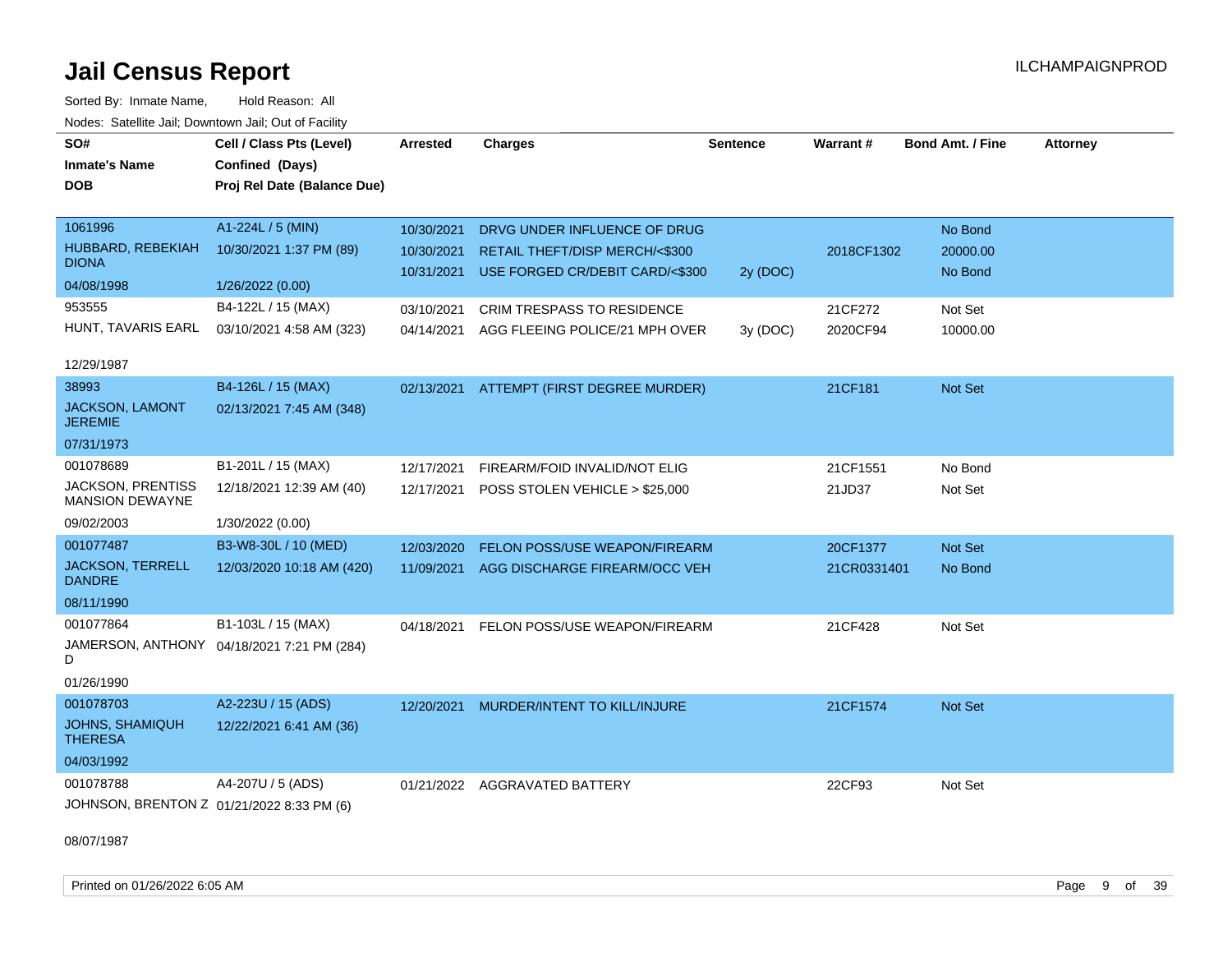| roucs. Calcinic Jan, Downtown Jan, Out of Facility |                                            |                 |                                           |                 |           |                         |                 |
|----------------------------------------------------|--------------------------------------------|-----------------|-------------------------------------------|-----------------|-----------|-------------------------|-----------------|
| SO#                                                | Cell / Class Pts (Level)                   | <b>Arrested</b> | <b>Charges</b>                            | <b>Sentence</b> | Warrant#  | <b>Bond Amt. / Fine</b> | <b>Attorney</b> |
| <b>Inmate's Name</b>                               | Confined (Days)                            |                 |                                           |                 |           |                         |                 |
| <b>DOB</b>                                         | Proj Rel Date (Balance Due)                |                 |                                           |                 |           |                         |                 |
|                                                    |                                            |                 |                                           |                 |           |                         |                 |
| 1071536                                            | B4-127L / 15 (MED)                         | 06/17/2021      | UNLAWFUL RESTRAINT                        | 2y (DOC)        | 21CF702   | Not Set                 |                 |
| JOHNSON, ZACHERY<br><b>EDWARD</b>                  | 06/17/2021 2:00 AM (224)                   |                 |                                           |                 |           |                         |                 |
| 10/30/1987                                         |                                            |                 |                                           |                 |           |                         |                 |
| 001078645                                          | B4-222U / 10 (MED)                         | 12/02/2021      | <b>ILLEG POSS AMMUNITION/FOID</b>         |                 | 21CM472   | 1000.00                 |                 |
| JONES, KELVIN<br><b>KHYRIC</b>                     | 12/02/2021 6:56 PM (56)                    | 12/02/2021      | AGG DISCHARGE FIREARM                     |                 | 21CF1478  | No Bond                 |                 |
| 02/27/2001                                         |                                            |                 |                                           |                 |           |                         |                 |
| 956822                                             | B1-205U / 15 (MAX)                         | 11/25/2021      | AGGRAVATED DOMESTIC BATTERY               |                 | 21CF1442  | Not Set                 |                 |
| JONES, MARIO                                       | 11/25/2021 10:37 AM (63)                   | 11/25/2021      | PAROLE REVOCATION                         |                 | CH2106361 | No Bond                 |                 |
| <b>NATHANIEL</b>                                   |                                            | 11/25/2021      | <b>UNLAWFUL RESTRAINT</b>                 |                 | 21CF1443  | Not Set                 |                 |
| 10/27/1987                                         |                                            |                 |                                           |                 |           |                         |                 |
| 1008468                                            | B4-226U / 10 (MED)                         | 12/01/2021      | FELON POSS/USE WEAPON/FIREARM             |                 | 21CF1472  | Not Set                 |                 |
| JONES, MARTEZ<br>LAMONTE                           | 12/01/2021 1:28 PM (57)                    | 12/01/2021      | VIO BAIL BOND/FAMILY MEMBER               |                 | 22CM9     | Not Set                 |                 |
|                                                    |                                            | 12/02/2021      | PROBATION VIOLATION                       |                 | 20CF1151  | Not Set                 |                 |
| 06/22/1993                                         |                                            |                 |                                           |                 |           |                         |                 |
| 506244                                             | B1-204L / 15 (MAX)                         | 07/15/2021      | ARMED ROBBERY/ARMED W/FIREARM             |                 | 2021CF791 | 250000.00               |                 |
| <b>JOSLIN, JASON LEE</b>                           | 07/15/2021 4:38 AM (196)                   |                 |                                           |                 |           |                         |                 |
| 12/22/1985                                         |                                            |                 |                                           |                 |           |                         |                 |
| 66662                                              | B3-W5-20L / 10 (MED)                       |                 | 12/05/2021 POSS AMT CON SUB EXCEPT(A)/(D) | 2y (DOC)        | 18CF597   | 200000.00               |                 |
| KINTNER, WESLEY J                                  | 12/05/2021 1:57 PM (53)                    |                 |                                           |                 |           |                         |                 |
|                                                    |                                            |                 |                                           |                 |           |                         |                 |
| 04/15/1986                                         |                                            |                 |                                           |                 |           |                         |                 |
| 1041648                                            | B4-223U / 15 (MAX)                         | 01/11/2022      | <b>ARMED HABITUAL CRIMINAL</b>            |                 | 22CF41    | Not Set                 |                 |
| <b>LANE, DEMETRIUS</b><br><b>LAQUAN</b>            | 01/11/2022 5:27 AM (16)                    |                 | 01/11/2022 PAROLE REVOCATION              |                 | CH2200221 | Not Set                 |                 |
| 07/04/1996                                         |                                            |                 |                                           |                 |           |                         |                 |
| 001078693                                          | B3-W2-05U / 5 (MIN)                        | 12/19/2021      | <b>RETAIL THEFT</b>                       |                 | 20CF422   | 20000.00                |                 |
|                                                    | LARGE, JOSHUA DALE 12/19/2021 4:54 AM (39) | 12/19/2021      | RECEIVE/POSS/SELL STOLEN VEH              |                 | 21CF1555  | Not Set                 |                 |
|                                                    |                                            | 12/19/2021      | <b>RETAIL THEFT</b>                       |                 | 2021CM216 | 5000.00                 |                 |
| 10/27/1985                                         |                                            |                 |                                           |                 |           |                         |                 |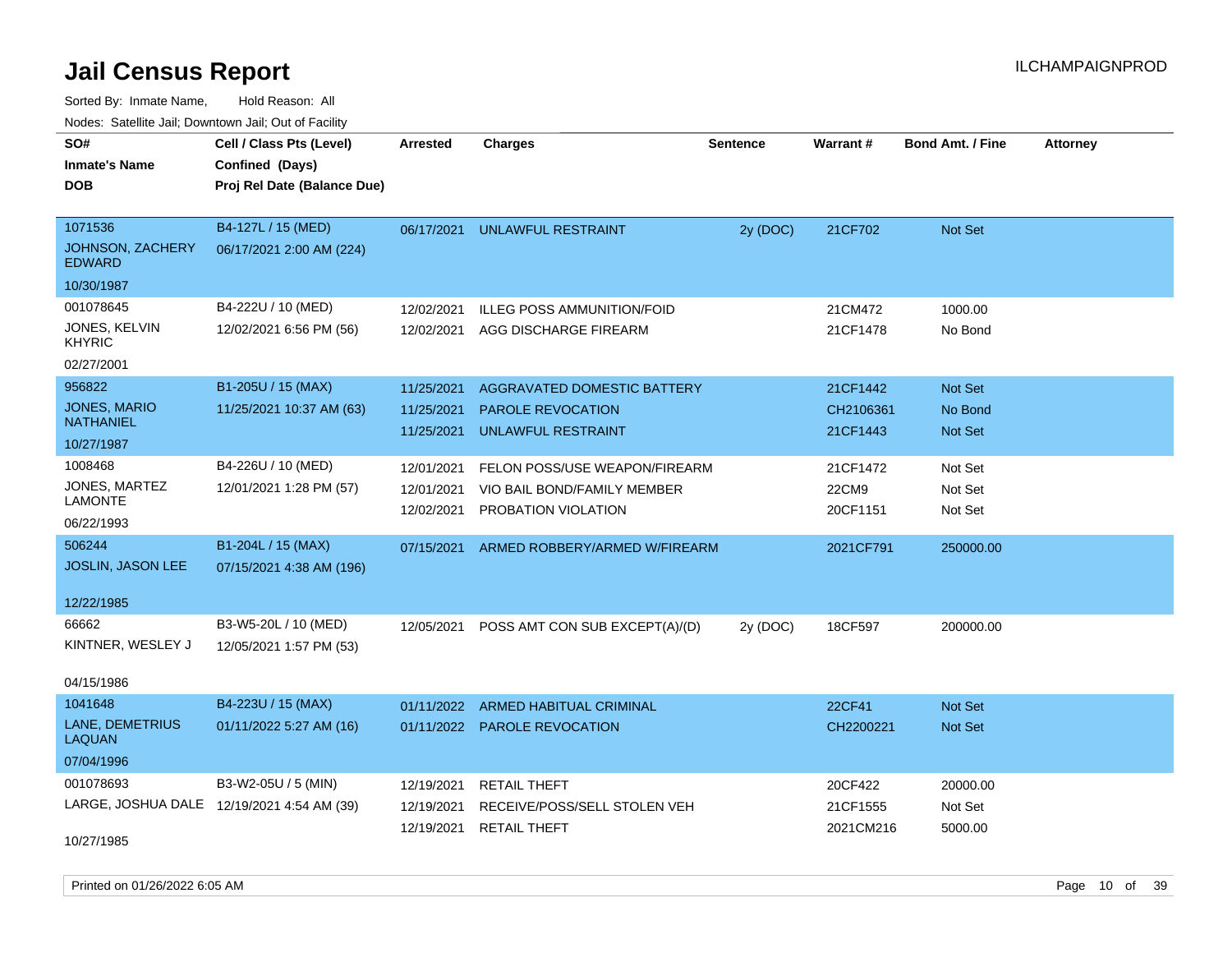Sorted By: Inmate Name, Hold Reason: All Nodes: Satellite Jail; Downtown Jail; Out of Facility

| SO#<br><b>Inmate's Name</b><br><b>DOB</b>                                                                                                                                | Cell / Class Pts (Level)<br>Confined (Days)<br>Proj Rel Date (Balance Due)                                                                             | <b>Arrested</b>                                                                                              | <b>Charges</b>                                                                                                                                                                                                                               | <b>Sentence</b> | <b>Warrant#</b>                                                                                                  | <b>Bond Amt. / Fine</b>                                                                     | <b>Attorney</b> |
|--------------------------------------------------------------------------------------------------------------------------------------------------------------------------|--------------------------------------------------------------------------------------------------------------------------------------------------------|--------------------------------------------------------------------------------------------------------------|----------------------------------------------------------------------------------------------------------------------------------------------------------------------------------------------------------------------------------------------|-----------------|------------------------------------------------------------------------------------------------------------------|---------------------------------------------------------------------------------------------|-----------------|
| 1070011<br>LAWS, WILLIAM<br>ZARAK, Third<br>07/06/1999                                                                                                                   | B4-124U / 15 (MAX)<br>08/03/2021 3:53 PM (177)                                                                                                         |                                                                                                              | 08/03/2021 AGG DISCH FIREARM/1ST AID PERS                                                                                                                                                                                                    |                 | 21CF929                                                                                                          | Not Set                                                                                     |                 |
| 548089<br>LEWIS, LAWRENCE<br>PAUL, Third<br>02/08/1993<br>001077524<br>LEWIS, TREVOR<br><b>DANIEL</b><br>06/03/2002<br>1065002<br>LOVELESS, DUSTIN<br>DEE.<br>06/17/1982 | B1-204U / 15 (MAX)<br>12/04/2020 4:42 AM (419)<br>B2-T1-04L / 10 (SPH)<br>12/14/2020 5:16 PM (409)<br>B3-W3-12L / 10 (MED)<br>11/16/2021 11:41 AM (72) | 12/04/2020<br>12/04/2020<br>12/04/2020<br>12/14/2020<br>12/14/2020<br>12/14/2020<br>12/14/2020<br>11/16/2021 | ATTEMPT (FIRST DEGREE MURDER)<br>METH DELIVERY/100<400 GRAMS<br>AGG DOMESTIC BATTERY/STRANGLE<br>AGG BATTERY/JUDGE/EMT<br><b>RESIDENTIAL ARSON</b><br>AGG BATTERY/PUBLIC PLACE<br>AGG BATTERY/PEACE OFFICER<br>DOMESTIC BTRY/CONTACT/VIO O/P |                 | 20CF1378<br>20CF1481<br>18CF1507<br>2020-CF-1212<br>2020-CF-1388<br>2020-CF-1231<br>2020-CF-1211<br>2019CF001781 | Not Set<br>Not Set<br>10000.00<br>10000.00<br>150000.00<br>50000.00<br>10000.00<br>25000.00 |                 |
| 48792<br><b>MCCLAIN, HURCHEL</b><br><b>JOSEPH</b><br>05/01/1979                                                                                                          | B4-225U / 10 (MED)<br>11/20/2021 4:11 AM (68)                                                                                                          |                                                                                                              | 11/19/2021 AGG BATTERY/DISCHARGE FIREARM                                                                                                                                                                                                     |                 | 21CF1425                                                                                                         | Not Set                                                                                     |                 |
| 001077938<br>MCGAHA,<br><b>CHRISTOPHER D</b><br>07/27/1991                                                                                                               | BOOKH-2 / 15 (ADS)<br>05/10/2021 7:02 PM (262)                                                                                                         | 05/10/2021<br>05/11/2021<br>05/27/2021                                                                       | AGG KIDNAPING DISCH FIR/HARM<br><b>MURDER</b><br>ESCAPE FROM DEPT OF CORRECTION                                                                                                                                                              |                 | 21CF532<br>2021-CF-215<br>21CF600                                                                                | Not Set<br>No Bond<br>Not Set                                                               |                 |
| 66710<br><b>MEEKS, CASSARIOUS</b><br><b>MONTE</b><br>06/22/1984                                                                                                          | A4-202L / 15 (ADS)<br>01/20/2022 11:40 AM (7)                                                                                                          |                                                                                                              | 01/19/2022 ARMED VIOLENCE/CATEGORY I                                                                                                                                                                                                         |                 | <b>22CF88</b>                                                                                                    | Not Set                                                                                     |                 |
| 1043071<br>MERRELL-<br>SUTHERLAND, ALICIA<br>11/26/1972                                                                                                                  | A2-120L / 10 (MED)<br>11/08/2021 2:22 AM (80)                                                                                                          | 11/08/2021                                                                                                   | CRIM DMG/GOVT PROP/<\$500                                                                                                                                                                                                                    |                 | 21CF1378                                                                                                         | Not Set                                                                                     |                 |

Printed on 01/26/2022 6:05 AM **Page 11** of 39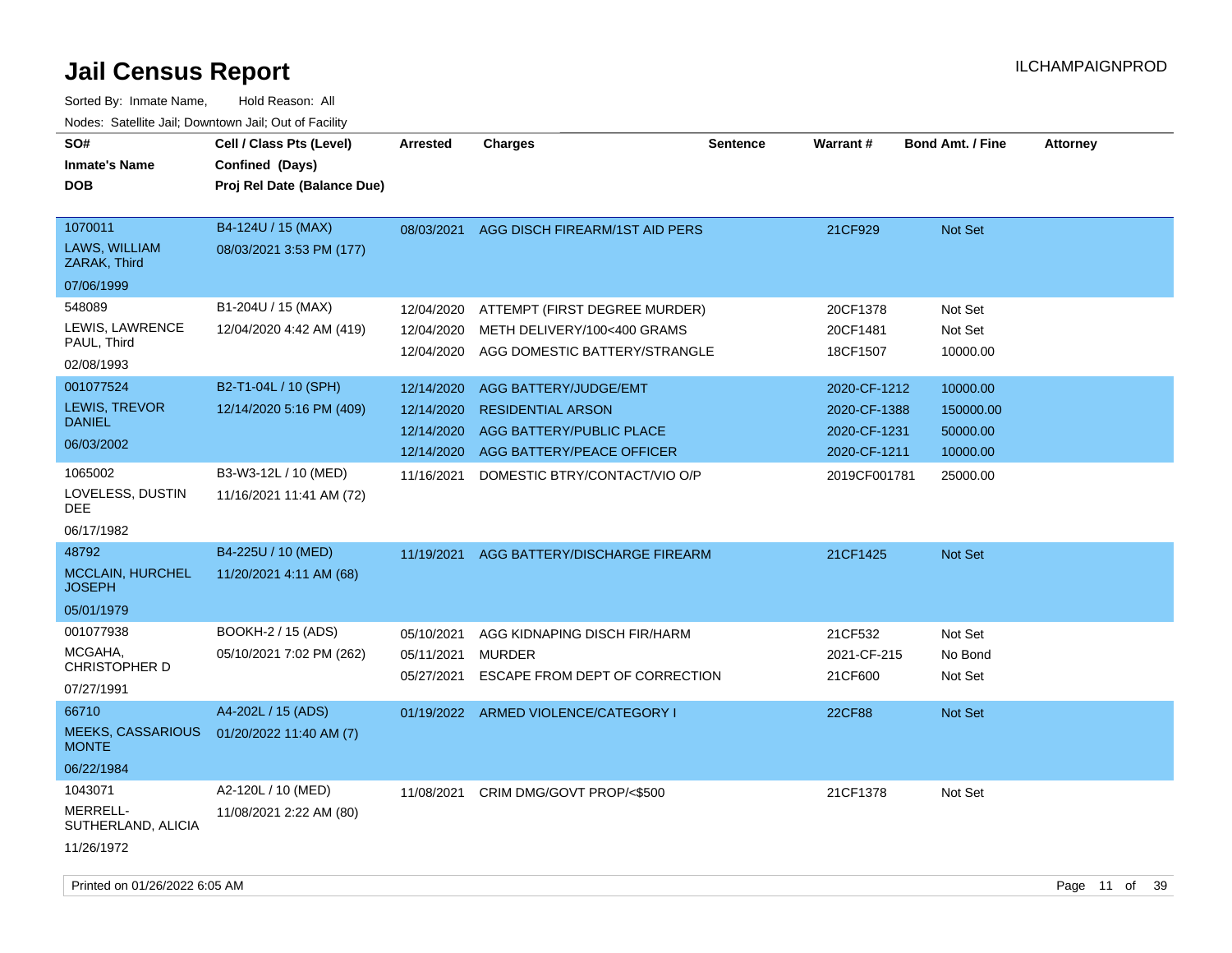| SO#<br><b>Inmate's Name</b><br><b>DOB</b>     | Cell / Class Pts (Level)<br>Confined (Days)<br>Proj Rel Date (Balance Due) | <b>Arrested</b> | <b>Charges</b>                          | <b>Sentence</b> | Warrant # | <b>Bond Amt. / Fine</b> | <b>Attorney</b> |
|-----------------------------------------------|----------------------------------------------------------------------------|-----------------|-----------------------------------------|-----------------|-----------|-------------------------|-----------------|
| 43476                                         | BOOKH-7                                                                    | 01/25/2022      | POSSESSING A CONTROLLED SUBSTANC        |                 | 22CFAWOW  | Not Set                 |                 |
| <b>MERRICK, BRIAN</b><br><b>MATHEW</b>        | 01/25/2022 12:40 PM (2)                                                    |                 | 01/25/2022 POSSESSION OF METH< 5 GRAMS  |                 | 20CF450   | 7500.00                 |                 |
| 06/01/1974                                    |                                                                            | 01/25/2022      | <b>POSSESSION OF METH&lt;5 GRAMS</b>    |                 | 21CF116   | 7500.00                 |                 |
|                                               |                                                                            | 01/25/2022      | <b>METH DELIVERY&lt;5 GRAMS</b>         |                 | 21CF170   | 10000.00                |                 |
|                                               |                                                                            | 01/25/2022      | DRIVING ON REVOKED LICENSE              |                 | 21TR3788  | 5000.00                 |                 |
|                                               |                                                                            | 01/25/2022      | DRIVING RVK/SUSP DUI/SSS 2ND            |                 | 19CF1153  | 3000.00                 |                 |
|                                               |                                                                            |                 | 01/25/2022 DRIVING RVK/SUSP DUI/SSS 4-9 |                 | 21CF730   | 5000.00                 |                 |
| 41584                                         | B4-227L / 15 (MAX)<br>MILLER, JOSE LOVELL 12/02/2021 1:04 AM (56)          |                 | 12/01/2021 ARMED HABITUAL CRIMINAL      |                 | 21CF1467  | Not Set                 |                 |
| 10/07/1975                                    |                                                                            |                 |                                         |                 |           |                         |                 |
| 001077902<br>MOFFETT, CAROLYN<br><b>REENE</b> | A2-123L / 5 (ADS)<br>11/21/2021 10:31 AM (67)                              | 11/23/2021      | BATTERY/CAUSE BODILY HARM               |                 | 21CM187   | Not Set                 |                 |
| 10/23/1988                                    |                                                                            |                 |                                         |                 |           |                         |                 |
| 39106                                         | A4-102L / 10 (MED)                                                         | 10/12/2021      | DOMESTIC BATTERY/OTHER PRIOR            |                 | 21CF1217  | Not Set                 |                 |
| Junior                                        | MOORE, ANDREW LEE, 10/12/2021 1:02 AM (107)                                |                 |                                         |                 |           |                         |                 |
| 04/12/1973                                    | 4/10/2022 (0.00)                                                           |                 |                                         |                 |           |                         |                 |
| 1007239                                       | B4-127U / 10 (MED)                                                         | 12/29/2021      | <b>DOMESTIC BATTERY</b>                 |                 | 21CF1607  | Not Set                 |                 |
| MOORE, ANDREW<br><b>VIRGIL</b>                | 12/29/2021 8:40 PM (29)                                                    |                 |                                         |                 |           |                         |                 |
| 08/20/1972                                    |                                                                            |                 |                                         |                 |           |                         |                 |
| 1076661                                       | A4-207L / 5 (ADS)                                                          | 01/22/2022      | DUI INTOXICATING COMPOUND               |                 | 20DT191   | 5000.00                 |                 |
| MOORE, COLTIN RILEY 01/22/2022 5:32 AM (5)    |                                                                            |                 | 01/22/2022 CRIM DAMAGE/<\$500           |                 | 21CM196   | 5000.00                 |                 |
| 10/23/1996                                    |                                                                            |                 |                                         |                 |           |                         |                 |
| 539294                                        | B1-104U / 10 (MED)                                                         | 01/11/2022      | AGG DUI/NO VALID DL                     |                 | 22CF49    | Not Set                 |                 |
| MOSLEY, JAMES<br><b>CALVIN</b>                | 01/11/2022 9:43 PM (16)                                                    |                 | 01/11/2022 PAROLE REVOCATION            |                 | CH2200227 | No Bond                 |                 |
| 12/11/1985                                    |                                                                            |                 |                                         |                 |           |                         |                 |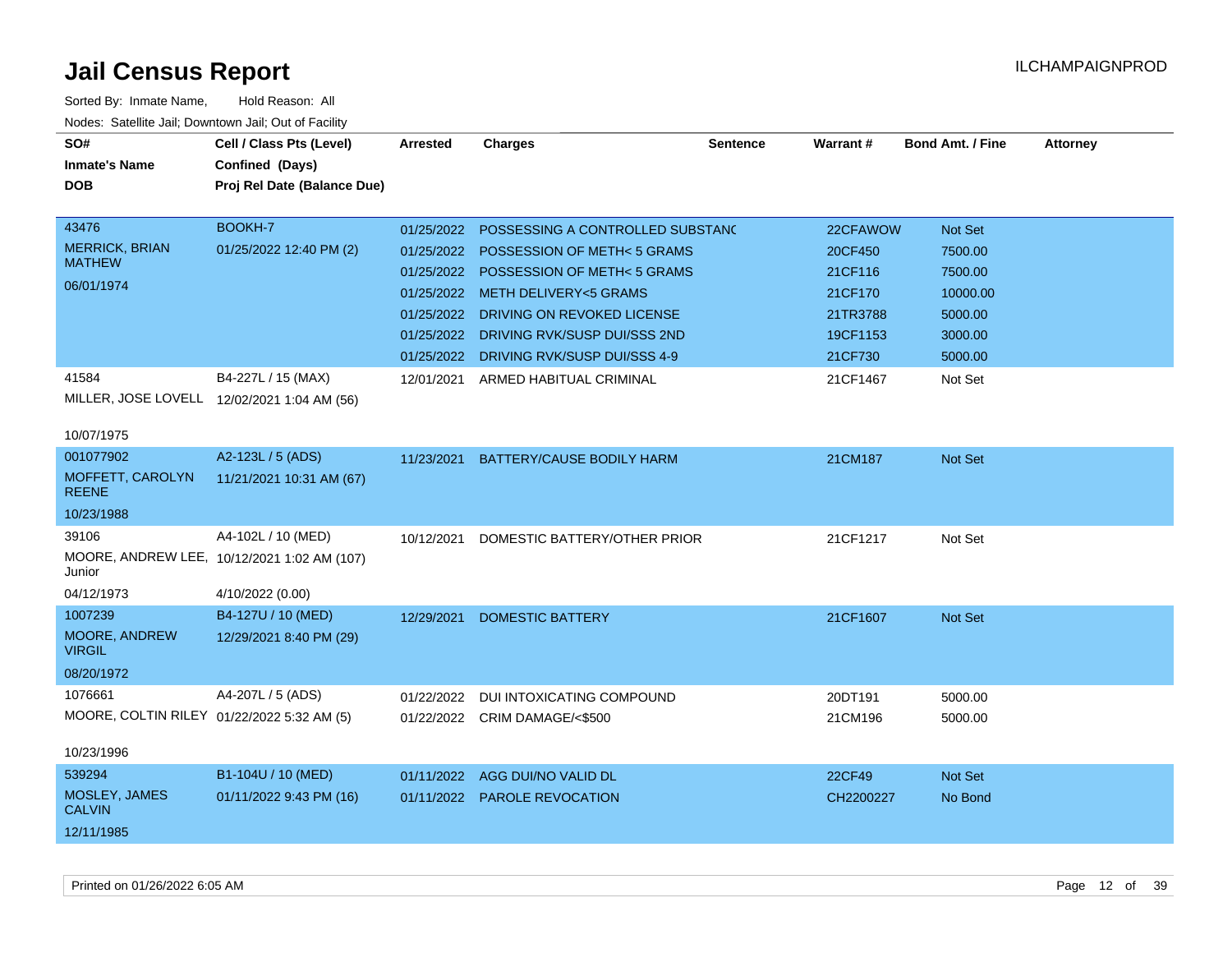| SO#<br><b>Inmate's Name</b><br><b>DOB</b>                                             | Cell / Class Pts (Level)<br>Confined (Days)<br>Proj Rel Date (Balance Due) | Arrested                               | <b>Charges</b>                                                                                  | <b>Sentence</b> | <b>Warrant#</b>                  | <b>Bond Amt. / Fine</b>       | <b>Attorney</b> |
|---------------------------------------------------------------------------------------|----------------------------------------------------------------------------|----------------------------------------|-------------------------------------------------------------------------------------------------|-----------------|----------------------------------|-------------------------------|-----------------|
| 001078517<br><b>NELSON, RORY</b><br><b>DEMOND</b>                                     | B1-102L / 15 (MAX)<br>10/19/2021 3:55 AM (100)                             |                                        | 10/19/2021 ATTEMPT (FIRST DEGREE MURDER)                                                        |                 | 21CF1267                         | Not Set                       |                 |
| 08/14/1984<br>001078357<br>PETTIGREW, CAREY<br><b>CORNITRIAS DEOBLO</b><br>08/31/1986 | B2-T1-02L / 15 (SPH)<br>09/17/2021 9:56 AM (132)                           | 09/17/2021<br>09/17/2021<br>09/17/2021 | ARMED ROBBERY/ARMED W/FIREARM<br>ARMED ROBBERY/ARMED W/FIREARM<br>ARMED ROBBERY/ARMED W/FIREARM |                 | 21CF1230<br>21CF1128<br>21CF1129 | Not Set<br>Not Set<br>Not Set |                 |
| 1030954<br>PETTIGREW,<br><b>MALCOME JAMIESON</b><br>02/20/1995                        | A4-101L / 15 (ADS)<br>01/15/2022 4:35 AM (12)                              | 01/14/2022                             | ARMED VIOLENCE/CATEGORY I<br>01/14/2022 MFG/DEL CANNABIS/10-30 GRAMS                            |                 | 22CF76<br>2020CF9                | Not Set<br>15000.00           |                 |
| 1063325<br>PICKENS, JOSEPH<br><b>PARNELL</b><br>04/27/1978                            | A3-117L / 10 (MED)<br>01/14/2022 12:28 AM (13)                             |                                        | 01/13/2022 VIO BAIL BOND/CLASS A OFFENSE                                                        |                 | 22CM17                           | Not Set                       |                 |
| 999352<br>PIRLOT, JUSTIN LEE<br>11/08/1982                                            | B4-225L / 10 (MED)<br>09/09/2021 11:28 AM (140)                            | 09/09/2021<br>10/23/2021               | <b>VIOLATE OP/OTHER PRIOR</b><br><b>FALSE REPORT OF OFFENSE</b>                                 | 2y (DOC)        | 2019CF836                        | Not Set<br>5000.00            |                 |
| 001078669<br>RANGEL, ADRIAN<br>11/25/2000                                             | B1-107U / 10 (MED)<br>12/10/2021 12:53 AM (48)                             | 12/10/2021                             | AGG DISCHARGE FIREARM/BLDG/SCH                                                                  |                 | 21CF1507                         | Not Set                       |                 |
| 1069524<br>RAY-DAVIS, KAMARI<br><b>DAYVON</b><br>03/30/2000                           | B4-224L / 15 (MAX)<br>08/09/2021 2:44 AM (171)                             |                                        | 08/08/2021 MFG/DEL CANNABIS/30-500 GRAMS                                                        |                 | 21CF953                          | Not Set                       |                 |
| 45473<br>REXROAD, CALVIN<br>ALLEN<br>10/04/1970                                       | B1-202L / 15 (MAX)<br>11/23/2021 6:27 PM (65)                              | 11/23/2021<br>11/23/2021               | CHIL SEX OFFEN/RESIDE DAY CARE<br><b>VIOLATE SEX OFFENDER REGIS</b>                             |                 | 21CF1275<br>21CF546              | 10000.00<br>50000.00          |                 |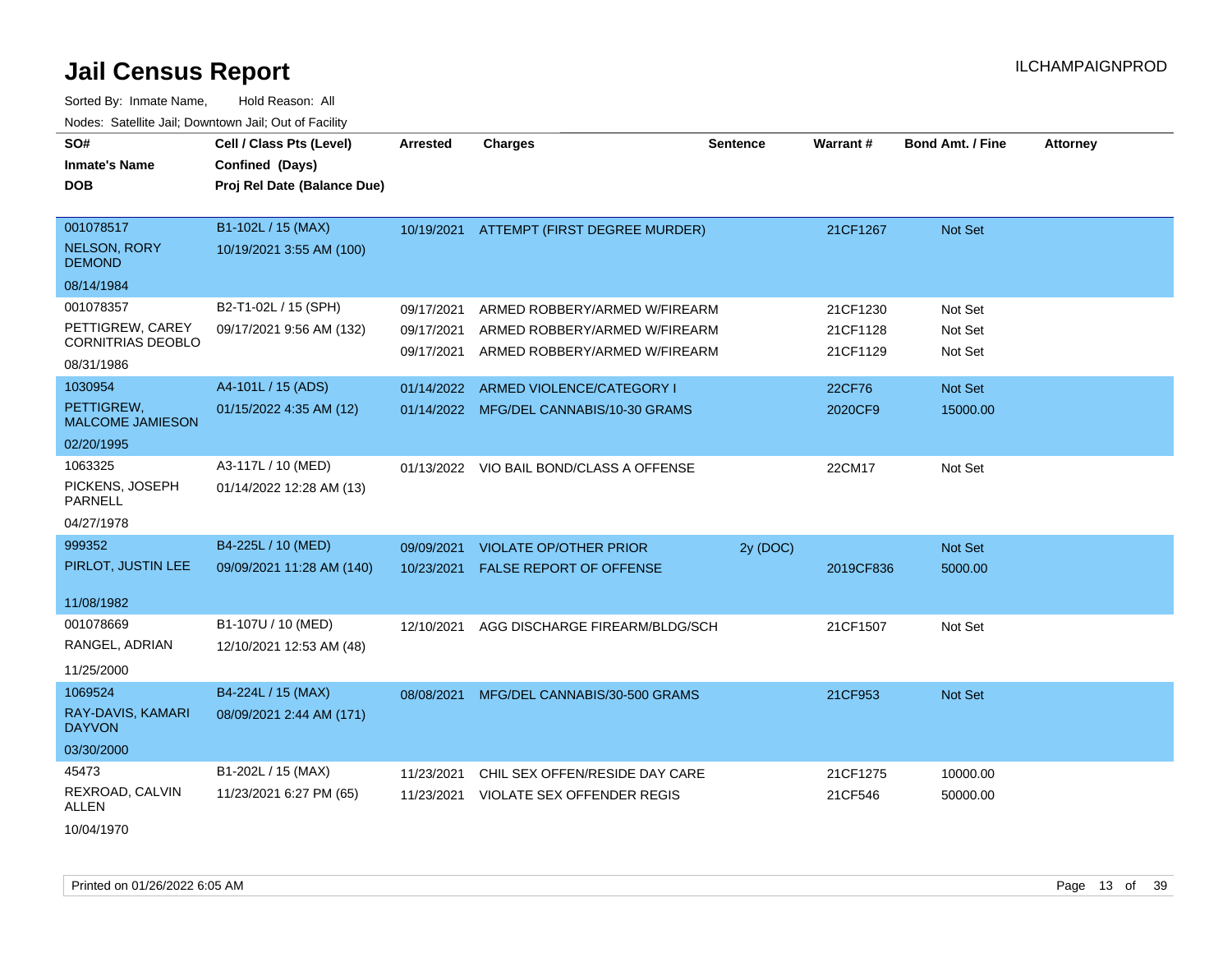Sorted By: Inmate Name, Hold Reason: All Nodes: Satellite Jail; Downtown Jail; Out of Facility

| SO#                                      | Cell / Class Pts (Level)                     | <b>Arrested</b> | <b>Charges</b>                          | <b>Sentence</b>     | Warrant#   | <b>Bond Amt. / Fine</b> | <b>Attorney</b> |
|------------------------------------------|----------------------------------------------|-----------------|-----------------------------------------|---------------------|------------|-------------------------|-----------------|
| <b>Inmate's Name</b>                     | Confined (Days)                              |                 |                                         |                     |            |                         |                 |
| <b>DOB</b>                               | Proj Rel Date (Balance Due)                  |                 |                                         |                     |            |                         |                 |
|                                          |                                              |                 |                                         |                     |            |                         |                 |
| 001078351                                | A4-104L / 10 (ADS)                           | 01/14/2022      | AGG UNLAWFUL USE OF WEAPON/VEH          |                     | 22CF73     | Not Set                 |                 |
| ROBINSON, DONTAE<br>ROY                  | 01/14/2022 10:57 PM (13)                     | 01/14/2022      | POSSESSION OF STOLEN FIREARM            |                     | 2021CF1609 | 150000.00               |                 |
| 06/25/2002                               |                                              |                 |                                         |                     |            |                         |                 |
| 979485                                   | B2-T4-16L / 15 (SPH)                         | 03/12/2021      | PRED CRIM SEX ASLT/VICTIM <13           |                     | 21CF282    | Not Set                 |                 |
| RODRIGUEZ, JOSHUA<br><b>ANTHONY</b>      | 03/12/2021 1:57 PM (321)                     |                 |                                         |                     |            |                         |                 |
| 04/06/1990                               |                                              |                 |                                         |                     |            |                         |                 |
| 61330                                    | B4-123L / 15 (MAX)                           | 12/01/2021      | <b>ARMED HABITUAL CRIMINAL</b>          |                     | 21CF1473   | Not Set                 |                 |
| <b>RUFFIN, JONATHON</b><br><b>CECIL</b>  | 12/01/2021 5:34 AM (57)                      | 12/01/2021      | <b>PAROLE REVOCATION</b>                |                     | CH2107545  | No Bond                 |                 |
| 05/10/1984                               |                                              |                 |                                         |                     |            |                         |                 |
| 1071161                                  | B4-124L / 15 (MAX)                           | 08/18/2021      | DELIVERY OF OR POSSESSION OF W/ INT     |                     | 21CF1008   | No Bond                 |                 |
| SANDERS, MARKELL<br>LAMAR                | 08/18/2021 6:18 PM (162)                     |                 |                                         |                     |            |                         |                 |
| 02/02/2000                               |                                              |                 |                                         |                     |            |                         |                 |
| 1047469                                  | B3-W5-18L / 10 (MED)                         | 07/03/2021      | <b>CRIMINAL SEX ASSAULT/CONSENT</b>     | 2y/6m (DOC) 21CF773 |            | Not Set                 |                 |
| <b>ALLEN</b>                             | SCHINDLER, RICHARD 07/03/2021 10:25 PM (208) |                 |                                         |                     |            |                         |                 |
| 10/16/1979                               |                                              |                 |                                         |                     |            |                         |                 |
| 1000820                                  | A4-206L                                      | 01/24/2022      | FELON POSS/USE WEAPON/FIREARM           |                     | 22CF105    | Not Set                 |                 |
| SCHNEIDER, SONGAN 01/24/2022 8:20 AM (3) |                                              |                 | 01/24/2022 AGGRAVATED DOMESTIC BATTERY  |                     | 21CF1433   | 25000.00                |                 |
| <b>MICHAEL</b>                           |                                              |                 | 01/24/2022 DRIVING ON SUSPENDED LICENSE |                     | 20TR2771   | 2500.00                 |                 |
| 08/18/1992                               |                                              |                 |                                         |                     |            |                         |                 |
| 001078748                                | A4-106L / 10 (ADS)                           |                 | 01/10/2022 AGGRAVATED BATTERY           |                     | 21CF151    | No Bond                 |                 |
| <b>CURTIS</b>                            | SCHROEDER, JOSHUA 01/10/2022 9:34 AM (17)    |                 |                                         |                     |            |                         |                 |
| 09/04/1980                               | 3/8/2022 (0.00)                              |                 |                                         |                     |            |                         |                 |
| 001078698                                | A4-201L / 5 (ADS)                            | 12/20/2021      | DIRECT CRIMINAL CONTEMPT                |                     | 2019F44    | No Bond                 |                 |
| SIDES, BRIAN KEITH                       | 12/20/2021 4:23 PM (38)                      |                 |                                         |                     |            |                         |                 |

12/08/1969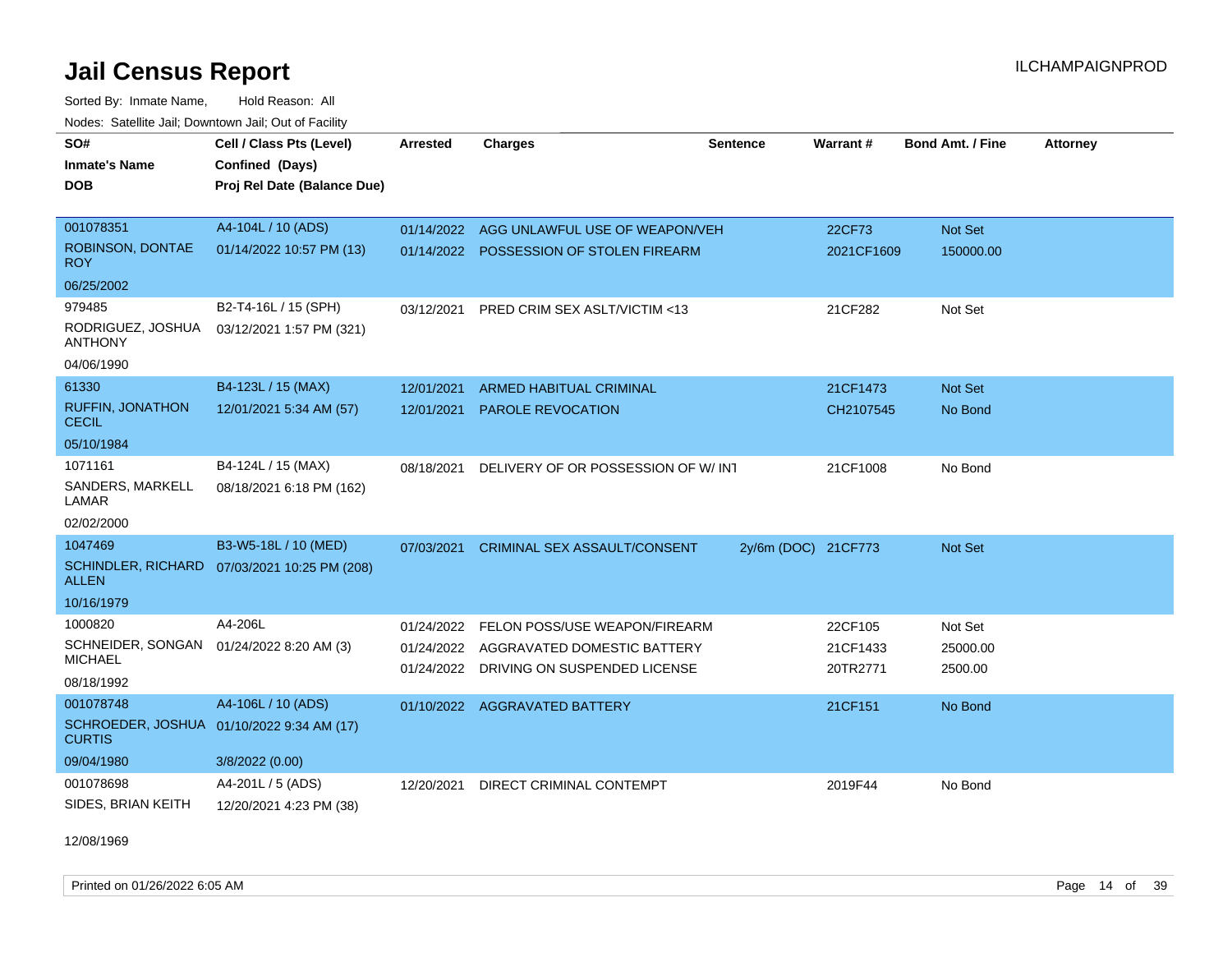Sorted By: Inmate Name, Hold Reason: All Nodes: Satellite Jail; Downtown Jail; Out of Facility

| SO#<br><b>Inmate's Name</b><br><b>DOB</b>   | Cell / Class Pts (Level)<br>Confined (Days)<br>Proj Rel Date (Balance Due) | <b>Arrested</b> | <b>Charges</b>                           | <b>Sentence</b> | Warrant#   | Bond Amt. / Fine | <b>Attorney</b> |
|---------------------------------------------|----------------------------------------------------------------------------|-----------------|------------------------------------------|-----------------|------------|------------------|-----------------|
| 001078441                                   | <b>BOOKF-1 / 15 (ADS)</b>                                                  | 10/01/2021      | ARMED HABITUAL CRIMINAL                  |                 | 21CF1182   | Not Set          |                 |
| SINGLETON, CORRIE<br><b>DERRELL</b>         | 10/01/2021 12:36 PM (118)                                                  |                 | 12/20/2021 SPEEDING 26-34 MPH OVER LIMIT |                 | 2021TR2701 | 1000.00          |                 |
| 05/07/1983                                  |                                                                            |                 |                                          |                 |            |                  |                 |
| 001078765                                   | A4-101U / 10 (ADS)                                                         |                 | 01/13/2022 FELON POSS/USE WEAPON/FIREARM |                 | 22CF66     | Not Set          |                 |
| SMITH, COREY ADRIAN 01/13/2022 7:32 PM (14) |                                                                            |                 | 01/13/2022 DRVG UNDER INFLUENCE OF DRUG  |                 | 2018DT262  | 190.00           |                 |
| 09/01/1987                                  |                                                                            |                 | 01/13/2022 DRIVING ON REVOKED LICENSE    |                 | 20TR3078   | 190.00           |                 |
| 951986                                      | B3-W2-08L / 10 (MED)                                                       |                 | 01/11/2022 WILFUL FAILURE TO REGISTER    |                 | 21 CF 1016 | No Bond          |                 |
| <b>STARKS, LAWRENCE</b><br><b>DAVID</b>     | 01/11/2022 3:06 PM (16)                                                    |                 |                                          |                 |            |                  |                 |
| 09/28/1955                                  | 2/7/2022 (0.00)                                                            |                 |                                          |                 |            |                  |                 |
| 1064798                                     | A4-105L / 15 (ADS)                                                         | 01/17/2022      | MURDER                                   |                 | 2021CF695  | 1500000.00       |                 |
| STENNIS, BRUCE<br><b>DEONTAY</b>            | 01/17/2022 1:29 PM (10)                                                    |                 | 01/17/2022 MFG/DEL 1<15 GR COCAINE/ANLG  |                 | 21CF520    | 50000.00         |                 |
| 08/12/1998                                  |                                                                            |                 |                                          |                 |            |                  |                 |
| 001077770                                   | A2-221U / 5 (ADS)                                                          |                 | 01/06/2022 RESIDENTIAL BURGLARY          |                 | 21CF319    | Not Set          |                 |
| STOFFLE, KELLY ANNE 01/06/2022 3:14 PM (21) |                                                                            |                 |                                          |                 |            |                  |                 |
| 04/12/1989                                  |                                                                            |                 |                                          |                 |            |                  |                 |
| 38305                                       | B2-T2-06L / 10 (SPH)                                                       |                 | 03/18/2020 CRIMINAL SEXUAL ABUSE         |                 | 20CF-343   | 500000.00        |                 |
| STOVER, JOSH<br>ANDREW                      | 03/18/2020 10:24 AM (680)                                                  |                 |                                          |                 |            |                  |                 |
| 08/18/1973                                  |                                                                            |                 |                                          |                 |            |                  |                 |
| 001078182                                   | B3-W2-06L / 5 (MIN)                                                        | 12/20/2021      | DRIVING ON REVOKED LICENSE               |                 | 2021CF800  | No Bond          |                 |
| <b>STRONG, KEVIN</b><br><b>GARDNER</b>      | 12/20/2021 4:34 PM (38)                                                    |                 |                                          |                 |            |                  |                 |
| 02/12/1963                                  | 3/19/2022 (0.00)                                                           |                 |                                          |                 |            |                  |                 |
| 1062701                                     | A4-202U / 15 (ADS)                                                         |                 | 01/20/2022 UNLAWFUL USE OF A WEAPON      | 10y (DOC)       | 2021CF114  | No Bond          |                 |
| TAYLOR, CODY EARL                           | 01/20/2022 11:31 AM (7)                                                    |                 |                                          |                 |            |                  |                 |

10/22/1997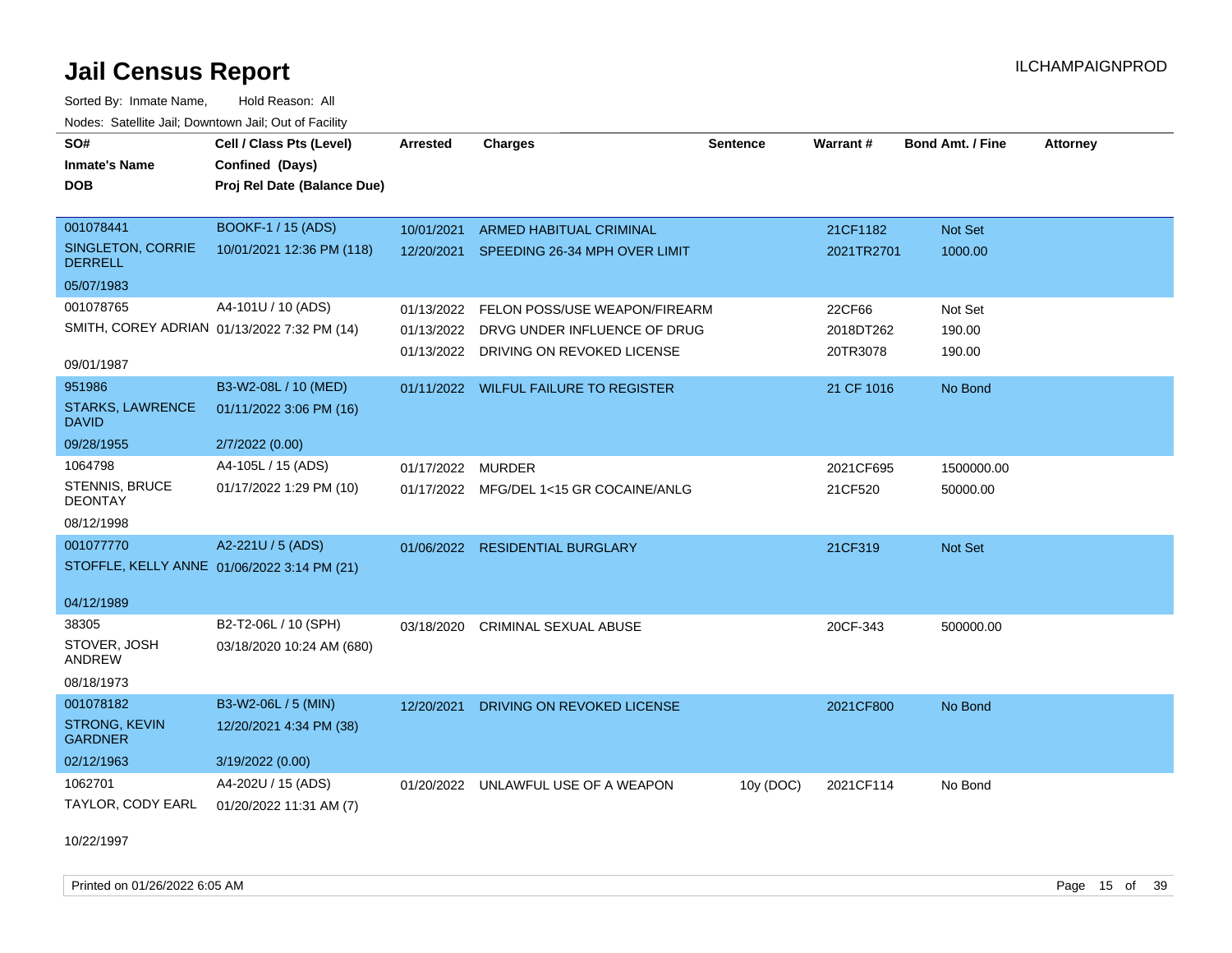| ivous. Saleling Jali, Downtown Jali, Out of Facility |                             |                 |                                                                      |                 |                    |                         |                 |
|------------------------------------------------------|-----------------------------|-----------------|----------------------------------------------------------------------|-----------------|--------------------|-------------------------|-----------------|
| SO#                                                  | Cell / Class Pts (Level)    | <b>Arrested</b> | <b>Charges</b>                                                       | <b>Sentence</b> | Warrant#           | <b>Bond Amt. / Fine</b> | <b>Attorney</b> |
| <b>Inmate's Name</b>                                 | Confined (Days)             |                 |                                                                      |                 |                    |                         |                 |
| <b>DOB</b>                                           | Proj Rel Date (Balance Due) |                 |                                                                      |                 |                    |                         |                 |
|                                                      |                             |                 |                                                                      |                 |                    |                         |                 |
| 1000614                                              | <b>BOOKH-4 / 15 (ADS)</b>   |                 | 01/12/2022 AGGRAVATED BATTERY                                        | 3y (DOC)        | 2018CF376          | No Bond                 |                 |
| <b>TESTER, TIMOTHY</b><br><b>RAY</b>                 | 01/12/2022 3:38 PM (15)     |                 |                                                                      |                 |                    |                         |                 |
| 06/08/1992                                           |                             |                 |                                                                      |                 |                    |                         |                 |
| 001078471                                            | B4-221U / 10 (MED)          | 10/11/2021      | AGG UUW/VEHICLE/<21                                                  |                 | 21CF1210           | 100.00                  |                 |
| THATCH, OMARION<br><b>DIAMONTE</b>                   | 10/11/2021 1:26 AM (108)    |                 |                                                                      |                 |                    |                         |                 |
| 09/05/2003                                           |                             |                 |                                                                      |                 |                    |                         |                 |
| 32058                                                | B4-123U / 15 (MAX)          | 06/14/2021      | <b>AGG DISCH FIREARM</b>                                             |                 | 21CF690            | Not Set                 |                 |
| <b>THOMPSON, STEVEN</b><br><b>ONEAL</b>              | 06/14/2021 6:44 AM (227)    |                 |                                                                      |                 |                    |                         |                 |
| 03/14/1969                                           |                             |                 |                                                                      |                 |                    |                         |                 |
| 001078792                                            | A4-203L                     | 01/24/2022      | <b>FUGITIVE FROM JUSTICE</b>                                         |                 | 22CF99             | Not Set                 |                 |
| TRAMBLE, TOM<br><b>MARCUS</b>                        | 01/24/2022 10:24 AM (3)     | 01/24/2022      | <b>FUGITIVE FROM JUSTICE</b><br>01/24/2022 ARMED VIOLENCE/CATEGORY I |                 | 22CF100<br>22CF101 | Not Set<br>Not Set      |                 |
| 02/28/1985                                           |                             |                 |                                                                      |                 |                    |                         |                 |
| 32910                                                | B3-W1-01U / 10 (MED)        | 10/04/2021      | DOM BTRY/HARM/1-2 PRECONV                                            |                 | 21CF1189           | <b>Not Set</b>          |                 |
| <b>TULL, CHRISTOPHER</b><br><b>MICHAEL</b>           | 10/04/2021 10:53 PM (115)   |                 |                                                                      |                 |                    |                         |                 |
| 04/02/1971                                           |                             |                 |                                                                      |                 |                    |                         |                 |
| 1070904                                              | B3-W4-13U / 5 (MIN)         | 10/28/2021      | <b>BURGLARY</b>                                                      | 3y(DOC)         | 2021CF321          | 15000.00                |                 |
| WANKEL, JONAH<br>JAMES                               | 10/28/2021 3:42 AM (91)     |                 |                                                                      |                 |                    |                         |                 |
| 12/15/1993                                           |                             |                 |                                                                      |                 |                    |                         |                 |
| 961786                                               | A4-206U                     |                 | 01/24/2022 ARMED HABITUAL CRIMINAL                                   |                 | 22CF104            | Not Set                 |                 |
| <b>WARREN, DESIE</b><br><b>ARNEZ</b>                 | 01/24/2022 7:23 AM (3)      |                 |                                                                      |                 |                    |                         |                 |
| 04/28/1988                                           |                             |                 |                                                                      |                 |                    |                         |                 |
| 1070737                                              | A1-126L / 15 (MAX)          | 10/14/2021      | AGG KIDNAPG/<13/INTEL DISABL                                         |                 | 2020CF418          | 250000.00               |                 |
| WASHINGTON,<br><b>JASTINA VIRGINIA</b>               | 10/14/2021 12:02 PM (105)   |                 |                                                                      |                 |                    |                         |                 |
| 04/11/2000                                           |                             |                 |                                                                      |                 |                    |                         |                 |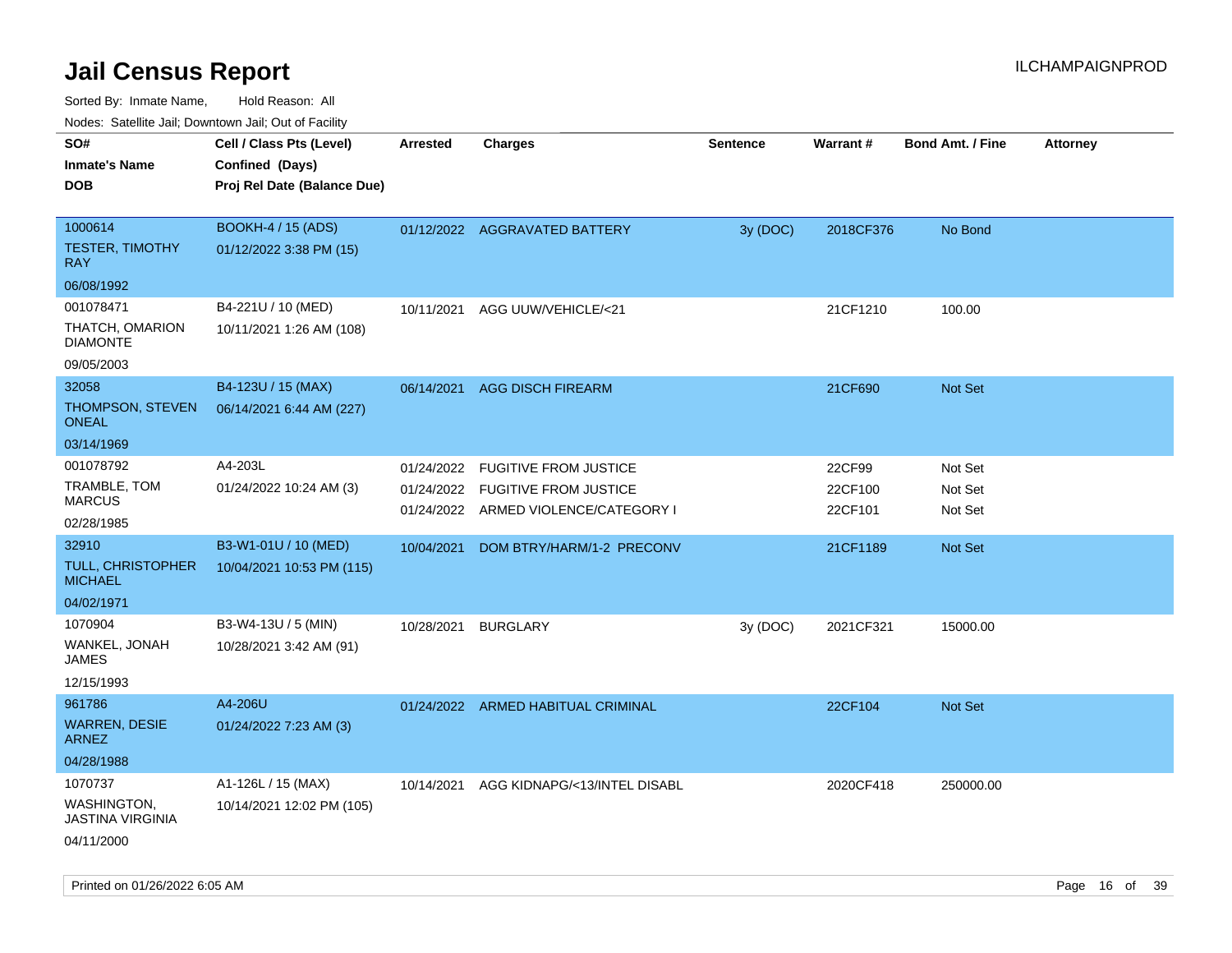| rouco. Calcinic Jan, Downtown Jan, Out of Facility |                             |                     |                                         |                 |             |                         |                 |
|----------------------------------------------------|-----------------------------|---------------------|-----------------------------------------|-----------------|-------------|-------------------------|-----------------|
| SO#                                                | Cell / Class Pts (Level)    | <b>Arrested</b>     | <b>Charges</b>                          | <b>Sentence</b> | Warrant#    | <b>Bond Amt. / Fine</b> | <b>Attorney</b> |
| <b>Inmate's Name</b>                               | Confined (Days)             |                     |                                         |                 |             |                         |                 |
| <b>DOB</b>                                         | Proj Rel Date (Balance Due) |                     |                                         |                 |             |                         |                 |
|                                                    |                             |                     |                                         |                 |             |                         |                 |
| 001077889                                          | BOOKH-7                     | 01/25/2022 BURGLARY |                                         |                 | 21CFAWOW    | Not Set                 |                 |
| <b>WASHINGTON,</b><br><b>MALCOLM LEGEIE</b>        | 01/25/2022 2:30 PM (2)      |                     | 01/25/2022 RETAIL THEFT                 |                 | 21CFAWOW    | <b>Not Set</b>          |                 |
| 08/17/1995                                         |                             |                     |                                         |                 |             |                         |                 |
| 977140                                             | B1-203L / 10 (MED)          | 10/24/2021          | ARMED HABITUAL CRIMINAL                 |                 | 21CF1289    | Not Set                 |                 |
| WEBSTER, DERRIAL<br>DEVON                          | 10/24/2021 2:46 AM (95)     |                     |                                         |                 |             |                         |                 |
| 01/14/1990                                         |                             |                     |                                         |                 |             |                         |                 |
| 001078328                                          | B1-207U / 15 (MAX)          | 08/30/2021          | FELON POSS/USE WEAPON/FIREARM           |                 | 21CF1045    | Not Set                 |                 |
| <b>WHITE, JUSTIN</b><br><b>STEVEN</b>              | 08/30/2021 10:48 AM (150)   |                     |                                         |                 |             |                         |                 |
| 10/25/1995                                         |                             |                     |                                         |                 |             |                         |                 |
| 1049234                                            | A3-111U                     |                     | 01/22/2022 AGGRAVATED DOMESTIC BATTERY  |                 | 22CF94      | Not Set                 |                 |
| <b>WILLIAMS, KHAMRON</b><br><b>MARCELL</b>         | 01/22/2022 9:30 AM (5)      |                     |                                         |                 |             |                         |                 |
| 08/15/1995                                         |                             |                     |                                         |                 |             |                         |                 |
| 1019420                                            | B1-105L / 10 (MED)          | 12/14/2021          | METH MANUFACTURING/15<100 GR            | 8y (DOC)        | 21CF205     | No Bond                 |                 |
| WILLIAMS,<br><b>MARSHAWN ANTONIO</b>               | 12/14/2021 1:56 PM (44)     |                     |                                         |                 |             |                         |                 |
| 06/02/1994                                         |                             |                     |                                         |                 |             |                         |                 |
| 638552                                             | B2-T2-08L / 5 (SPH)         | 10/07/2021          | CHILD PORNOGRAPHY/PHOTOGRAPH            |                 | 2021CF1207  | No Bond                 |                 |
| WILLIAMS, MICHAEL<br>JAMES                         | 10/07/2021 12:20 PM (112)   |                     |                                         |                 |             |                         |                 |
| 03/29/1964                                         |                             |                     |                                         |                 |             |                         |                 |
| 1066370                                            | B1-101L / 15 (MAX)          | 07/28/2021          | ARMED VIOLENCE/CATEGORY III             |                 | 2021 CF 882 | Not Set                 |                 |
| <b>WILLIAMS, REONTE</b><br><b>REMIR</b>            | 07/28/2021 5:40 AM (183)    |                     |                                         |                 |             |                         |                 |
| 05/14/1999                                         |                             |                     |                                         |                 |             |                         |                 |
| 996311                                             | A3-211L / 10 (MED)          |                     | 01/12/2022 RECEIVE/POSS/SELL STOLEN VEH | 3y(DOC)         | 2021CF524   | No Bond                 |                 |
| WILLIAMS,<br>TRAYSHAUN DEVONTA                     | 01/12/2022 5:31 PM (15)     |                     |                                         |                 |             |                         |                 |
| 02/18/1992                                         |                             |                     |                                         |                 |             |                         |                 |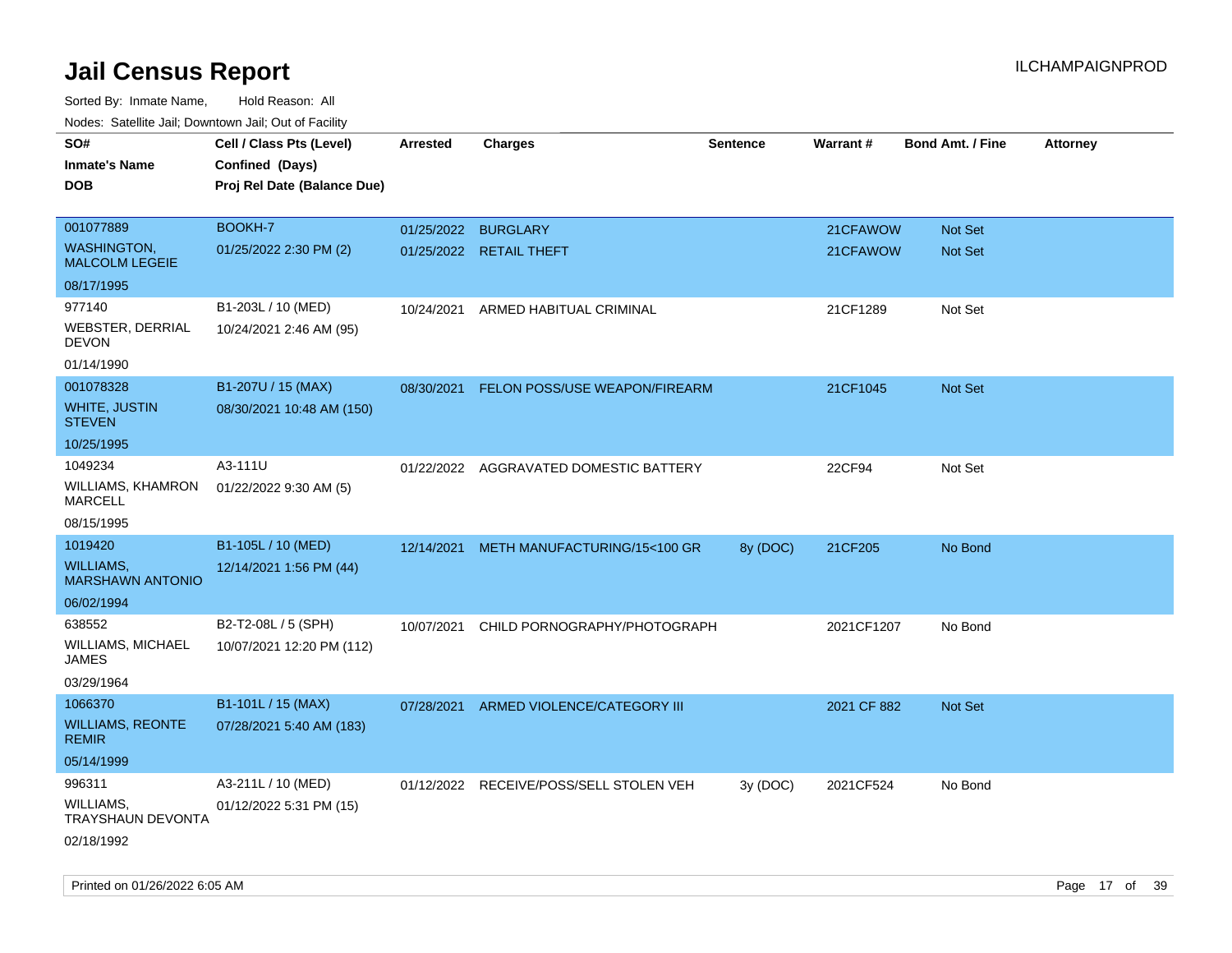| SO#                              | Cell / Class Pts (Level)    | Arrested          | Charges                                  | <b>Sentence</b> | Warrant#  | <b>Bond Amt. / Fine</b> | Attorney |
|----------------------------------|-----------------------------|-------------------|------------------------------------------|-----------------|-----------|-------------------------|----------|
| <b>Inmate's Name</b>             | Confined (Days)             |                   |                                          |                 |           |                         |          |
| <b>DOB</b>                       | Proj Rel Date (Balance Due) |                   |                                          |                 |           |                         |          |
|                                  |                             |                   |                                          |                 |           |                         |          |
| 972160                           | B1-206U / 10 (MED)          |                   | 01/11/2022 AGG DOMESTIC BATTERY/STRANGLE | 3y (DOC)        | 21-CF-917 | <b>Not Set</b>          |          |
| WOOD, ANTONIO                    | 01/11/2022 5:14 PM (16)     |                   |                                          |                 |           |                         |          |
| 10/16/1981                       |                             |                   |                                          |                 |           |                         |          |
| <b>Total Satellite Jail: 133</b> |                             | <b>Males: 115</b> | Unknown: 0<br>Females: 18                |                 |           |                         |          |
|                                  |                             |                   |                                          |                 |           |                         |          |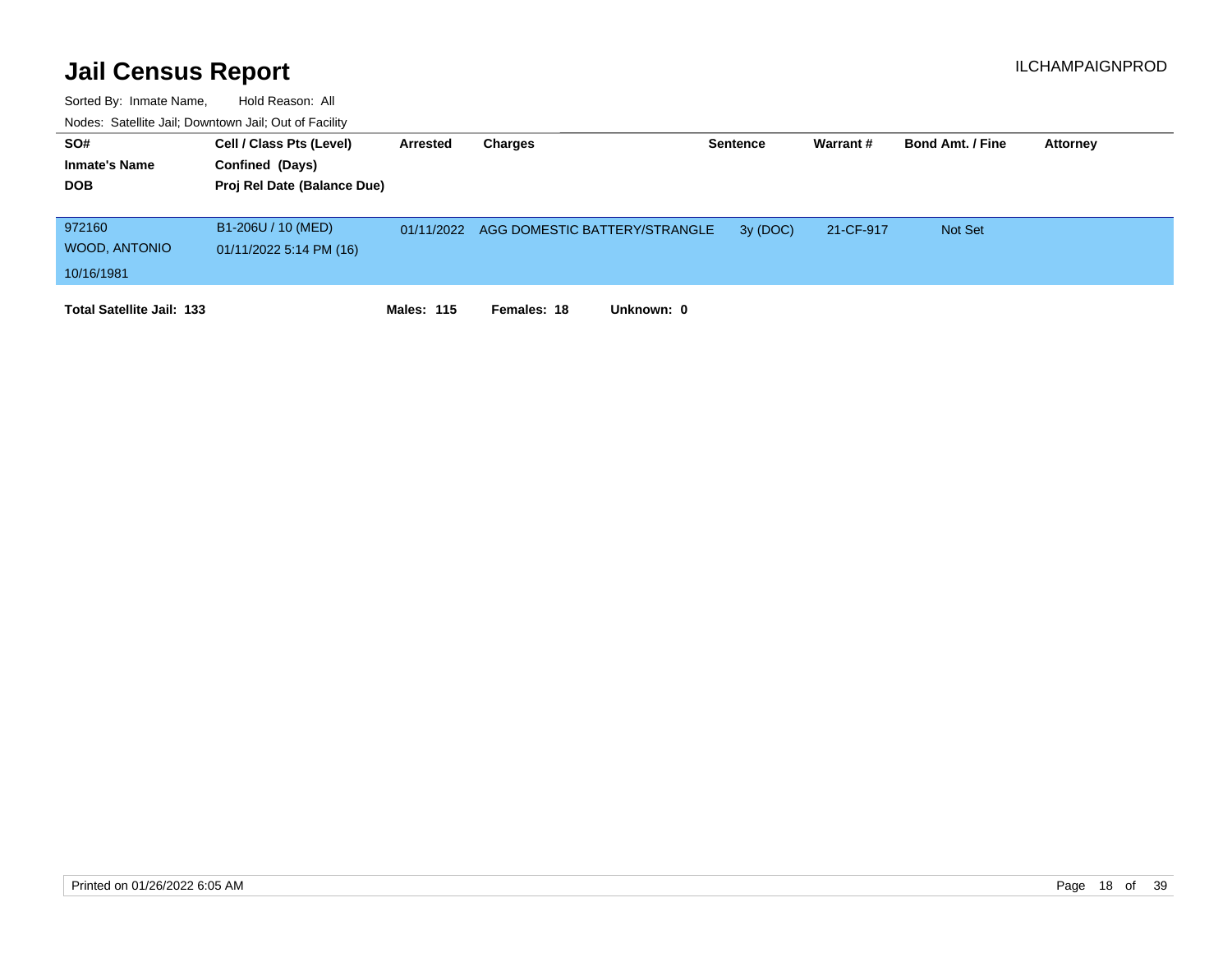| <b>Downtown Jail</b><br>SO#<br><b>Inmate's Name</b><br><b>DOB</b> | Cell / Class Pts (Level)<br>Confined (Days)<br>Proj Rel Date (Balance Due) | <b>Arrested</b>          | <b>Charges</b>                                                   | <b>Sentence</b> | Warrant#             | <b>Bond Amt. / Fine</b>     | <b>Attorney</b> |
|-------------------------------------------------------------------|----------------------------------------------------------------------------|--------------------------|------------------------------------------------------------------|-----------------|----------------------|-----------------------------|-----------------|
|                                                                   |                                                                            |                          |                                                                  |                 |                      |                             |                 |
| 1073165                                                           | G4L / 5 (MIN)                                                              | 04/30/2021               | <b>BURGLARY</b>                                                  |                 | 21CF516              | <b>Not Set</b>              |                 |
| ACKERMAN, CODY<br><b>JAMES</b>                                    | 04/30/2021 4:48 PM (272)                                                   | 04/30/2021<br>05/03/2021 | FORGERY/ISSUE/DELIVER DOCUMENT<br>FORGERY/ISSUE/DELIVER DOCUMENT |                 | 19CF143<br>2018CF689 | 75000.00<br>2500.00 / 75.00 |                 |
| 02/01/1989                                                        |                                                                            |                          |                                                                  |                 |                      |                             |                 |
| 001078621                                                         | F5U / 10 (MED)                                                             | 12/23/2021               | <b>RESIDENTIAL BURGLARY</b>                                      |                 | 21CF1582             | Not Set                     |                 |
|                                                                   | BAILEY, DANIEL SCOTT 12/23/2021 9:44 AM (35)                               | 01/14/2022               | PROBATION VIOLATION                                              |                 | 21CF1445             | Not Set                     |                 |
| 05/09/1999                                                        |                                                                            |                          |                                                                  |                 |                      |                             |                 |
| 969121                                                            | I3 / 15 (SPH)                                                              | 11/25/2021               | <b>CRIM TRESPASS TO RESIDENCE</b>                                |                 | 21CF1444             | <b>Not Set</b>              |                 |
| <b>BECKLEY, ANTHONY</b><br><b>PATRICK</b>                         | 11/25/2021 7:16 PM (63)                                                    |                          |                                                                  |                 |                      |                             |                 |
| 06/30/1989                                                        |                                                                            |                          |                                                                  |                 |                      |                             |                 |
| 517915                                                            | C6L / 5 (MIN)                                                              | 08/03/2021               | <b>BURGLARY</b>                                                  |                 | 21CF289              | 20000.00                    |                 |
| BOXLEY, CHARLES<br><b>OMAR</b>                                    | 08/03/2021 2:18 PM (177)                                                   | 08/03/2021<br>08/03/2021 | <b>BURGLARY</b><br>FORGERY/ISSUE/DELIVER DOCUMENT                |                 | 21CF679              | 20000.00<br>No Bond         |                 |
| 01/10/1985                                                        |                                                                            |                          |                                                                  |                 |                      |                             |                 |
| 1027929                                                           | F6L / 15 (MAX)                                                             | 12/18/2021               | HOME INVASION/CAUSE INJURY                                       |                 | 21CF1560             | No Bond                     |                 |
| <b>BROUGHTON, MARK</b><br><b>ANTHONY, Junior</b>                  | 12/18/2021 2:55 AM (40)                                                    |                          |                                                                  |                 |                      |                             |                 |
| 02/15/1990                                                        |                                                                            |                          |                                                                  |                 |                      |                             |                 |
| 1067476                                                           | F5L / 10 (MED)                                                             | 11/13/2021               | AGG DOMESTIC BATTERY/STRANGLE                                    |                 | 20CF575              | 5000.00                     |                 |
| <b>BROWN, JAMES</b><br><b>BRONELL</b>                             | 11/13/2021 2:35 AM (75)                                                    | 11/13/2021               | RESIDENTIAL BURGLARY                                             |                 | 21CF385              | 25000.00                    |                 |
| 01/08/1996                                                        |                                                                            |                          |                                                                  |                 |                      |                             |                 |
| 995432                                                            | <b>H5L / 10 (ADS)</b>                                                      | 12/20/2021               | FAIL TO RPT WKLY/NO FIXED ADDR                                   |                 | 21CF1559             | <b>Not Set</b>              |                 |
| <b>BROWN, JAVON</b><br><b>SHANTEZ</b>                             | 12/20/2021 2:06 AM (38)                                                    |                          |                                                                  |                 |                      |                             |                 |
| 10/14/1991                                                        |                                                                            |                          |                                                                  |                 |                      |                             |                 |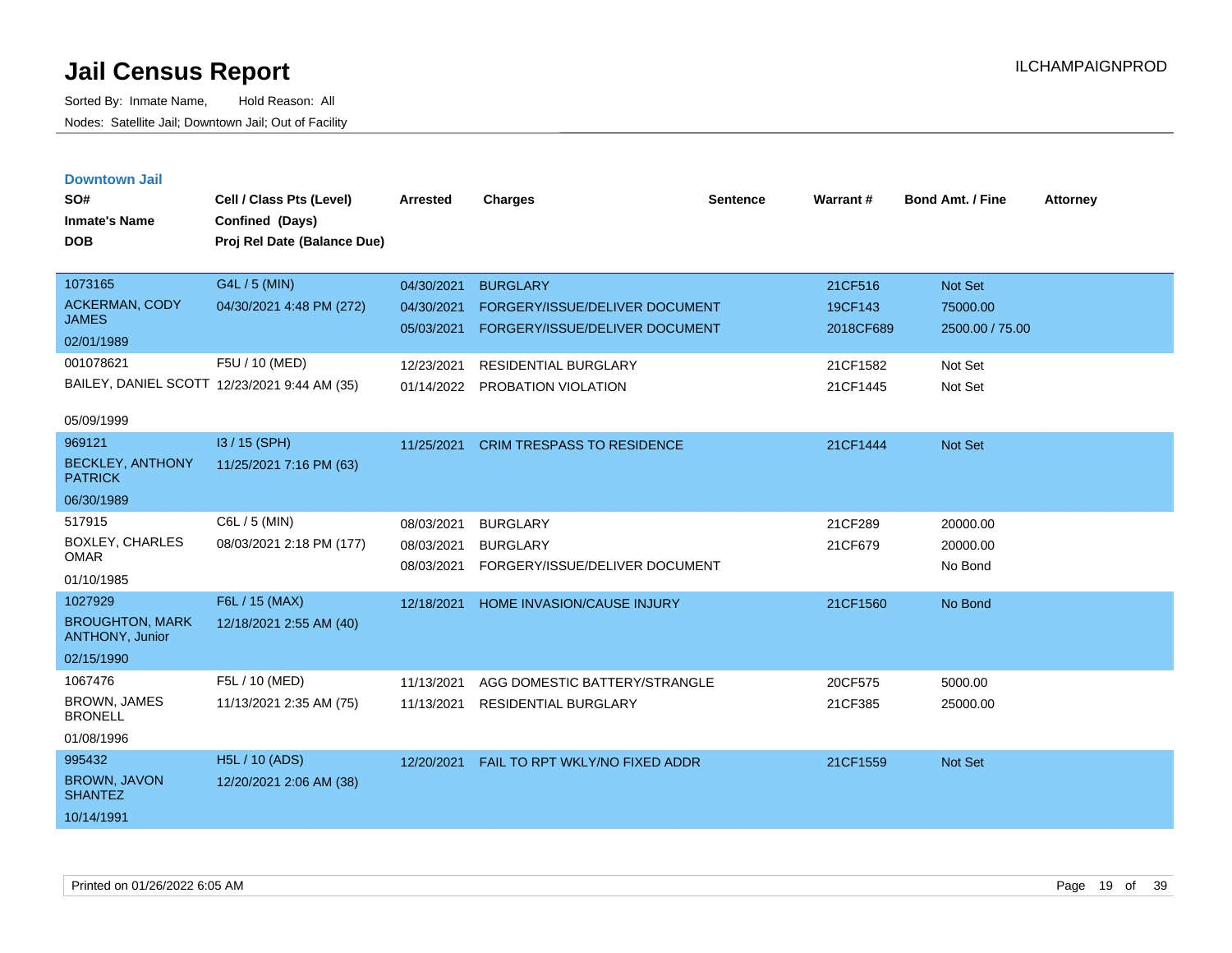| roaco. Calcinio dan, Downtown dan, Cal or Fability |                                            |                 |                               |                 |                 |                         |                 |
|----------------------------------------------------|--------------------------------------------|-----------------|-------------------------------|-----------------|-----------------|-------------------------|-----------------|
| SO#                                                | Cell / Class Pts (Level)                   | <b>Arrested</b> | <b>Charges</b>                | <b>Sentence</b> | <b>Warrant#</b> | <b>Bond Amt. / Fine</b> | <b>Attorney</b> |
| Inmate's Name                                      | Confined (Days)                            |                 |                               |                 |                 |                         |                 |
| DOB                                                | Proj Rel Date (Balance Due)                |                 |                               |                 |                 |                         |                 |
|                                                    |                                            |                 |                               |                 |                 |                         |                 |
| 1075941                                            | G2L / 5 (MIN)                              | 10/08/2021      | HARASS WITNESS/FAMILY MBR/REP |                 | 2021CF1188      | 500000.00               |                 |
| <b>BROWN, LIONEL</b><br><b>TERRELL</b>             | 10/08/2021 5:16 PM (111)                   |                 |                               |                 |                 |                         |                 |
| 10/19/1981                                         |                                            |                 |                               |                 |                 |                         |                 |
| 1068812                                            | F1L / 15 (MAX)                             | 12/21/2021      | FELON POSS/USE FIREARM PRIOR  |                 | 21CF1568        | Not Set                 |                 |
| BRYANT, DANNY<br><b>EUGENE</b>                     | 12/21/2021 1:50 PM (37)                    | 12/21/2021      | AGG DISCHARGE FIREARM/OCC VEH |                 | 21CF741         | Not Set                 |                 |
| 11/22/1989                                         |                                            |                 |                               |                 |                 |                         |                 |
| 61904                                              | D4 / 15 (ADS)                              | 10/23/2021      | <b>ROBBERY</b>                |                 | 21CF1287        | <b>Not Set</b>          |                 |
| <b>BURNETT, TIMOTHY</b><br>LYNN                    | 10/23/2021 5:43 PM (96)                    |                 |                               |                 |                 |                         |                 |
| 09/09/1983                                         |                                            |                 |                               |                 |                 |                         |                 |
| 56936                                              | C4U / 10 (ADS)                             | 11/01/2021      | PUBLIC INDECENCY/EXPOSURE/3+  | 3y/0m/0d (DO    |                 | Not Set                 |                 |
| CALDWELL, STEVEN<br>ANDRE                          | 11/01/2021 1:09 PM (87)                    |                 |                               |                 |                 |                         |                 |
| 04/19/1982                                         |                                            |                 |                               |                 |                 |                         |                 |
| 001078092                                          | H2U / 10 (ADS)                             | 12/27/2021      | AGG BATTERY/PUBLIC PLACE      |                 | 2021CF1042      | 5000.00                 |                 |
| WILLIAM                                            | CHOUNARD, STANLEY 12/27/2021 10:47 PM (31) |                 |                               |                 |                 |                         |                 |
| 06/25/1986                                         |                                            |                 |                               |                 |                 |                         |                 |
| 1075361                                            | J6L / 5 (ADS)                              | 04/16/2021      | <b>BURGLARY</b>               |                 | 21CF414         | Not Set                 |                 |
| COWART, TORREY<br>BENJAMEN, Junior                 | 04/16/2021 9:17 PM (286)                   |                 |                               |                 |                 |                         |                 |
| 11/22/1987                                         |                                            |                 |                               |                 |                 |                         |                 |
| 1076276                                            | G1L / 5 (MIN)                              | 12/20/2021      | THEFT/CONTROL <\$500/PRIOR    | $2y/6m$ (DOC)   |                 | <b>Not Set</b>          |                 |
| COX, SEAN MICHAEL                                  | 12/20/2021 12:45 PM (38)                   | 12/20/2021      | <b>WARRANT OUT OF COUNTY</b>  |                 | 21CM99          | 3000.00                 |                 |
|                                                    |                                            |                 |                               |                 |                 |                         |                 |
| 02/06/1985                                         |                                            |                 |                               |                 |                 |                         |                 |
| 1067370                                            | E6L / 15 (ADS)                             | 11/05/2021      | FIREARM/FOID INVALID/NOT ELIG |                 | 21CF1370        | Not Set                 |                 |
| DAVIS, AUSTIN<br><b>CHRISTOPHER</b>                | 11/06/2021 12:23 AM (82)                   |                 |                               |                 |                 |                         |                 |
| 08/11/1997                                         |                                            |                 |                               |                 |                 |                         |                 |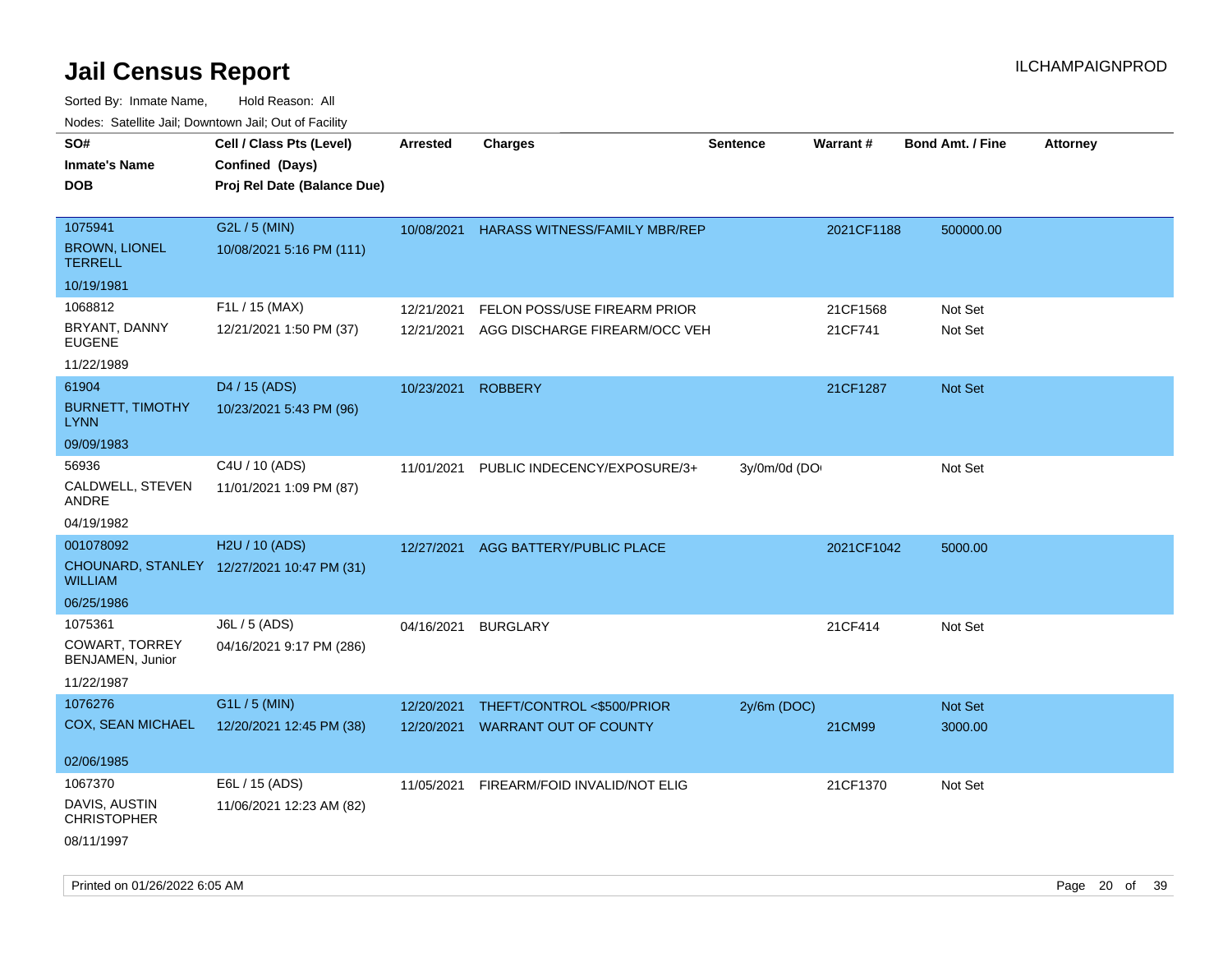| Noues. Salenne Jan, Downtown Jan, Out of Facility |                                              |            |                                         |          |                 |                         |                 |
|---------------------------------------------------|----------------------------------------------|------------|-----------------------------------------|----------|-----------------|-------------------------|-----------------|
| SO#                                               | Cell / Class Pts (Level)                     | Arrested   | <b>Charges</b>                          | Sentence | <b>Warrant#</b> | <b>Bond Amt. / Fine</b> | <b>Attorney</b> |
| <b>Inmate's Name</b>                              | Confined (Days)                              |            |                                         |          |                 |                         |                 |
| <b>DOB</b>                                        | Proj Rel Date (Balance Due)                  |            |                                         |          |                 |                         |                 |
|                                                   |                                              |            |                                         |          |                 |                         |                 |
| 001077214                                         | F9U / 15 (MAX)                               | 12/20/2021 | <b>MURDER</b>                           |          | 21CF1572        | Not Set                 |                 |
| DAVIS-MURDOCK,<br><b>ERION VASSHAD</b>            | 12/21/2021 10:13 AM (37)                     | 12/22/2021 | <b>PAROLE REVOCATION</b>                |          | CH2107977       | Not Set                 |                 |
| 06/22/1998                                        |                                              |            |                                         |          |                 |                         |                 |
| 001078223                                         | C4L / 5 (MIN)                                | 11/09/2021 | AGG DUI/NO VALID DL                     |          | 21CF1382        | Not Set                 |                 |
| DIEGO-MATEO,<br><b>JOAQUIN</b>                    | 11/09/2021 10:52 PM (79)                     |            |                                         |          |                 |                         |                 |
| 01/23/2002                                        |                                              |            |                                         |          |                 |                         |                 |
| 571307                                            | J3L / 15 (ADS)                               | 09/14/2020 | <b>CRIM SEXUAL ABUSE/CONSENT</b>        |          | 2020CF1026      | Not Set                 |                 |
| DOMINGO-<br>CASTANEDA,                            | 09/14/2020 11:19 PM (500)                    | 09/14/2020 | PRED CRIM SEX ASLT/VICTIM <13           |          | 2020CF1025      | Not Set                 |                 |
| 09/29/1989                                        |                                              |            |                                         |          |                 |                         |                 |
| 527379                                            | D6 / 15 (ADS)                                | 10/25/2021 | ARMED HABITUAL CRIMINAL                 |          | 21CF1297        | Not Set                 |                 |
| DRAKE, MARCELL<br>DEON                            | 10/25/2021 5:05 PM (94)                      | 10/27/2021 | AGG DOMESTIC BATTERY/STRANGLE           |          | 21CF1245        | Not Set                 |                 |
| 04/20/1987                                        |                                              |            |                                         |          |                 |                         |                 |
| 959292                                            | K1 / 15 (ADS)                                | 04/01/2021 | <b>ATTEMPT (FIRST DEGREE MURDER)</b>    |          | 2020CF565       | 2000000.00              |                 |
| DUNCAN, COREYON<br><b>ANTHONY</b>                 | 04/01/2021 8:46 PM (301)                     | 12/17/2021 | <b>MURDER</b>                           |          | 21CF1542        | <b>Not Set</b>          |                 |
| 01/17/1989                                        |                                              |            |                                         |          |                 |                         |                 |
| 1053207                                           | K3 / 15 (SPH)                                |            | 06/06/2019 MURDER/INTENT TO KILL/INJURE |          | 2019-CF849      | 2000000.00              |                 |
| FAUST, JAQUAVEON<br>LAVELL                        | 06/06/2019 2:24 PM (966)                     |            |                                         |          |                 |                         |                 |
| 07/25/1996                                        |                                              |            |                                         |          |                 |                         |                 |
| 962759                                            | C5L / 5 (ADS)                                | 07/16/2021 | <b>METH DELIVERY&lt;5 GRAMS</b>         |          | 21CF833         | <b>Not Set</b>          |                 |
|                                                   | FINLEY, KEVIN DANTE 07/16/2021 9:44 PM (195) | 07/29/2021 | AGG CRIM SEX ASSAULT/FELONY             |          | 21CF891         | No Bond                 |                 |
|                                                   |                                              |            |                                         |          |                 |                         |                 |
| 12/28/1988                                        |                                              |            |                                         |          |                 |                         |                 |
| 524764                                            | G3L / 5 (MIN)                                | 09/18/2021 | METH DELIVERY/15<100 GRAMS              |          | 21CF627         | 50000.00                |                 |
| <b>FISCUS, ROBERT</b><br>LOWELL                   | 09/18/2021 10:50 AM (131)                    |            |                                         |          |                 |                         |                 |
| 02/17/1986                                        |                                              |            |                                         |          |                 |                         |                 |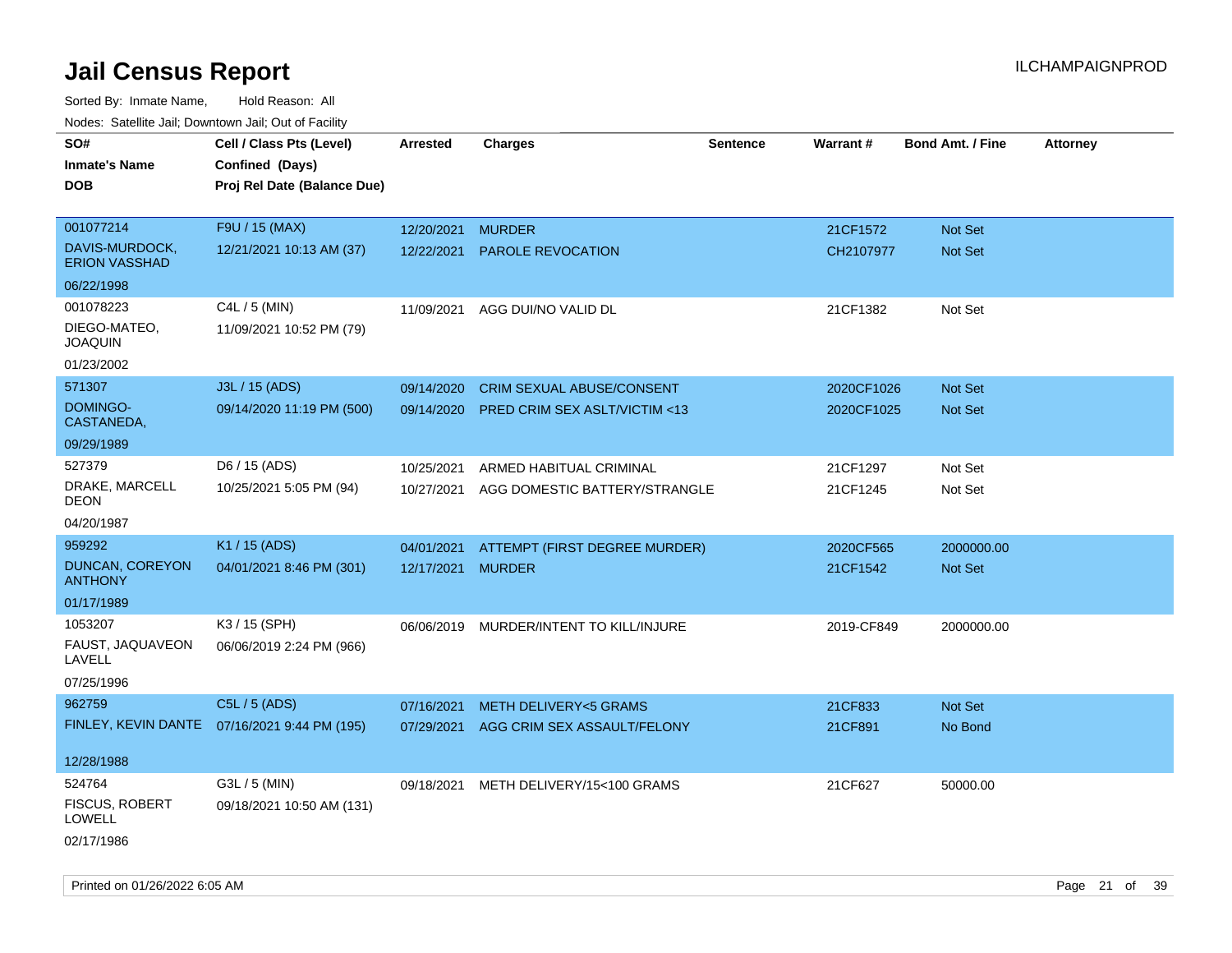| ivouss. Satellite Jall, Downtown Jall, Out of Facility |                             |            |                                    |                       |           |                         |                 |
|--------------------------------------------------------|-----------------------------|------------|------------------------------------|-----------------------|-----------|-------------------------|-----------------|
| SO#                                                    | Cell / Class Pts (Level)    | Arrested   | <b>Charges</b>                     | Sentence              | Warrant#  | <b>Bond Amt. / Fine</b> | <b>Attorney</b> |
| <b>Inmate's Name</b>                                   | Confined (Days)             |            |                                    |                       |           |                         |                 |
| <b>DOB</b>                                             | Proj Rel Date (Balance Due) |            |                                    |                       |           |                         |                 |
|                                                        |                             |            |                                    |                       |           |                         |                 |
| 1068917                                                | H1L / 5 (MIN)               | 08/11/2021 | VIO ORDER/PRIOR VIO OF ORDER       |                       | 21CF965   | Not Set                 |                 |
| <b>GARCIA, JUAN</b><br><b>CARLOS</b>                   | 08/11/2021 9:24 PM (169)    |            |                                    |                       |           |                         |                 |
| 10/21/1997                                             |                             |            |                                    |                       |           |                         |                 |
| 32913                                                  | $11 / 15$ (ADS)             | 12/03/2021 | PRED CRIM SEX ASLT/VICTIM <13      |                       | 21CF1481  | Not Set                 |                 |
| GROB, WARREN A,<br>Junior                              | 12/03/2021 4:24 PM (55)     |            |                                    |                       |           |                         |                 |
| 12/07/1950                                             |                             |            |                                    |                       |           |                         |                 |
| 1049103                                                | G9L / 5 (MIN)               | 12/27/2021 | <b>DOMESTIC BATTERY</b>            |                       | 2021CM595 | <b>Not Set</b>          |                 |
| <b>HAGGARD, RYAN</b><br><b>PHILIP</b>                  | 12/27/2021 9:15 PM (31)     |            |                                    |                       |           |                         |                 |
| 06/01/1983                                             |                             |            |                                    |                       |           |                         |                 |
| 1073611                                                | G3U / 5 (MIN)               | 02/09/2021 | DELIVERY OF OR POSSESSION OF W/INT |                       | 21CF160   | Not Set                 |                 |
| HAYES, CAMERON<br><b>TAYLOR MALEEK</b>                 | 02/09/2021 3:10 PM (352)    | 02/09/2021 | MFG 15>100 GR ECSTASY/ANALOG       |                       | 21CF121   | 500000.00               |                 |
| 08/10/1998                                             |                             |            |                                    |                       |           |                         |                 |
| 544770                                                 | D3 / 10 (MED)               | 08/14/2021 | AGG DOMESTIC BATTERY/STRANGLE      |                       | 2021CF514 | 25000.00                |                 |
| <b>HAYES, DEVON</b><br><b>JERMAINE</b>                 | 08/14/2021 2:56 AM (166)    | 08/14/2021 | AGGRAVATED DOMESTIC BATTERY        |                       | 21CF977   | No Bond                 |                 |
| 11/07/1987                                             |                             |            |                                    |                       |           |                         |                 |
| 972300                                                 | F6U / 10 (MED)              | 12/22/2021 | <b>RESIDENTIAL BURGLARY</b>        |                       | 18CF1691  | 25000.00                |                 |
| HOLT, MICHAEL<br><b>TERRELL</b>                        | 12/22/2021 8:36 AM (36)     | 12/22/2021 | AGG CRIM SEX ABUSE/VICTIM <9       |                       | 19CF1277  | 250000.00               |                 |
| 12/25/1989                                             |                             |            |                                    |                       |           |                         |                 |
| 1063119                                                | J5L / 10 (MED)              | 11/05/2021 | <b>BURGLARY</b>                    | 2y/6m (DOC) 2018CF877 |           | 10000.00                |                 |
| HUNT, KHALLEEL<br><b>MALIK</b>                         | 11/05/2021 7:47 AM (83)     |            |                                    |                       |           |                         |                 |
| 03/28/1999                                             |                             |            |                                    |                       |           |                         |                 |
| 001077437                                              | F1U / 10 (MED)              | 08/23/2021 | DOM BTRY/CONTACT/1-2 PRECONV       |                       | 21CF1025  | Not Set                 |                 |
| JOHNSON, ANTONIO<br>LASHAUN                            | 08/23/2021 7:48 PM (157)    |            |                                    |                       |           |                         |                 |
| 01/06/1980                                             |                             |            |                                    |                       |           |                         |                 |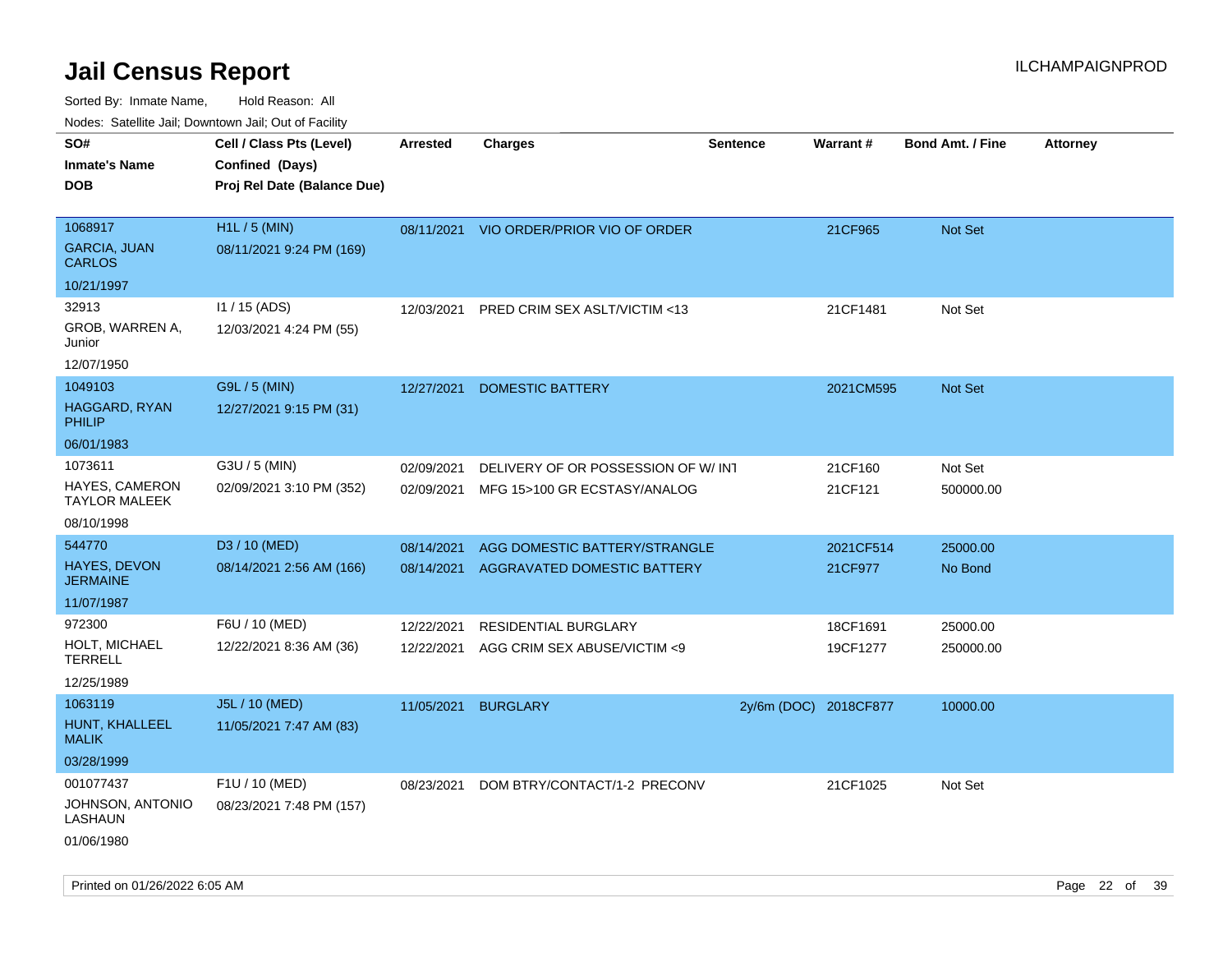Sorted By: Inmate Name, Hold Reason: All Nodes: Satellite Jail; Downtown Jail; Out of Facility

| <u>Houcs.</u> Outchne Juli, Downtown Juli, Out of Facility |                                             |                 |                                          |                 |           |                         |                 |
|------------------------------------------------------------|---------------------------------------------|-----------------|------------------------------------------|-----------------|-----------|-------------------------|-----------------|
| SO#                                                        | Cell / Class Pts (Level)                    | <b>Arrested</b> | <b>Charges</b>                           | <b>Sentence</b> | Warrant#  | <b>Bond Amt. / Fine</b> | <b>Attorney</b> |
| <b>Inmate's Name</b>                                       | Confined (Days)                             |                 |                                          |                 |           |                         |                 |
| <b>DOB</b>                                                 | Proj Rel Date (Balance Due)                 |                 |                                          |                 |           |                         |                 |
|                                                            |                                             |                 |                                          |                 |           |                         |                 |
| 1073894                                                    | E1U / 10 (ADS)                              |                 | 09/09/2021 VIOLATE SEX OFFENDER REGIS/2+ |                 | 2021CF920 | 10000.00                |                 |
|                                                            | JOKICH, ANTON VEGO 09/09/2021 2:14 PM (140) |                 |                                          |                 |           |                         |                 |
| 05/30/1969                                                 |                                             |                 |                                          |                 |           |                         |                 |
| 24308                                                      | D <sub>2</sub> / 15 (MAX)                   | 06/03/2021      | <b>ROBBERY</b>                           |                 | 21CF625   | No Bond                 |                 |
| <b>KWIATKOWSKI,</b><br>ROBERT JOHN                         | 06/03/2021 10:40 PM (238)                   |                 |                                          |                 |           |                         |                 |
| 08/08/1963                                                 |                                             |                 |                                          |                 |           |                         |                 |
| 26787                                                      | C7L / 10 (MED)                              | 12/18/2021      | <b>RESIDENTIAL BURGLARY</b>              |                 | 21CF1558  | <b>Not Set</b>          |                 |
| LAURENT, JOHN<br><b>WAYNE</b>                              | 12/18/2021 9:30 PM (40)                     |                 |                                          |                 |           |                         |                 |
| 02/01/1967                                                 |                                             |                 |                                          |                 |           |                         |                 |
| 29681                                                      | J2L / 15 (ADS)                              | 07/14/2020      | PREDATORY CRIMINAL SEX ASSLT/CHILD       |                 | 20CF-781  | 250000.00               |                 |
| LENOIR, JOHN<br><b>CHRISTOPHER</b>                         | 07/14/2020 12:51 PM (562)                   |                 |                                          |                 |           |                         |                 |
| 04/20/1966                                                 |                                             |                 |                                          |                 |           |                         |                 |
| 001078320                                                  | J1L / 10 (SPH)                              | 11/23/2021      | RESIST/OBSTRUCTING A PEACE OFFICEI       |                 | 21CM539   | Not Set                 |                 |
| <b>MARSH, PAUL</b><br><b>OLUFUNMILAYO</b>                  | 11/23/2021 2:32 PM (65)                     |                 |                                          |                 |           |                         |                 |
| 07/13/1994                                                 |                                             |                 |                                          |                 |           |                         |                 |
| 45113                                                      | E2L / 15 (MAX)                              | 11/20/2021      | ARMED HABITUAL CRIMINAL                  |                 | 21CF1424  | No Bond                 |                 |
| <b>MARTIN, JEREMIAH</b><br><b>FRANCIS</b>                  | 11/20/2021 1:18 AM (68)                     |                 |                                          |                 |           |                         |                 |
| 01/18/1977                                                 |                                             |                 |                                          |                 |           |                         |                 |
| 1000869                                                    | C9L / 15 (MAX)                              | 09/11/2021      | FELON POSS/USE WEAPON/FIREARM            |                 | 21CF1102  | Not Set                 |                 |
| MARTIN, MANNIX<br><b>TILMOND</b>                           | 09/12/2021 12:40 AM (137)                   |                 |                                          |                 |           |                         |                 |
| 07/19/1991                                                 |                                             |                 |                                          |                 |           |                         |                 |
| 1063030                                                    | H4L / 15 (ADS)                              | 12/20/2021      | MURDER                                   |                 | 21CF1571  | Not Set                 |                 |
|                                                            | MASON, RYAN ONEIAL 12/21/2021 9:30 AM (37)  | 12/22/2021      | PAROLE REVOCATION                        |                 | CH2107979 | Not Set                 |                 |

02/22/1991

Printed on 01/26/2022 6:05 AM Page 23 of 39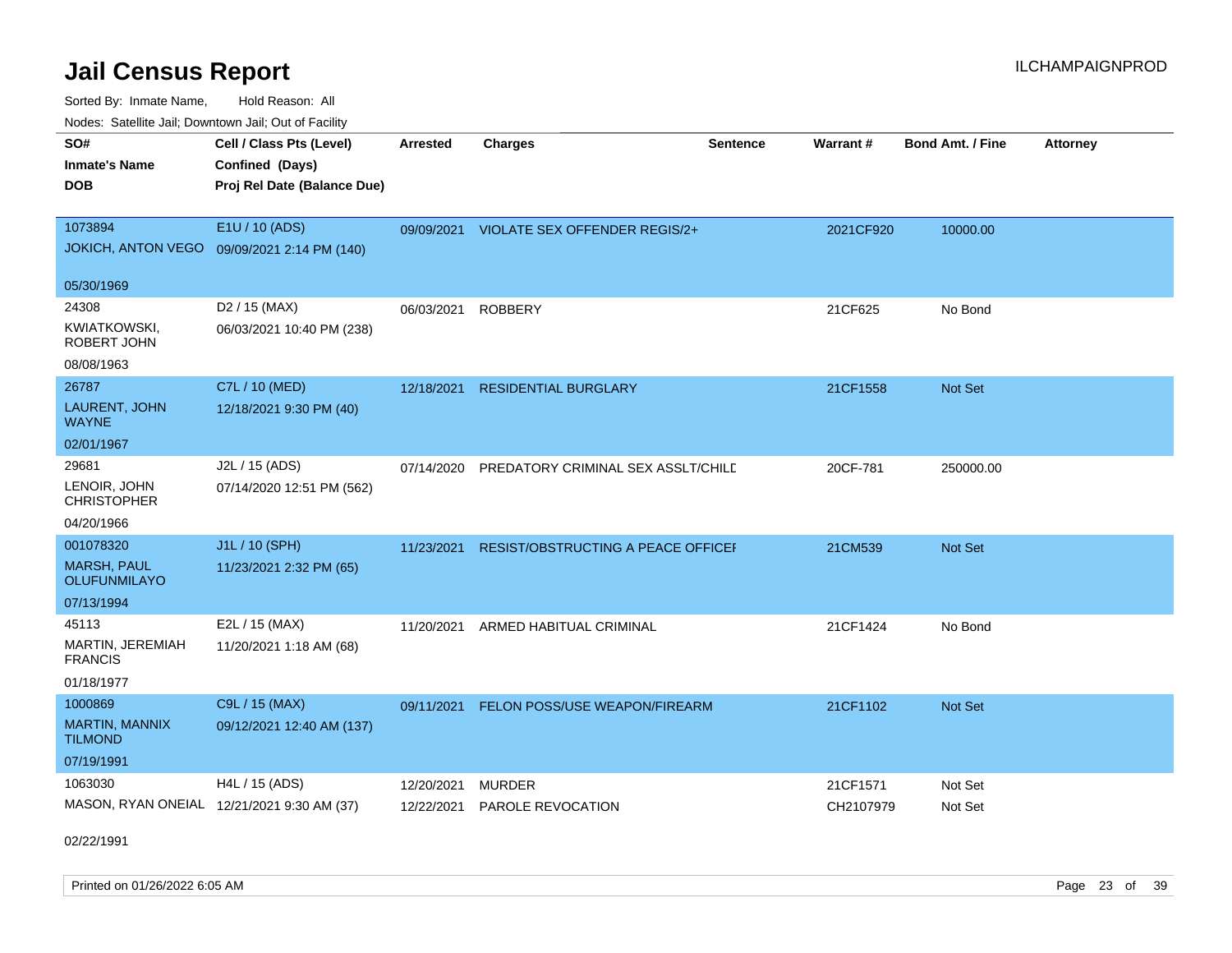Sorted By: Inmate Name, Hold Reason: All

| Nodes: Satellite Jail; Downtown Jail; Out of Facility |                             |                 |                               |                 |                 |                  |                 |
|-------------------------------------------------------|-----------------------------|-----------------|-------------------------------|-----------------|-----------------|------------------|-----------------|
| SO#                                                   | Cell / Class Pts (Level)    | <b>Arrested</b> | <b>Charges</b>                | <b>Sentence</b> | <b>Warrant#</b> | Bond Amt. / Fine | <b>Attorney</b> |
| <b>Inmate's Name</b>                                  | Confined (Days)             |                 |                               |                 |                 |                  |                 |
| <b>DOB</b>                                            | Proj Rel Date (Balance Due) |                 |                               |                 |                 |                  |                 |
|                                                       |                             |                 |                               |                 |                 |                  |                 |
| 1066623                                               | G7U / 5 (MIN)               | 11/17/2021      | MFG/DEL 15<100 GR COCA/ANALOG |                 | 17CF1093        | 75000.00         |                 |
| MATA-OROZCO,<br><b>OLEGARIO</b>                       | 11/17/2021 5:08 PM (71)     |                 |                               |                 |                 |                  |                 |
| 03/06/1995                                            |                             |                 |                               |                 |                 |                  |                 |
| 001078249                                             | B3 / 10 (MED)               | 08/07/2021      | FELON POSS/USE WEAPON/FIREARM |                 | 21CF947         | Not Set          |                 |
| MCCLENDON, CALVIN<br>M                                | 08/07/2021 8:56 AM (173)    |                 |                               |                 |                 |                  |                 |
| 04/29/1990                                            |                             |                 |                               |                 |                 |                  |                 |
| 40235                                                 | C1L / 5 (MIN)               | 10/04/2021      | AGG DUI/4                     |                 | 2021CF1145      | 35000.00         |                 |
| MERRIWEATHER,<br><b>MARCUS TODD</b>                   | 10/04/2021 4:41 PM (115)    |                 |                               |                 |                 |                  |                 |
| 11/28/1967                                            |                             |                 |                               |                 |                 |                  |                 |
| 1040273                                               | E5U / 15 (ADS)              | 09/30/2021      | PRED CRIM SEX ASLT/VICTIM <13 |                 | 21CF329         | 500000.00        |                 |
| METCALFE, LANELL<br>JARON                             | 09/30/2021 11:32 PM (119)   |                 |                               |                 |                 |                  |                 |
| 09/22/1988                                            |                             |                 |                               |                 |                 |                  |                 |
| 1075635                                               | B <sub>2</sub> / 10 (ADS)   | 05/11/2021      | AGG DISCHARGE FIREARM/OCC VEH |                 | 21CF538         | Not Set          |                 |
| MILES, DEVLON VON,                                    | 05/11/2021 10:39 PM (261)   | 05/11/2021      | MFG/DEL CANNABIS/30-500 GRAMS |                 | 20CF1402        | 100000.00        |                 |
| Junior                                                |                             |                 |                               |                 |                 |                  |                 |
| 11/04/2000                                            |                             |                 |                               |                 |                 |                  |                 |
| 001078721                                             | C3L / 5 (ADS)               | 12/29/2021      | VIOLATE ORDER PROTECTION      |                 | 21CF1600        | Not Set          |                 |
| MIRAMONTES, RAUL                                      | 12/29/2021 4:02 AM (29)     |                 |                               |                 |                 |                  |                 |
| 05/11/1989                                            |                             |                 |                               |                 |                 |                  |                 |
| 48033                                                 | G5L / 5 (MIN)               | 12/04/2021      | DOMESTIC BATTERY/OTHER PRIOR  | 4y (DOC)        | 21CF1482        | Not Set          |                 |
| MOORE,<br><b>CHRISTOPHER ALLEN</b>                    | 12/04/2021 4:38 PM (54)     |                 |                               |                 |                 |                  |                 |
| 07/02/1976                                            |                             |                 |                               |                 |                 |                  |                 |
| 1069209                                               | 14 / 10 (ADS)               | 04/07/2021      | AGG BATTERY/GREAT BODILY HARM |                 | 21CF376         | Not Set          |                 |
| MOORE, DEVONTE                                        | 04/07/2021 6:25 PM (295)    |                 |                               |                 |                 |                  |                 |
| JAMAL                                                 |                             |                 |                               |                 |                 |                  |                 |
| 09/24/1995                                            |                             |                 |                               |                 |                 |                  |                 |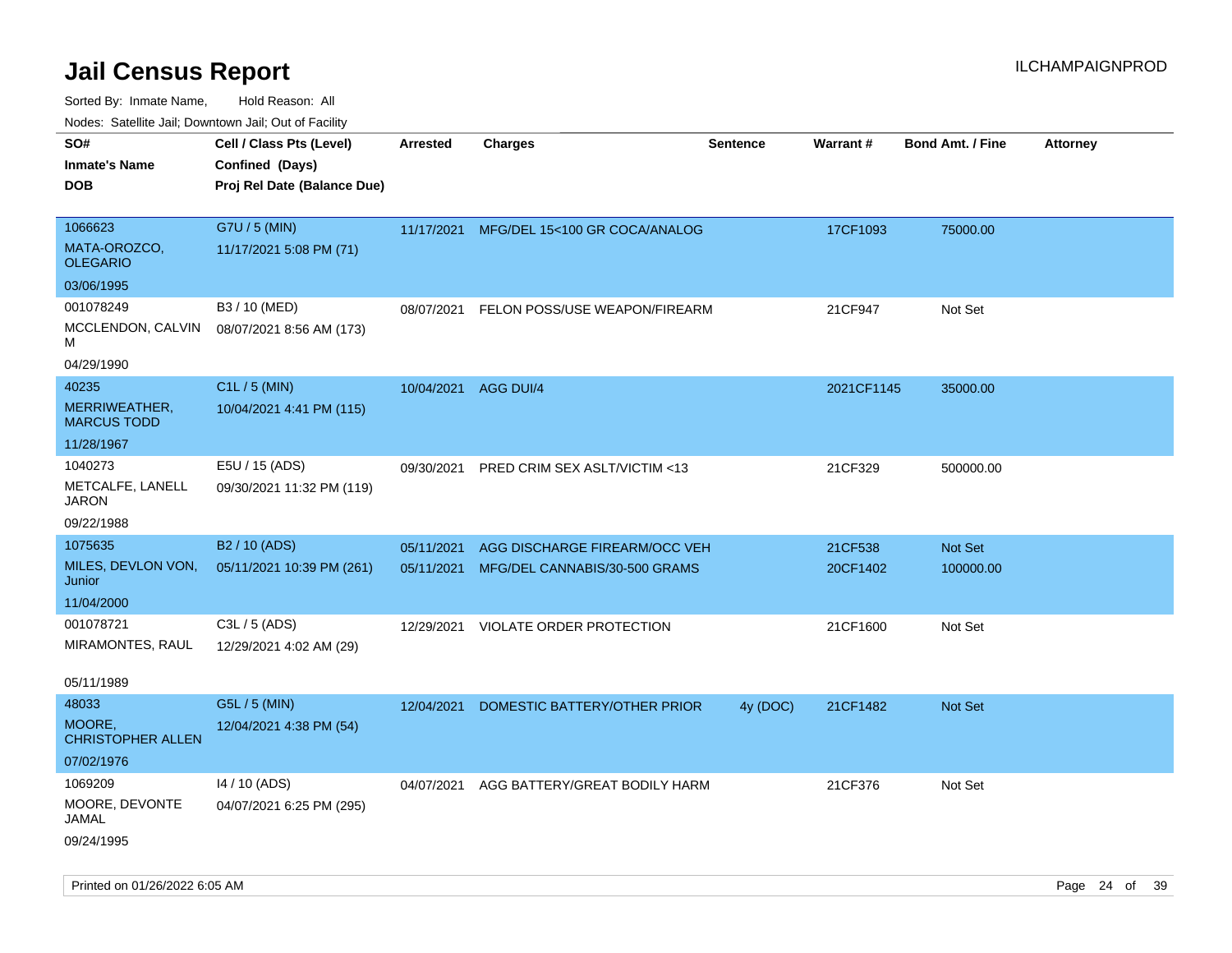Sorted By: Inmate Name, Hold Reason: All Nodes: Satellite Jail; Downtown Jail; Out of Facility

| Nudes. Salenne Jan, Downlown Jan, Out of Facility |                                             |            |                               |                 |                 |                         |                 |
|---------------------------------------------------|---------------------------------------------|------------|-------------------------------|-----------------|-----------------|-------------------------|-----------------|
| SO#                                               | Cell / Class Pts (Level)                    | Arrested   | <b>Charges</b>                | <b>Sentence</b> | <b>Warrant#</b> | <b>Bond Amt. / Fine</b> | <b>Attorney</b> |
| <b>Inmate's Name</b>                              | Confined (Days)                             |            |                               |                 |                 |                         |                 |
| DOB                                               | Proj Rel Date (Balance Due)                 |            |                               |                 |                 |                         |                 |
|                                                   |                                             |            |                               |                 |                 |                         |                 |
| 1074169                                           | C2L / 10 (MED)                              | 12/21/2021 | AGGRAVATED DOMESTIC BATTERY   |                 | 21CF1567        | <b>Not Set</b>          |                 |
|                                                   | PANZER, IAN RICHARD 12/21/2021 2:24 PM (37) |            |                               |                 |                 |                         |                 |
| 07/04/1988                                        |                                             |            |                               |                 |                 |                         |                 |
| 61251                                             | E4L / 15 (ADS)                              | 12/27/2021 | PRED CRIM SEX ASLT/VICTIM <13 |                 | 21CF651         | No Bond                 |                 |
| PETMECKY, JOHN<br>ROBERT                          | 12/27/2021 1:52 PM (31)                     |            |                               |                 |                 |                         |                 |
| 03/09/1983                                        |                                             |            |                               |                 |                 |                         |                 |
| 1022441                                           | H6L / 10 (ADS)                              | 10/27/2021 | AGG BATTERY/PEACE OFFICER     |                 | 2021 CF 12      | No Bond                 |                 |
| PICKENS, DONTRELL<br><b>DEMAR</b>                 | 10/27/2021 1:39 PM (92)                     | 10/27/2021 | AGG BATTERY/PEACE OFFICER     |                 | 2020 CF 1488    | No Bond                 |                 |
| 12/10/1993                                        |                                             |            |                               |                 |                 |                         |                 |
| 001078602                                         | F4U / 10 (MED)                              | 11/21/2021 | AGGRAVATED DOMESTIC BATTERY   |                 | 21CF1428        | Not Set                 |                 |
| RICHARDSON,<br>JOHNNY LINDAL                      | 11/21/2021 10:00 AM (67)                    |            |                               |                 |                 |                         |                 |
| 06/27/2000                                        |                                             |            |                               |                 |                 |                         |                 |
| 001077783                                         | 15 / 10 (ADS)                               |            | 01/05/2022 AGGRAVATED BATTERY |                 | 21CF325         | <b>Not Set</b>          |                 |
| RIVERA, DARYL<br><b>ANTONIO</b>                   | 01/05/2022 4:20 PM (22)                     |            |                               |                 |                 |                         |                 |
| 11/14/1981                                        |                                             |            |                               |                 |                 |                         |                 |
| 1072114                                           | A1U / 15 (SPH)                              | 01/17/2021 | ATTEMPT (FIRST DEGREE MURDER) |                 | 2021CF65        | Not Set                 |                 |
| ROBINSON, DONNELL                                 | 01/17/2021 2:40 PM (375)                    | 01/17/2021 | ARMED ROBBERY/NO FIREARM      |                 | 2020CF824       | 75000.00                |                 |
| LEVON                                             |                                             | 02/17/2021 | AGGRAVATED BATTERY            | 4y (DOC)        |                 | 250000.00               |                 |
| 10/23/2000                                        |                                             |            |                               |                 |                 |                         |                 |
| 1068592                                           | J7L / 15 (ADS)                              | 11/12/2021 | <b>BURGLARY</b>               |                 | 21CF1393        | Not Set                 |                 |
| ROSS, TEVONTAE<br><b>TERRANCE</b>                 | 11/12/2021 8:41 AM (76)                     |            |                               |                 |                 |                         |                 |
| 12/15/1998                                        |                                             |            |                               |                 |                 |                         |                 |
| 59178                                             | F8L / 15 (MAX)                              | 12/13/2021 | AGG DISCHARGE FIREARM/OCC VEH |                 | 21CF1274        | 1500000.00              |                 |
| SANDERS, MICHAEL<br>JEAN                          | 12/13/2021 4:17 PM (45)                     |            |                               |                 |                 |                         |                 |
| 12/22/1967                                        |                                             |            |                               |                 |                 |                         |                 |

Printed on 01/26/2022 6:05 AM Page 25 of 39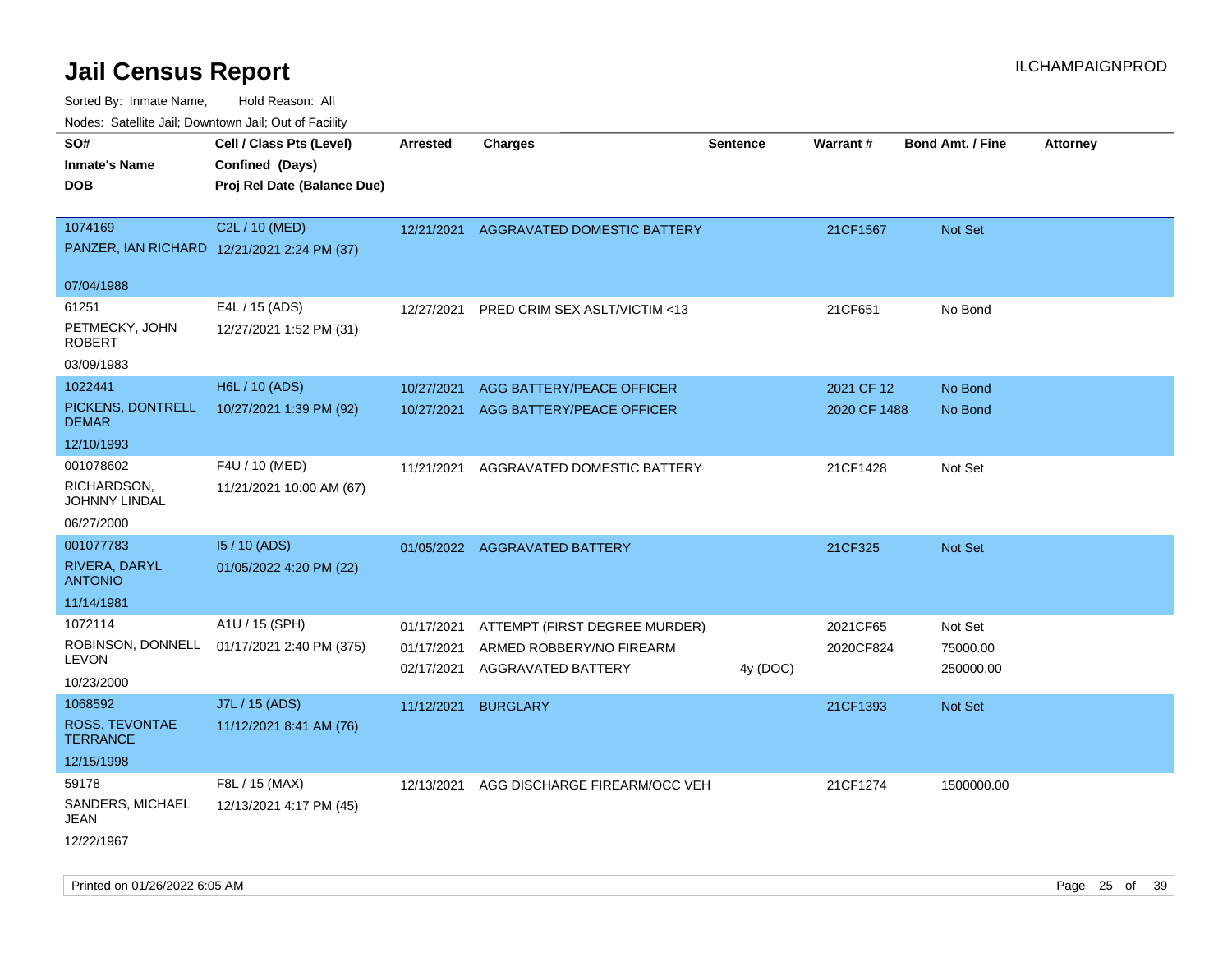Sorted By: Inmate Name, Hold Reason: All Nodes: Satellite Jail; Downtown Jail; Out of Facility

| rougs. Calcing Jan, Downtown Jan, Out of Facility                    |                                                                            |                          |                                                           |                 |                          |                         |                 |
|----------------------------------------------------------------------|----------------------------------------------------------------------------|--------------------------|-----------------------------------------------------------|-----------------|--------------------------|-------------------------|-----------------|
| SO#<br><b>Inmate's Name</b><br><b>DOB</b>                            | Cell / Class Pts (Level)<br>Confined (Days)<br>Proj Rel Date (Balance Due) | <b>Arrested</b>          | <b>Charges</b>                                            | <b>Sentence</b> | Warrant#                 | <b>Bond Amt. / Fine</b> | <b>Attorney</b> |
| 001078704<br>SHORTER, JAQUAN<br><b>MAURICE</b>                       | F7U / 15 (MAX)<br>12/23/2021 1:23 AM (35)                                  |                          | 12/21/2021 MURDER/INTENT TO KILL/INJURE                   |                 | 21CF1575                 | Not Set                 |                 |
| 10/08/1998<br>47195<br>SIMMONS, JAMES<br><b>ROBERT</b><br>03/13/1975 | G8L / 5 (MIN)<br>12/27/2021 8:42 AM (31)                                   | 12/27/2021<br>12/28/2021 | RESIDENTIAL BURGLARY<br><b>RESIDENTIAL BURGLARY</b>       |                 | 2020CF1222<br>2021CF1596 | 10000.00<br>Not Set     |                 |
| 1057312<br><b>STARKS, RAMEON</b><br><b>TAHZIER</b><br>12/18/1996     | G2U / 5 (MIN)<br>11/10/2021 9:51 PM (78)                                   | 11/10/2021               | <b>HOME INVASION/FIREARM</b>                              | 7y (DOC)        | 21CF1388                 | <b>Not Set</b>          |                 |
| 1051104<br>STOVER, ANDREW<br>WADE<br>07/20/1994                      | G4U / 5 (MIN)<br>05/27/2021 12:59 AM (245)                                 | 05/26/2021<br>05/26/2021 | METH DELIVERY/5<15 GRAMS<br><b>BURGLARY</b>               |                 | 21CF598<br>21CF667       | Not Set<br>Not Set      |                 |
| 65920<br>TAPSCOTT,<br><b>CORNELIUS</b><br>07/14/1985                 | F3L / 15 (MAX)<br>12/21/2021 10:57 PM (37)                                 | 12/21/2021               | ARMED ROBBERY/ARMED W/FIREARM                             |                 | 2021CF1543               | 100000.00               |                 |
| 1068839<br>TAYLOR, LONDON<br>JAVON<br>08/16/1999                     | F4L / 15 (MAX)<br>08/07/2020 10:30 AM (538)                                | 08/07/2020               | <b>HOMICIDE</b>                                           |                 | 2020-CF851               | 1000000.00              |                 |
| 1004142<br>TOY, KAYON LARENZ<br>09/12/1991                           | F2U / 15 (MAX)<br>10/22/2021 1:01 PM (97)                                  | 10/27/2021               | POSSESSION OF METH/15<100GRAMS                            |                 | 2021CF1298               | 1500000.00              |                 |
| 1056971<br>TRAVIS, DENZEL<br>DANTRELL<br>03/21/1993                  | D1 / 10 (ADS)<br>08/07/2021 7:36 AM (173)                                  | 08/07/2021<br>08/08/2021 | FELON POSS/USE WEAPON/FIREARM<br>AGG BATTERY/PUBLIC PLACE |                 | 21CF948<br>2020CF647     | No Bond<br>25000.00     |                 |

Printed on 01/26/2022 6:05 AM Page 26 of 39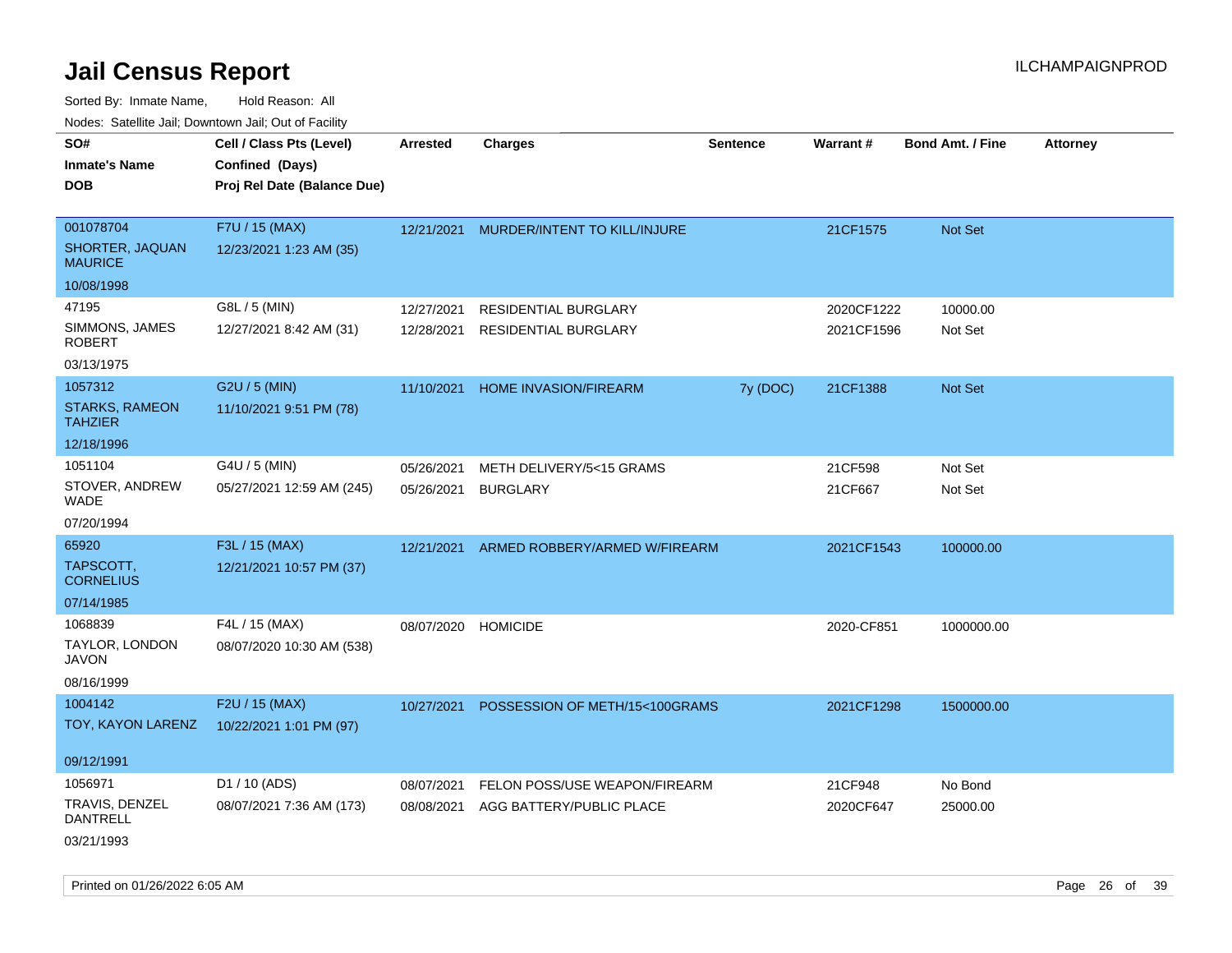| rougs. Calcing Jan, Downtown Jan, Out of Facility              |                                                                            |                                        |                                                                                       |          |                                    |                                |                 |
|----------------------------------------------------------------|----------------------------------------------------------------------------|----------------------------------------|---------------------------------------------------------------------------------------|----------|------------------------------------|--------------------------------|-----------------|
| SO#<br><b>Inmate's Name</b><br><b>DOB</b>                      | Cell / Class Pts (Level)<br>Confined (Days)<br>Proj Rel Date (Balance Due) | Arrested                               | <b>Charges</b>                                                                        | Sentence | Warrant#                           | <b>Bond Amt. / Fine</b>        | <b>Attorney</b> |
| 001078250<br>TRAVIS, JORDAN<br><b>TESHAUN</b><br>03/03/1996    | F2L / 10 (MED)<br>08/07/2021 10:27 AM (173)                                |                                        | 08/07/2021 FELON POSS WEAPON/BODY ARMOR                                               |          | 21CF950                            | Not Set                        |                 |
| 56994<br>TURNER, ROBERT<br>EARL, Senior<br>09/07/1982          | A2L / 15 (SPH)<br>12/09/2021 9:23 PM (49)                                  | 12/09/2021<br>12/13/2021               | STALKING/CAUSE FEAR FOR SAFETY<br>PAROLE REVOCATION                                   |          | 21CF1514<br>CH2107735              | Not Set<br>Not Set             |                 |
| 30108<br>VANDYKE, DARYL<br><b>ANTHONY</b><br>10/04/1965        | J4L / 15 (ADS)<br>07/30/2021 8:29 PM (181)                                 | 07/30/2021 MURDER                      |                                                                                       |          | 21CF902                            | 2000000.00                     |                 |
| 968681<br>WADE, DEMETRIUS<br><b>DARYL</b><br>01/07/1987        | D5 / 15 (ADS)<br>08/27/2021 2:25 AM (153)                                  | 08/27/2021<br>08/27/2021               | AGG CRIM SX AB/VIC 13<18/TRUST<br>INDIRECT CRIMINAL CONTEMPT                          | 3y (DOC) | 2020CF499<br>2021CC16              | 250000.00<br>No Bond           |                 |
| 1070971<br><b>WEIR, CLINTON</b><br><b>HOWARD</b><br>03/15/1983 | H3L / 5 (ADS)<br>12/08/2021 3:45 AM (50)                                   | 12/07/2021<br>12/07/2021               | <b>IDENTITY THEFT/&lt;\$300</b><br><b>RECKLESS DRIVING</b>                            |          | 20CF922<br>19TR2348                | <b>Not Set</b><br>Not Set      |                 |
| 54212<br>WHITLOCK, GEORGE<br>ABRAM<br>11/10/1978               | E3U / 10 (ADS)<br>12/21/2021 1:20 PM (37)                                  | 12/21/2021<br>12/21/2021<br>12/21/2021 | ARMED VIOLENCE/CATEGORY I<br>RECEIVE/POSS/SELL STOLEN VEH<br>VIOLATE ORDER PROTECTION |          | 21CF1576<br>2021CF669<br>2021CM391 | Not Set<br>10000.00<br>1000.00 |                 |
| 001078709<br>12/18/1989                                        | F3U / 15 (MAX)<br>WILLIAMS, DAVID LEE 12/22/2021 11:00 AM (36)             | 12/22/2021                             | ARMED VIOLENCE/CATEGORY I                                                             |          | 21CF1586                           | <b>Not Set</b>                 |                 |
| 1058072<br>WILLIAMS, KENNETH<br><b>BERNARD</b><br>10/04/1985   | A2U / 15 (SPH)<br>02/25/2021 3:24 PM (336)                                 | 02/25/2021                             | ARMED HABITUAL CRIMINAL                                                               |          |                                    | Not Set                        |                 |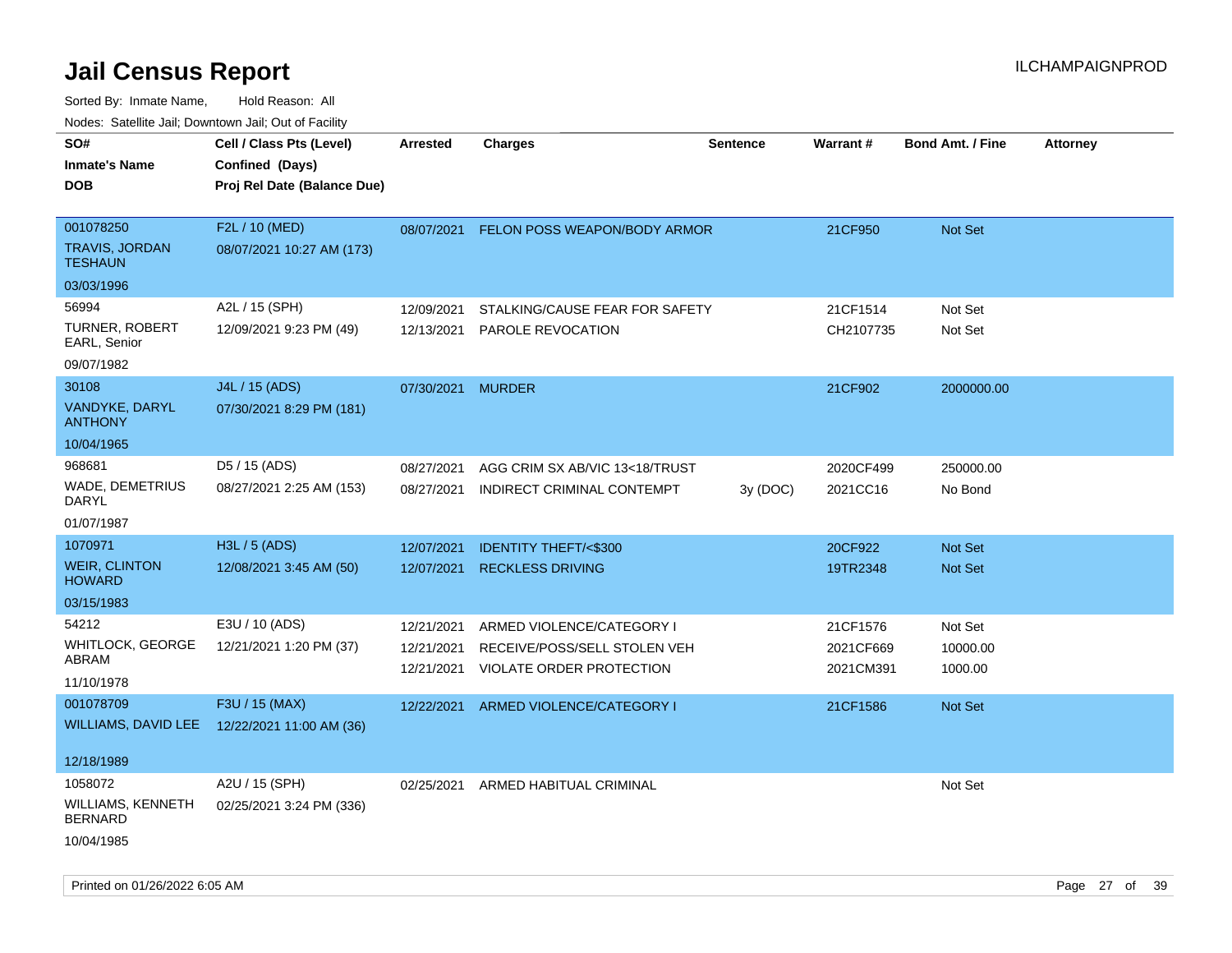| SO#<br><b>Inmate's Name</b><br><b>DOB</b>          | Cell / Class Pts (Level)<br>Confined (Days)<br>Proj Rel Date (Balance Due) | Arrested   | <b>Charges</b>                 | <b>Sentence</b> | Warrant#    | <b>Bond Amt. / Fine</b> | <b>Attorney</b> |
|----------------------------------------------------|----------------------------------------------------------------------------|------------|--------------------------------|-----------------|-------------|-------------------------|-----------------|
| 001078711<br><b>WILLIS, RANDY</b><br><b>RAMEEL</b> | F9L / 10 (MED)<br>12/22/2021 4:15 PM (36)                                  | 12/22/2021 | AGG DISCHARGE FIREARM/OCC BLDG |                 | 21CF1585    | Not Set                 |                 |
| 09/10/2003                                         |                                                                            |            |                                |                 |             |                         |                 |
| 9326<br>YOUNG, ANTHONY<br>PAUL<br>03/13/1954       | $12/5$ (ADS)<br>06/14/2021 12:07 PM (227)                                  | 06/14/2021 | <b>BURGLARY</b>                |                 | 2020-CF-625 | Not Set                 |                 |
| <b>Total Downtown Jail: 73</b>                     |                                                                            | Males: 73  | Unknown: 0<br>Females: 0       |                 |             |                         |                 |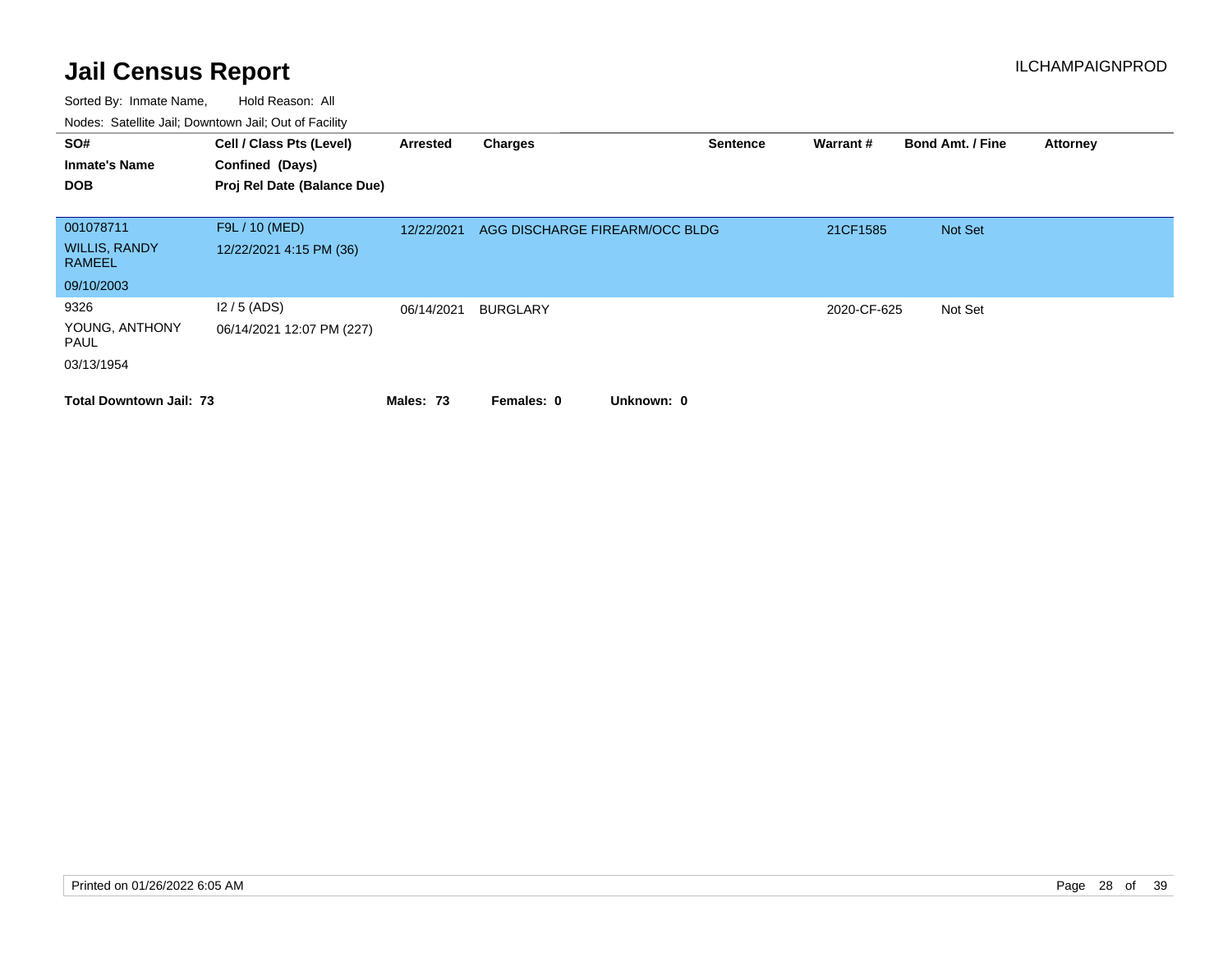| <b>Out of Facility</b> |  |
|------------------------|--|
|------------------------|--|

| SO#                                      | Cell / Class Pts (Level)    | <b>Arrested</b> | <b>Charges</b>                     | <b>Sentence</b> | Warrant#  | <b>Bond Amt. / Fine</b> | <b>Attorney</b> |
|------------------------------------------|-----------------------------|-----------------|------------------------------------|-----------------|-----------|-------------------------|-----------------|
| <b>Inmate's Name</b>                     | Confined (Days)             |                 |                                    |                 |           |                         |                 |
| <b>DOB</b>                               | Proj Rel Date (Balance Due) |                 |                                    |                 |           |                         |                 |
|                                          |                             |                 |                                    |                 |           |                         |                 |
| 61095                                    | <b>KAN / 10 (ADS)</b>       | 05/02/2021      | HOME INVASION/CAUSE INJURY         |                 | 2021CF323 | 100000.00               |                 |
| <b>AMOS, DERRICK</b><br><b>JAMES</b>     | 05/02/2021 9:02 PM (270)    |                 |                                    |                 |           |                         |                 |
| 06/12/1985                               |                             |                 |                                    |                 |           |                         |                 |
| 19971                                    | EHD                         | 11/09/2021      | DRIVING RVK/SUSP DUI/SSS 4-9       |                 | 2021CF968 | Not Set                 |                 |
| BARNESKE, RAYMOND<br><b>LYNN</b>         | 11/09/2021 9:32 AM (79)     |                 |                                    |                 |           |                         |                 |
| 08/17/1961                               | 5/6/2022 (0.00)             |                 |                                    |                 |           |                         |                 |
| 516062                                   | <b>KAN / 15 (MAX)</b>       | 02/22/2021      | PHONE HARASSMENT/2+                |                 | 20CF194   | 5000.00                 |                 |
| <b>BENNETT, JOHN</b><br><b>MICHAEL</b>   | 02/22/2021 10:47 AM (339)   | 02/22/2021      | AGG DISCH FIR/VEH/PC OFF/FRMAN     |                 | 21CF210   | No Bond                 |                 |
| 04/30/1986                               |                             |                 |                                    |                 |           |                         |                 |
| 33993                                    | KAN / 10 (MED)              | 06/14/2021      | AGGRAVATED DOMESTIC BATTERY        |                 | 21CF688   | Not Set                 |                 |
| <b>BOOKER, STEPHON</b>                   | 06/14/2021 7:42 PM (227)    | 06/14/2021      | POSSESSING A CONTROLLED SUBSTANC   |                 | 21CF657   | Not Set                 |                 |
| <b>MONTELL</b>                           |                             | 06/14/2021      | PAROLE REVOCATION                  |                 | CH2103612 | No Bond                 |                 |
| 06/11/1971                               |                             |                 |                                    |                 |           |                         |                 |
| 1074315                                  | <b>KAN / 15 (MAX)</b>       | 07/27/2021      | AGG DISCHARGE FIREARM/VEH/SCH      |                 | 21CF927   | <b>Not Set</b>          |                 |
| <b>BRIGGS, PATRICK</b><br><b>MONTAY</b>  | 08/03/2021 4:56 PM (177)    |                 |                                    |                 |           |                         |                 |
| 08/05/2001                               |                             |                 |                                    |                 |           |                         |                 |
| 001078065                                | KAN / 10 (ADS)              | 06/17/2021      | AGG BATTERY/DISCHARGE FIREARM      |                 | 21CF704   | 1000000.00              |                 |
| <b>BROWN, CHARMAN</b><br><b>LAKEEF</b>   | 06/17/2021 12:32 PM (224)   |                 |                                    |                 |           |                         |                 |
| 11/30/2002                               |                             |                 |                                    |                 |           |                         |                 |
| 1038554                                  | <b>KAN / 15 (MAX)</b>       | 08/18/2021      | DELIVERY OF OR POSSESSION OF W/INT |                 | 21CF1009  | No Bond                 |                 |
| <b>BROWN, CORRION</b><br><b>DEVONTAE</b> | 08/18/2021 5:40 PM (162)    | 08/18/2021      | ARMED HABITUAL CRIMINAL            |                 | 21CF1162  | <b>Not Set</b>          |                 |
| 04/19/1995                               |                             |                 |                                    |                 |           |                         |                 |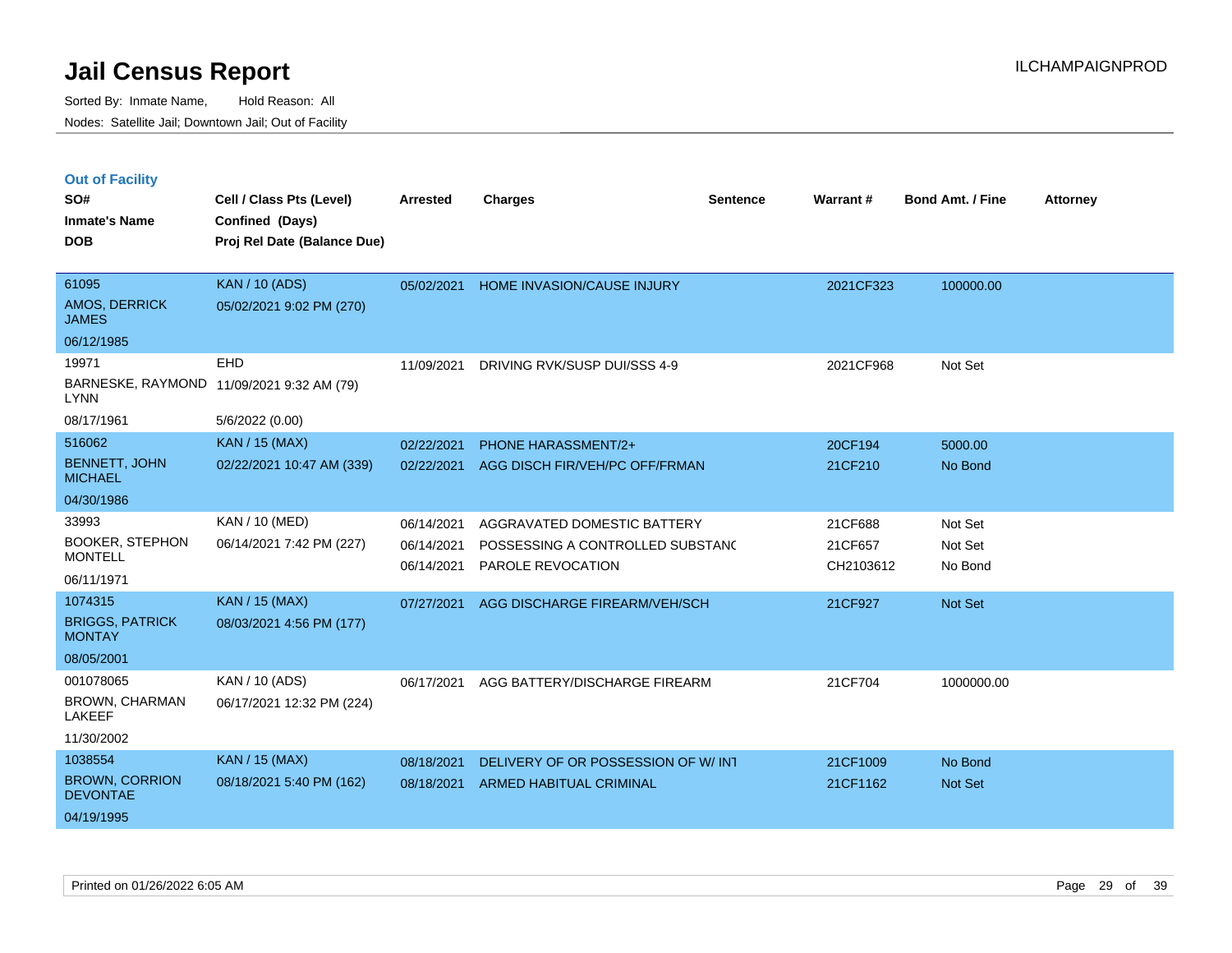| ivouss. Satellite Jali, Downtown Jali, Out of Facility |                                             |            |                                          |                 |            |                         |                 |
|--------------------------------------------------------|---------------------------------------------|------------|------------------------------------------|-----------------|------------|-------------------------|-----------------|
| SO#                                                    | Cell / Class Pts (Level)                    | Arrested   | <b>Charges</b>                           | <b>Sentence</b> | Warrant#   | <b>Bond Amt. / Fine</b> | <b>Attorney</b> |
| Inmate's Name                                          | Confined (Days)                             |            |                                          |                 |            |                         |                 |
| DOB                                                    | Proj Rel Date (Balance Due)                 |            |                                          |                 |            |                         |                 |
|                                                        |                                             |            |                                          |                 |            |                         |                 |
| 1038579                                                | <b>KAN / 15 (MAX)</b>                       | 08/18/2021 | FELON POSS/USE WEAPON/FIREARM            |                 | 21CF1010   | Not Set                 |                 |
| <b>BROWN, MARKEL</b><br>rikki                          | 08/18/2021 2:05 PM (162)                    |            |                                          |                 |            |                         |                 |
| 01/06/1995                                             |                                             |            |                                          |                 |            |                         |                 |
| 1003006                                                | KAN / 15 (MAX)                              | 08/19/2021 | FELON POSS/USE MACHINE GUN               |                 | 21CF1011   | No Bond                 |                 |
| BROWN, ROCKEITH<br>JAVONTE                             | 08/19/2021 12:55 AM (161)                   |            |                                          |                 |            |                         |                 |
| 07/23/1991                                             |                                             |            |                                          |                 |            |                         |                 |
| 995894                                                 | <b>KAN / 10 (ADS)</b>                       | 12/28/2021 | FELON POSSESS WEAPON/2ND+                | 5y (DOC)        | 2020CF709  | No Bond                 |                 |
|                                                        | BUTLER, JAMES LYNN 12/28/2021 11:05 AM (30) |            |                                          |                 |            |                         |                 |
| 12/04/1991                                             |                                             |            |                                          |                 |            |                         |                 |
| 987334                                                 | DEW / 15 (MAX)                              |            | 03/10/2021 ATTEMPT (FIRST DEGREE MURDER) |                 | 19CF689    | Not Set                 |                 |
| CAIN, ISAIAH<br><b>DEPRIEST</b>                        | 03/10/2021 2:22 PM (323)                    |            |                                          |                 |            |                         |                 |
| 12/23/1990                                             |                                             |            |                                          |                 |            |                         |                 |
| 001078638                                              | <b>EHD</b>                                  | 12/15/2021 | DRIVING ON SUSPENDED LICENSE             |                 | 2021TR1120 | <b>Not Set</b>          |                 |
| CAMPBELL, CARLA<br><b>GISSELLE</b>                     | 12/15/2021 11:03 AM (43)                    |            |                                          |                 |            |                         |                 |
| 08/12/1980                                             | 2/12/2022 (0.00)                            |            |                                          |                 |            |                         |                 |
| 992962                                                 | DEW / 15 (ADS)                              | 05/25/2021 | MURDER/INTENT TO KILL/INJURE             |                 | 2018CF1045 | 1000000.00              |                 |
| CAMPBELL, KEITH<br>KNAQEEB                             | 05/25/2021 1:19 PM (247)                    |            |                                          |                 |            |                         |                 |
| 07/22/1991                                             |                                             |            |                                          |                 |            |                         |                 |
| 001078576                                              | <b>KAN / 15 (MAX)</b>                       | 11/09/2021 | UNLAWFUL USE OF A WEAPON                 |                 | 21CF1383   | <b>Not Set</b>          |                 |
| <b>CARTER, DEMONDRE</b><br>DAVON                       | 11/09/2021 6:01 PM (79)                     |            |                                          |                 |            |                         |                 |
| 05/27/2001                                             |                                             |            |                                          |                 |            |                         |                 |
| 1064992                                                | KAN / 15 (MAX)                              | 09/20/2021 | ARMED VIOLENCE/CATEGORY I                |                 | 21CF1137   | Not Set                 |                 |
| CARTER, KEJUAN<br>JAVONTE                              | 09/20/2021 11:42 PM (129)                   |            |                                          |                 |            |                         |                 |
| 06/27/1998                                             |                                             |            |                                          |                 |            |                         |                 |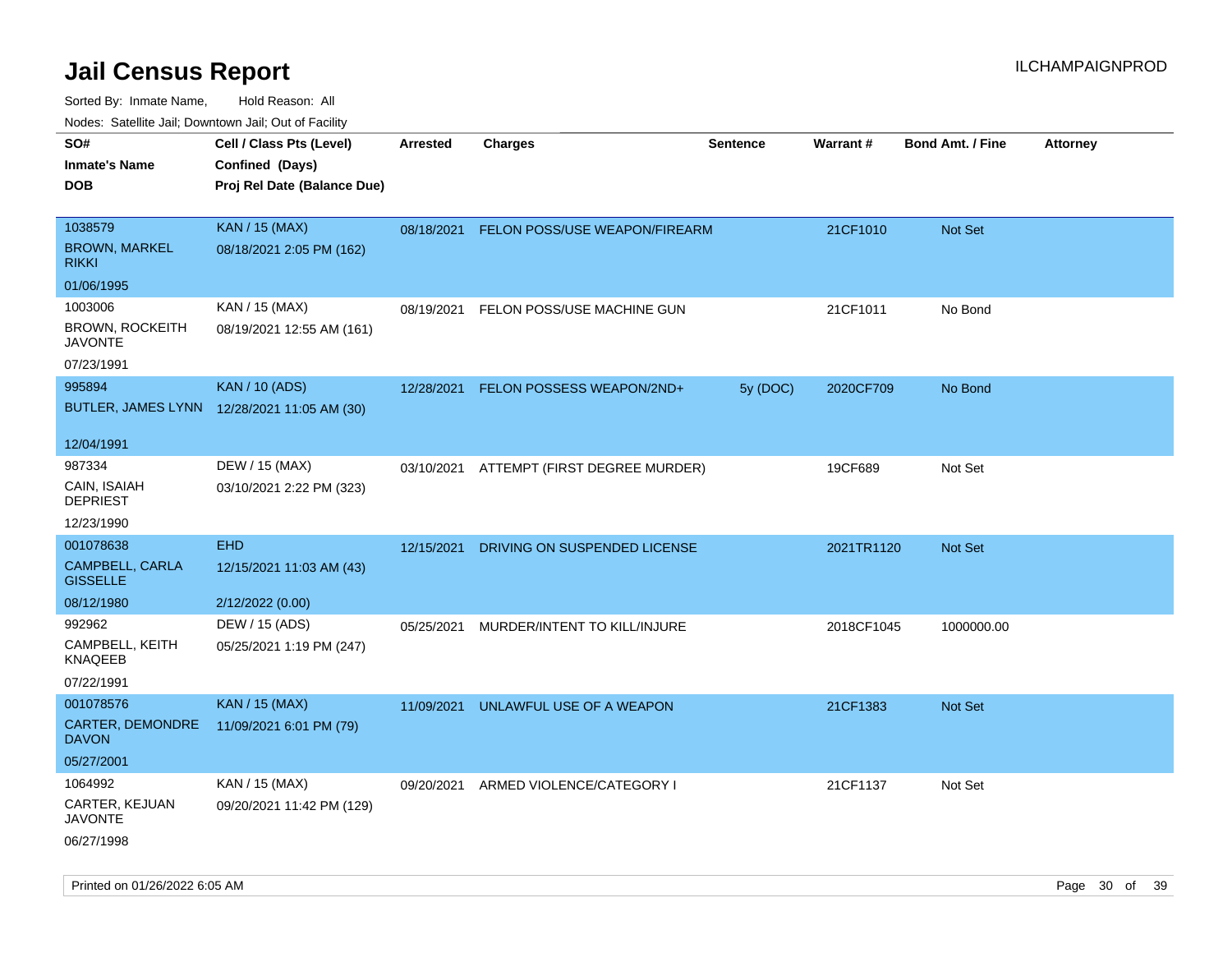| SO#<br><b>Inmate's Name</b><br><b>DOB</b> | Cell / Class Pts (Level)<br>Confined (Days)<br>Proj Rel Date (Balance Due) | Arrested   | <b>Charges</b>                           | <b>Sentence</b> | <b>Warrant#</b> | <b>Bond Amt. / Fine</b> | <b>Attorney</b> |
|-------------------------------------------|----------------------------------------------------------------------------|------------|------------------------------------------|-----------------|-----------------|-------------------------|-----------------|
| 001078729                                 | <b>KAN / 15 (ADS)</b>                                                      |            | 01/02/2022 MURDER/INTENT TO KILL/INJURE  |                 | 20CF396         | 1000000.00              |                 |
| <b>CARTER, TROY</b><br><b>DEMON</b>       | 01/02/2022 10:29 AM (25)                                                   |            |                                          |                 |                 |                         |                 |
| 01/02/2004                                |                                                                            |            |                                          |                 |                 |                         |                 |
| 001078461                                 | KAN / 10 (MED)                                                             | 10/07/2021 | AGG UNLAWFUL USE WEAPON/PERSON           |                 | 2021CF1209      | No Bond                 |                 |
| COLE, ERIC JOSE                           | 10/08/2021 12:25 AM (111)                                                  | 10/07/2021 | AGG DOMESTIC BATTERY/STRANGLE            |                 | 2021CF1208      | Not Set                 |                 |
| 01/24/2002                                |                                                                            | 10/08/2021 | HARASS WITNESS/FAMILY MBR/REP            |                 | 21CF1218        | Not Set                 |                 |
| 1048488                                   | <b>KAN / 10 (ADS)</b>                                                      | 12/30/2021 | ARMED VIOLENCE/CATEGORY I                |                 | 2022CF4         | Not Set                 |                 |
| COLSON, WAYNE<br><b>ARTHUR, Third</b>     | 12/30/2021 8:27 AM (28)                                                    |            |                                          |                 |                 |                         |                 |
| 10/14/1995                                |                                                                            |            |                                          |                 |                 |                         |                 |
| 57733                                     | KAN / 15 (SPH)                                                             | 02/25/2020 | <b>HOMICIDE</b>                          |                 | 2020-CF250      | 2000000.00              |                 |
| <b>CRAIG, ANTOINE</b><br><b>DARRELL</b>   | 02/25/2020 4:08 PM (702)                                                   | 02/25/2020 | FELON POSS/USE WEAPON/FIREARM            |                 | 19CF-1827       | 80000.00                |                 |
| 10/09/1982                                |                                                                            |            |                                          |                 |                 |                         |                 |
| 001077939                                 | <b>KAN / 10 (MED)</b>                                                      | 05/10/2021 | FIREARM/FOID INVALID/NOT ELIG            |                 | 21CF526         | No Bond                 |                 |
| <b>CROSS, PATRICK</b><br><b>DONTRELLE</b> | 05/10/2021 7:31 PM (262)                                                   | 06/02/2021 | POSS STOLEN VEHICLE > \$25,000           |                 | 21CF612         | Not Set                 |                 |
| 11/07/2001                                |                                                                            |            |                                          |                 |                 |                         |                 |
| 001077558                                 | <b>EHD</b>                                                                 | 01/04/2022 | DRIVING RVK/SUSP DUI/SSS 2ND             |                 | 2021CF301       | Not Set                 |                 |
| DAVIS, RICHARD LEE                        | 01/04/2022 9:17 AM (23)                                                    |            |                                          |                 |                 |                         |                 |
| 08/20/1984                                | 2/2/2022 (0.00)                                                            |            |                                          |                 |                 |                         |                 |
| 49972                                     | <b>KAN / 10 (ADS)</b>                                                      |            | 01/03/2022 FELON POSS/USE WEAPON/FIREARM | 2y (DOC)        | 20CF1476        | No Bond                 |                 |
| DICKERSON,<br><b>RAYMOND COLLIER</b>      | 01/03/2022 11:10 AM (24)                                                   |            |                                          |                 |                 |                         |                 |
| 08/16/1978                                |                                                                            |            |                                          |                 |                 |                         |                 |
| 1061304                                   | KAN / 15 (MAX)                                                             | 10/11/2021 | ARMED HABITUAL CRIMINAL                  |                 | 21CF1226        | No Bond                 |                 |
| DORRIS, KEMION<br><b>DAETOCE</b>          | 10/11/2021 7:30 PM (108)                                                   | 10/11/2021 | ARMED HABITUAL CRIMINAL                  |                 | 21CF1227        | No Bond                 |                 |
| 11/19/1997                                |                                                                            | 10/11/2021 | HOME INVASION/FIREARM                    |                 | 21CF1228        | No Bond                 |                 |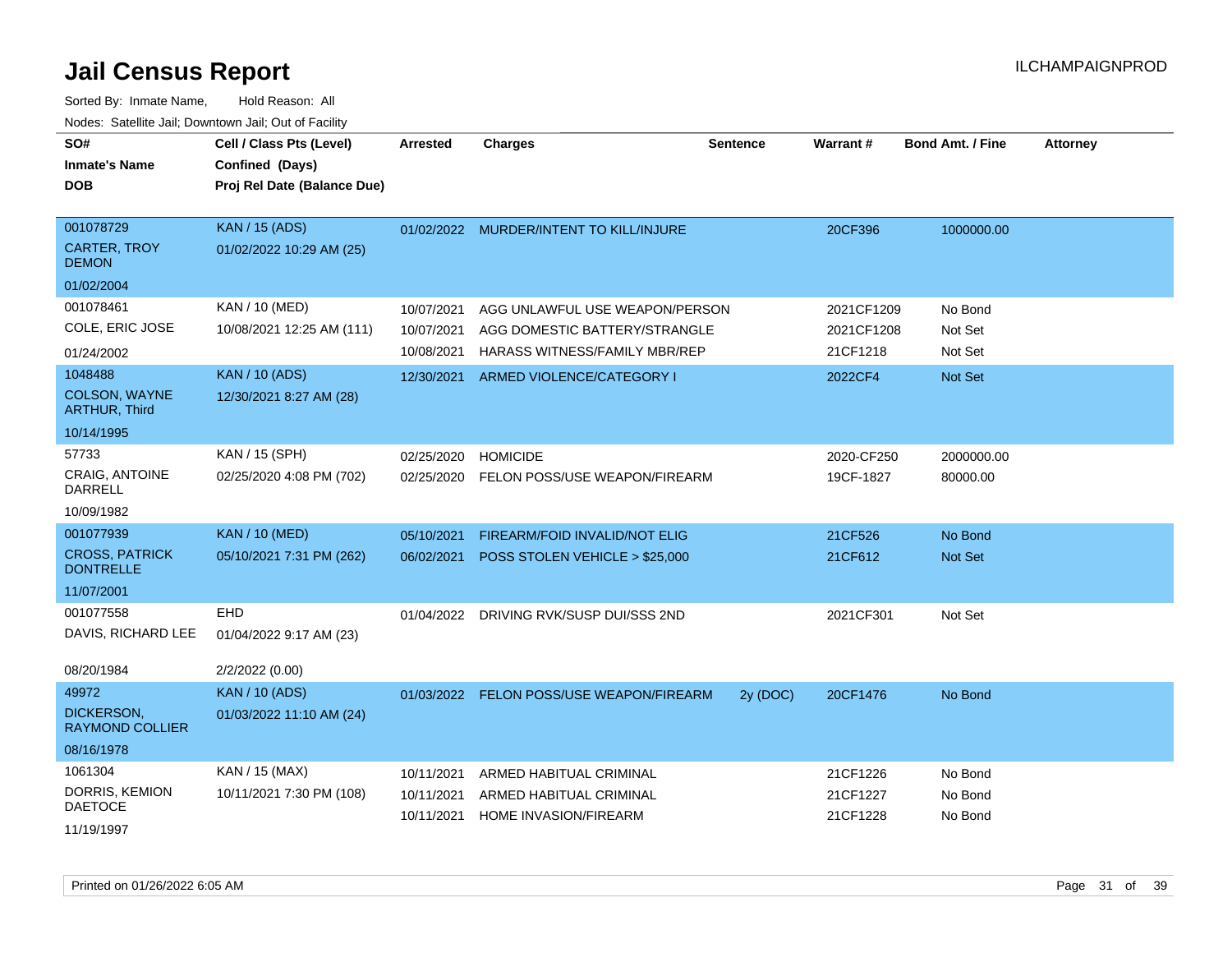Sorted By: Inmate Name, Hold Reason: All

| Nodes: Satellite Jail; Downtown Jail; Out of Facility |  |
|-------------------------------------------------------|--|
|                                                       |  |

| SO#<br><b>Inmate's Name</b><br><b>DOB</b>    | Cell / Class Pts (Level)<br>Confined (Days)<br>Proj Rel Date (Balance Due) | <b>Arrested</b> | <b>Charges</b>                            | <b>Sentence</b> | <b>Warrant#</b> | <b>Bond Amt. / Fine</b> | <b>Attorney</b> |
|----------------------------------------------|----------------------------------------------------------------------------|-----------------|-------------------------------------------|-----------------|-----------------|-------------------------|-----------------|
| 1048528<br>FREEMAN, TAMISHA<br><b>NICOLE</b> | <b>EHD</b><br>01/11/2022 9:20 AM (16)                                      |                 | 01/11/2022 DRIVING RVK/SUSP DUI/SSS 3RD   |                 | 2021CF828       | Not Set                 |                 |
| 04/24/1985                                   | 2/9/2022 (0.00)                                                            |                 |                                           |                 |                 |                         |                 |
| 001077363                                    | KAN / 25 (SPH)                                                             | 10/30/2020      | <b>HOME INVASION/FIREARM</b>              |                 | 20CF1202        | 500000.00               |                 |
| GARY, DAKOTA<br><b>TREVON</b>                | 10/30/2020 10:41 AM (454)                                                  |                 |                                           |                 |                 |                         |                 |
| 12/31/2001                                   |                                                                            |                 |                                           |                 |                 |                         |                 |
| 1013012                                      | KAN / 15 (MAX)                                                             | 07/08/2021      | <b>FELON POSS/USE FIREARM PRIOR</b>       |                 | 21CF798         | Not Set                 |                 |
| GARY, XAVIER LAMAR                           | 07/08/2021 9:24 AM (203)                                                   | 07/08/2021      | ATTEMPT (FIRST DEGREE MURDER)             |                 | 2021CF790       | 1000000.00              |                 |
| 12/14/1991                                   |                                                                            | 07/08/2021      | FELON POSS/USE FIREARM PRIOR              |                 | 2020CF650       | 25000.00                |                 |
| 952666                                       | EHD                                                                        |                 |                                           |                 |                 |                         |                 |
| Junior                                       | GILL, MICHAEL LAMAR, 01/25/2022 10:05 AM (2)                               | 01/25/2022      | DRIVING ON REVOKED LICENSE                |                 | 2021TR175       | Not Set                 |                 |
| 12/07/1986                                   | 3/10/2022 (0.00)                                                           |                 |                                           |                 |                 |                         |                 |
| 1065946                                      | <b>KAN / 10 (MED)</b>                                                      | 09/04/2021      | AGG BATTERY/DISCHARGE FIREARM             |                 | 21CF1057        | 750000.00               |                 |
| <b>GODBOLT, DESMOND</b><br><b>DEVONTAE</b>   | 09/04/2021 1:17 AM (145)                                                   | 09/04/2021      | <b>RESIST/OBSTRUCTING A PEACE OFFICEF</b> |                 | 21CM407         | Not Set                 |                 |
| 11/15/1997                                   |                                                                            |                 |                                           |                 |                 |                         |                 |
| 1070118                                      | KAN / 15 (MAX)                                                             | 08/31/2021      | AGGRAVATED DOMESTIC BATTERY               |                 | 21CF1049        | No Bond                 |                 |
| <b>GRAHAM, CORTEZ</b><br><b>LAMON</b>        | 08/31/2021 9:32 PM (149)                                                   | 09/02/2021      | PROBATION VIOLATION                       |                 | 21CF55          | Not Set                 |                 |
| 03/31/1976                                   |                                                                            |                 |                                           |                 |                 |                         |                 |
| 1076506                                      | <b>KAN / 15 (MAX)</b>                                                      | 09/17/2021      | AGG UUW/PERSON/CM THREAT VIOL             |                 | 21CF1131        | Not Set                 |                 |
|                                              | GRAY, JAMARH EMERE 09/17/2021 10:41 AM (132)                               | 09/20/2021      | <b>DOMESTIC BATTERY</b>                   |                 | 21CM430         | Not Set                 |                 |
| 06/21/2003                                   |                                                                            |                 |                                           |                 |                 |                         |                 |
| 986315                                       | <b>EHD</b>                                                                 | 01/04/2022      | DRIVING ON SUSPENDED LICENSE              |                 | 2020TR4725      | Not Set                 |                 |
| HARPER, DEMARKO<br><b>DEVAIL</b>             | 01/04/2022 10:13 AM (23)                                                   |                 |                                           |                 |                 |                         |                 |
| 09/04/1989                                   | 2/2/2022 (0.00)                                                            |                 |                                           |                 |                 |                         |                 |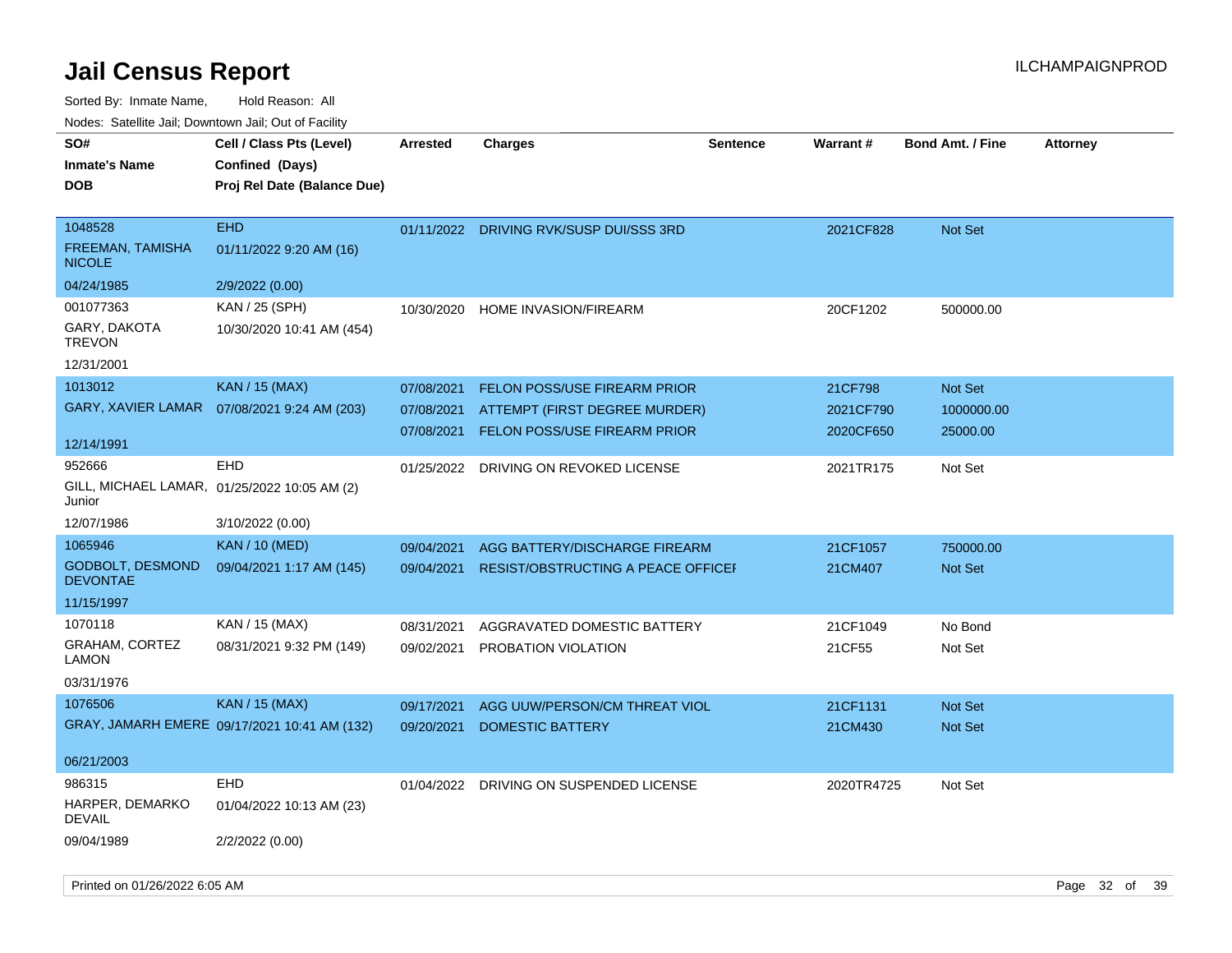| SO#<br><b>Inmate's Name</b><br>DOB                 | Cell / Class Pts (Level)<br>Confined (Days)<br>Proj Rel Date (Balance Due) | <b>Arrested</b>          | <b>Charges</b>                                                  | <b>Sentence</b>         | <b>Warrant#</b>    | <b>Bond Amt. / Fine</b> | <b>Attorney</b> |
|----------------------------------------------------|----------------------------------------------------------------------------|--------------------------|-----------------------------------------------------------------|-------------------------|--------------------|-------------------------|-----------------|
| 001077887<br><b>HENRY, ROBERT</b><br><b>GORDON</b> | <b>EHD</b><br>01/11/2022 11:02 AM (16)                                     | 01/11/2022               | AGG DUI/LIC SUSP OR REVOKED                                     |                         | 2021CF466          | <b>Not Set</b>          |                 |
| 12/16/1952                                         | 2/7/2022 (0.00)                                                            |                          |                                                                 |                         |                    |                         |                 |
| 1045186<br>HOLBROOK, JOHNNIE<br><b>MATHIS</b>      | KAN / 15 (MAX)<br>08/16/2021 11:07 AM (164)                                | 08/16/2021<br>08/16/2021 | ARMED VIOLENCE/CATEGORY I<br>FELON POSS/USE WEAPON/FIREARM      |                         | 21CF934<br>19CF968 | 1000000.00<br>Not Set   |                 |
| 07/19/1996                                         |                                                                            | 08/16/2021<br>08/16/2021 | AGG FLEEING POLICE/21 MPH OVER<br>FELON POSS/USE WEAPON/FIREARM |                         | 21CF988<br>21CF989 | Not Set<br>Not Set      |                 |
| 001078146                                          | <b>DEW / 15 (MAX)</b>                                                      | 07/09/2021               | AGG BATTERY/DISCHARGE FIREARM                                   |                         | 21CF795            | 1000000.00              |                 |
| HUNT, TEIGAN<br>JAZAIREO                           | 07/09/2021 12:41 PM (202)                                                  | 07/09/2021               | ARMED ROBBERY/ARMED W/FIREARM                                   |                         | 21CF806            | <b>Not Set</b>          |                 |
| 05/14/2003                                         |                                                                            |                          |                                                                 |                         |                    |                         |                 |
| 989743                                             | KAN / 15 (ADS)                                                             | 04/13/2021               | AGG DISCHARGE FIREARM/VEH/SCH                                   |                         | 21CF400            | Not Set                 |                 |
| JACKSON, STEVE<br>ALLEN                            | 04/13/2021 2:45 AM (289)                                                   | 04/13/2021               | AGGRAVATED DOMESTIC BATTERY                                     |                         | 21CF399            | Not Set                 |                 |
| 06/04/1991                                         |                                                                            |                          |                                                                 |                         |                    |                         |                 |
| 50495                                              | <b>EHD</b>                                                                 | 08/10/2021               | DRIVING RVK/SUSP DUI/SSS 10-14                                  |                         | 2020CF997          | Not Set                 |                 |
| <b>JENKINS, ARNOLD</b><br><b>FARRIS</b>            | 08/10/2021 9:08 AM (170)                                                   | 08/10/2021               | DRIVING RVK/SUSP DUI/SSS 10-14                                  |                         | 2019CF1363         | <b>Not Set</b>          |                 |
| 04/19/1962                                         | 2/4/2022 (0.00)                                                            |                          |                                                                 |                         |                    |                         |                 |
| 1076450                                            | DEW / 15 (MAX)                                                             | 06/25/2020               | AGG DISCHARGE OF A FIREARM                                      | 6y/0m/0d (DO: 2020CF703 |                    | Not Set                 |                 |
| JONES, CARLOS<br><b>ANTONIO</b>                    | 06/25/2020 2:13 PM (581)                                                   | 11/02/2020               | HOME INVASION/FIREARM                                           | 11y(DOC)                | 20CF1204           | No Bond                 |                 |
| 11/18/2001                                         |                                                                            |                          |                                                                 |                         |                    |                         |                 |
| 001078401                                          | <b>KAN / 10 (ADS)</b>                                                      | 09/19/2021               | UNLAWFUL VEHICULAR INVASION                                     |                         | 21CF1134           | Not Set                 |                 |
| <b>KNIGHT, ERIC</b>                                | 09/19/2021 7:32 PM (130)                                                   | 09/19/2021               | <b>HRSMT/THREATEN PERSON/KILL</b>                               |                         | 2021CF561          | 50000.00                |                 |
| 07/11/1991                                         |                                                                            | 09/21/2021               | <b>BURGLARY</b>                                                 |                         | 21CF1139           | Not Set                 |                 |
| 1002591                                            | <b>EHD</b>                                                                 | 01/11/2022               | AGG DUI/LIC SUSP OR REVOKED                                     |                         | 2020CF1399         | Not Set                 |                 |
| <b>KRAUS, MARY</b><br>KATHERINE                    | 01/11/2022 11:54 AM (16)                                                   |                          |                                                                 |                         |                    |                         |                 |
| 04/13/1959                                         | 2/22/2022 (0.00)                                                           |                          |                                                                 |                         |                    |                         |                 |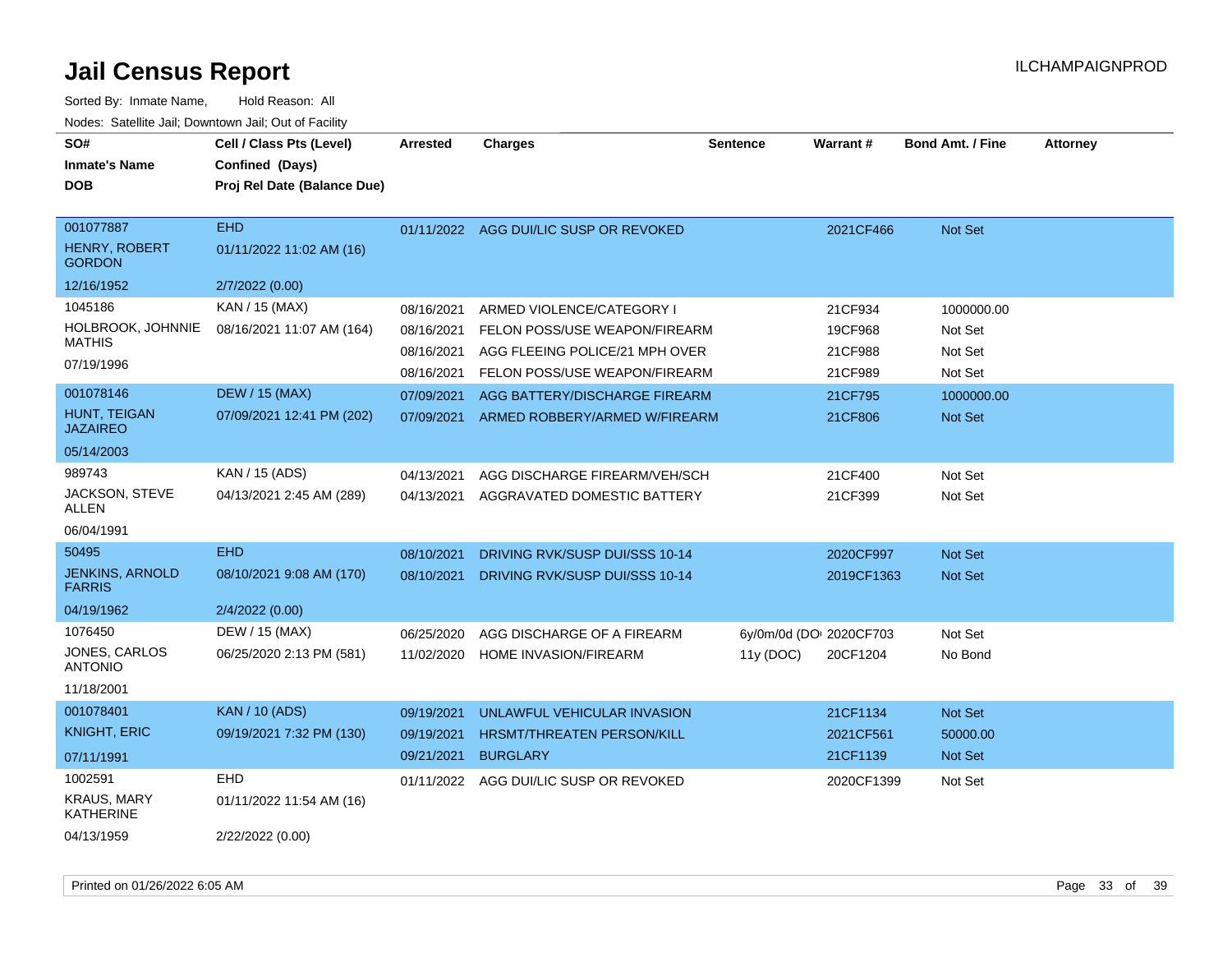| SO#                                      | Cell / Class Pts (Level)    | Arrested   | <b>Charges</b>                 | Sentence | Warrant#   | <b>Bond Amt. / Fine</b> | <b>Attorney</b> |
|------------------------------------------|-----------------------------|------------|--------------------------------|----------|------------|-------------------------|-----------------|
| <b>Inmate's Name</b>                     | Confined (Days)             |            |                                |          |            |                         |                 |
| <b>DOB</b>                               | Proj Rel Date (Balance Due) |            |                                |          |            |                         |                 |
|                                          |                             |            |                                |          |            |                         |                 |
| 1064445                                  | <b>DEW / 15 (MAX)</b>       | 04/23/2021 | FELON POSS/USE FIREARM/PAROLE  |          | 21CF899    | Not Set                 |                 |
| <b>LARUE, TERENCE</b>                    | 04/23/2021 11:18 AM (279)   | 04/23/2021 | AGG DISCHARGE FIREARM/OCC VEH  |          | 2021CF295  | 500000.00               |                 |
| <b>TRAMEL</b>                            |                             | 04/23/2021 | POSSESS 15<100 GRAMS COCAINE   |          | 19CF1052   | 10000.00                |                 |
| 12/23/1998                               |                             |            |                                |          |            |                         |                 |
| 001078237                                | KAN / 15 (ADS)              | 08/03/2021 | AGG DISCHARGE FIREARM/OCC VEH  |          | 21CF928    | No Bond                 |                 |
| LAWS, TERON<br><b>RAMONTE</b>            | 08/03/2021 6:29 PM (177)    |            |                                |          |            |                         |                 |
| 04/03/2001                               |                             |            |                                |          |            |                         |                 |
| 001078470                                | <b>KAN / 15 (MAX)</b>       | 10/10/2021 | MURDER/INTENT TO KILL/INJURE   |          | 21CF1221   | Not Set                 |                 |
| LEE, AMAHRION<br><b>JA'MERE</b>          | 10/10/2021 1:23 PM (109)    |            |                                |          |            |                         |                 |
| 11/05/2002                               |                             |            |                                |          |            |                         |                 |
| 56792                                    | DEW / 10 (MED)              | 02/02/2021 | ARMED HABITUAL CRIMINAL        |          | 2021CF141  | 500000.00               |                 |
| LILLARD, LAWRENCE<br><b>TYRONE</b>       | 02/02/2021 2:11 PM (359)    | 02/22/2021 | DRIVING ON REVOKED LICENSE     |          | 21TR426    | 5000.00                 |                 |
| 10/20/1982                               |                             |            |                                |          |            |                         |                 |
| 001078575                                | <b>KAN / 10 (MED)</b>       | 11/09/2021 | <b>GUNRUNNING</b>              |          | 21CF1330   | 750000.00               |                 |
| MCLAURIN, KEYON A                        | 11/09/2021 12:41 PM (79)    |            |                                |          |            |                         |                 |
|                                          |                             |            |                                |          |            |                         |                 |
| 11/19/2002                               |                             |            |                                |          |            |                         |                 |
| 1011046                                  | KAN / 15 (ADS)              | 04/10/2021 | ATTEMPT (FIRST DEGREE MURDER)  |          | 21CF392    | Not Set                 |                 |
| MILES, DARRION<br><b>ANTONIO KEVONTA</b> | 04/11/2021 12:46 AM (291)   |            |                                |          |            |                         |                 |
| 03/18/1990                               |                             |            |                                |          |            |                         |                 |
| 001077278                                | <b>KAN / 15 (MAX)</b>       | 10/06/2020 | MURDER/INTENT TO KILL/INJURE   |          | 2020CF146  | 2000000.00              |                 |
| MILLER, D'ANDRE                          | 10/06/2020 12:49 PM (478)   | 10/06/2020 | AGG FLEEING POLICE/21 MPH OVER |          | 2019CF1171 | 50000.00                |                 |
| 09/08/1986                               |                             |            |                                |          |            |                         |                 |
| 001078712                                | KAN / 10 (MED)              | 12/23/2021 | AGG DISCH FIREARM/1ST AID PERS |          | 21CF1581   | Not Set                 |                 |
| MONTGOMERY,<br><b>RASHARD MYKI</b>       | 12/23/2021 4:27 PM (35)     |            |                                |          |            |                         |                 |
| 11/05/2001                               |                             |            |                                |          |            |                         |                 |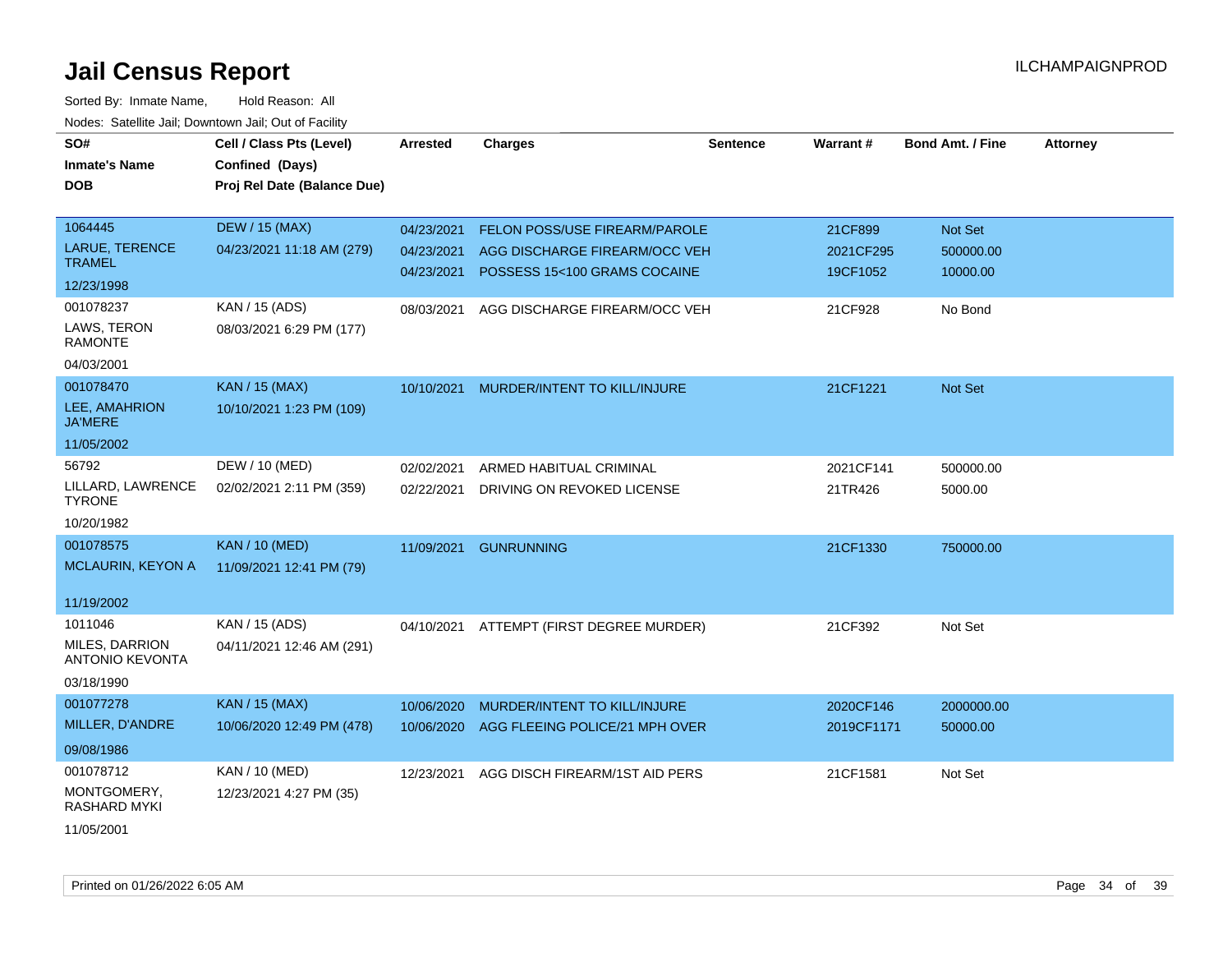| SO#<br><b>Inmate's Name</b><br><b>DOB</b> | Cell / Class Pts (Level)<br>Confined (Days)<br>Proj Rel Date (Balance Due) | Arrested   | <b>Charges</b>                           | <b>Sentence</b> | Warrant#    | <b>Bond Amt. / Fine</b> | <b>Attorney</b> |
|-------------------------------------------|----------------------------------------------------------------------------|------------|------------------------------------------|-----------------|-------------|-------------------------|-----------------|
| 1026477                                   | <b>KAN / 15 (ADS)</b>                                                      | 09/21/2021 | AGG DISCHARGE FIREARM/OCC VEH            |                 | 21CF1138    | Not Set                 |                 |
| NEWBILL, DEVONTRE<br><b>LAMONT</b>        | 09/21/2021 2:27 AM (128)                                                   | 09/22/2021 | <b>PROBATION VIOLATION</b>               |                 | 20CF577     | Not Set                 |                 |
| 11/22/1993                                |                                                                            |            |                                          |                 |             |                         |                 |
| 1072907                                   | <b>KAN</b>                                                                 | 07/14/2021 | CRIMINAL DAMAGE <\$500/SCHOOL            |                 | 2021CF840   | 5000.00                 |                 |
| NIKOLAEV, YEVGENIY                        | 07/14/2021 10:10 PM (197)                                                  |            | 07/14/2021 ATTEMPT (FIRST DEGREE MURDER) |                 | 2021-CF-832 | 2000000.00              |                 |
| 10/06/1983                                |                                                                            |            |                                          |                 |             |                         |                 |
| 22129                                     | <b>EHD</b>                                                                 |            | 01/25/2022 DUI INTOXICATING COMPOUND     |                 | 2021DT155   | Not Set                 |                 |
| OAKLEY, ALAN RUFUS 01/25/2022 9:10 AM (2) |                                                                            |            |                                          |                 |             |                         |                 |
| 04/05/1963                                | 2/7/2022 (0.00)                                                            |            |                                          |                 |             |                         |                 |
| 001078558                                 | <b>KAN / 10 (MED)</b>                                                      | 11/03/2021 | UNLAWFUL USE OF A WEAPON                 |                 | 21CF1352    | Not Set                 |                 |
| PARRISH, DOMINIC<br><b>WALTER</b>         | 11/03/2021 1:25 PM (85)                                                    |            |                                          |                 |             |                         |                 |
| 08/23/2001                                |                                                                            |            |                                          |                 |             |                         |                 |
| 001078063                                 | <b>KAN / 15 (MAX)</b>                                                      | 06/15/2021 | AGG CRIM SEX ASSAULT/WEAPON              |                 | 2021CF678   | 1000000.00              |                 |
|                                           | PERRY, ROBERT Junior 06/15/2021 4:37 PM (226)                              | 06/15/2021 | <b>ROBBERY</b>                           |                 | 2021CF159   | 25000.00                |                 |
| 12/21/1990                                |                                                                            |            |                                          |                 |             |                         |                 |
| 37559                                     | <b>EHD</b>                                                                 |            | 01/12/2022 DRIVING ON REVOKED LICENSE    |                 | 2021TR2685  | Not Set                 |                 |
| PICKENS, DAVID<br><b>EUGENE</b>           | 01/12/2022 10:16 AM (15)                                                   |            |                                          |                 |             |                         |                 |
| 02/01/1973                                | 3/12/2022 (0.00)                                                           |            |                                          |                 |             |                         |                 |
| 001077591                                 | <b>KAN / 5 (ADS)</b>                                                       |            | 01/06/2022 FIREARM/FOID INVALID/NOT ELIG | 42m (DOC)       | 2021CF782   | No Bond                 |                 |
| PYE, TRESHAUN<br><b>CORTEZ</b>            | 01/06/2022 10:30 AM (21)                                                   |            |                                          |                 |             |                         |                 |
| 05/01/2001                                |                                                                            |            |                                          |                 |             |                         |                 |
| 001077614                                 | KAN / 15 (MAX)                                                             |            | 01/17/2021 ATTEMPT (FIRST DEGREE MURDER) |                 | 21CF66      | Not Set                 |                 |
| <b>DEVON</b>                              | ROBINSON, DONTRELL 01/17/2021 3:08 PM (375)                                |            |                                          |                 |             |                         |                 |
| 09/22/2002                                |                                                                            |            |                                          |                 |             |                         |                 |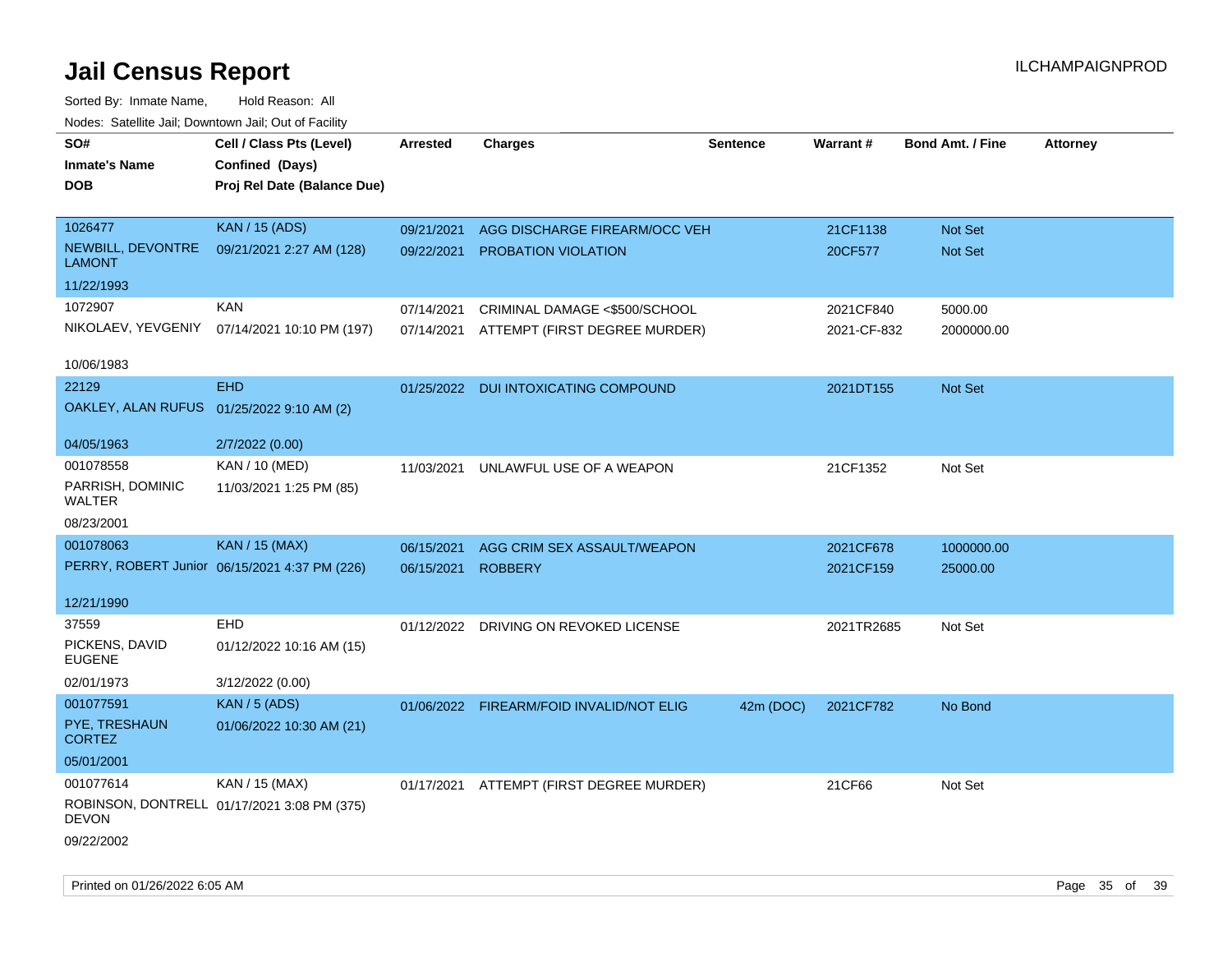| SO#                                     | Cell / Class Pts (Level)    | <b>Arrested</b> | <b>Charges</b>                 | <b>Sentence</b> | <b>Warrant#</b> | <b>Bond Amt. / Fine</b> | <b>Attorney</b> |
|-----------------------------------------|-----------------------------|-----------------|--------------------------------|-----------------|-----------------|-------------------------|-----------------|
| <b>Inmate's Name</b>                    | Confined (Days)             |                 |                                |                 |                 |                         |                 |
| <b>DOB</b>                              | Proj Rel Date (Balance Due) |                 |                                |                 |                 |                         |                 |
| 1061216                                 | <b>KAN / 10 (MED)</b>       | 06/22/2021      | <b>HOME INVASION/FIREARM</b>   |                 | 21CF727         | <b>Not Set</b>          |                 |
| <b>RUNGE, ANDRE</b><br><b>MARSEAN</b>   | 06/22/2021 4:42 PM (219)    |                 |                                |                 |                 |                         |                 |
| 12/05/1997                              |                             |                 |                                |                 |                 |                         |                 |
| 650295                                  | PIA / 50 (MAX)              | 04/22/2020      | <b>CRIMINAL SEXUAL ASSAULT</b> |                 | 2020-CF407      | 750000.00               |                 |
| SANDAGE, JERALD                         | 04/22/2020 6:30 AM (645)    | 04/22/2020      | CRIMINAL SEXUAL ASSAULT        |                 | 2020-CF408      | 750000.00               |                 |
| <b>EUGENE</b>                           |                             | 04/22/2020      | <b>CRIMINAL SEXUAL ABUSE</b>   |                 | 2020-CF409      | 750000.00               |                 |
| 06/07/1971                              |                             | 04/22/2020      | <b>CRIMINAL SEXUAL ASSAULT</b> |                 | 2020-CF410      | 750000.00               |                 |
|                                         |                             | 04/22/2020      | OFFICIAL MISCONDUCT            |                 | 2019-CF1811     | 25000.00                |                 |
| 1062194                                 | <b>DEW / 15 (MAX)</b>       | 02/27/2020      | MURDER/OTHER FORCIBLE FELONY   |                 | 20CF-247        | 1000000.00              |                 |
| <b>SIMMONS, MICHAEL</b><br><b>JAMAL</b> | 02/27/2020 1:11 PM (700)    | 09/23/2020      | AGG BATTERY/DISCHARGE FIREARM  |                 | 20CF1061        | Not Set                 |                 |
| 11/03/1997                              |                             |                 |                                |                 |                 |                         |                 |
| 001078115                               | KAN / 15 (MAX)              | 07/01/2021      | ARMED VIOLENCE/CATEGORY I      |                 | 21CF772         | Not Set                 |                 |
| SMITH, JAMES<br>NASHAUN, Junior         | 07/01/2021 2:44 PM (210)    | 07/30/2021      | DRIVING ON SUSPENDED LICENSE   |                 | 21TR5804        | 1500.00                 |                 |
| 09/18/2000                              |                             |                 |                                |                 |                 |                         |                 |
| 001077868                               | <b>KAN / 15 (MAX)</b>       | 04/21/2021      | ARMED ROBBERY/ARMED W/FIREARM  |                 | 21CF445         | Not Set                 |                 |
| SPEARMENT.<br><b>KENTRELL</b>           | 04/21/2021 9:48 PM (281)    | 08/19/2021      | FLEEING/ATTEMPT ELUDE OFFICER  |                 | 2021TR1053      | 1000.00                 |                 |
| 01/21/2002                              |                             |                 |                                |                 |                 |                         |                 |
| 11979                                   | EHD                         | 01/11/2022      | AGG FLEEING POLICE/21 MPH OVER |                 | 2021CF629       | Not Set                 |                 |
| STARK, JACK LYNN                        | 01/11/2022 10:13 AM (16)    |                 |                                |                 |                 |                         |                 |
| 12/31/1955                              | 4/9/2022 (0.00)             |                 |                                |                 |                 |                         |                 |
| 001077854                               | <b>EHD</b>                  | 09/15/2021      | DRIVING RVK/SUSP DUI/SSS 4-9   |                 | 2021CF306       | Not Set                 |                 |
| STUKINS, DANNY RAY                      | 09/15/2021 10:17 AM (134)   |                 |                                |                 |                 |                         |                 |
| 07/05/1985                              | 3/13/2022 (0.00)            |                 |                                |                 |                 |                         |                 |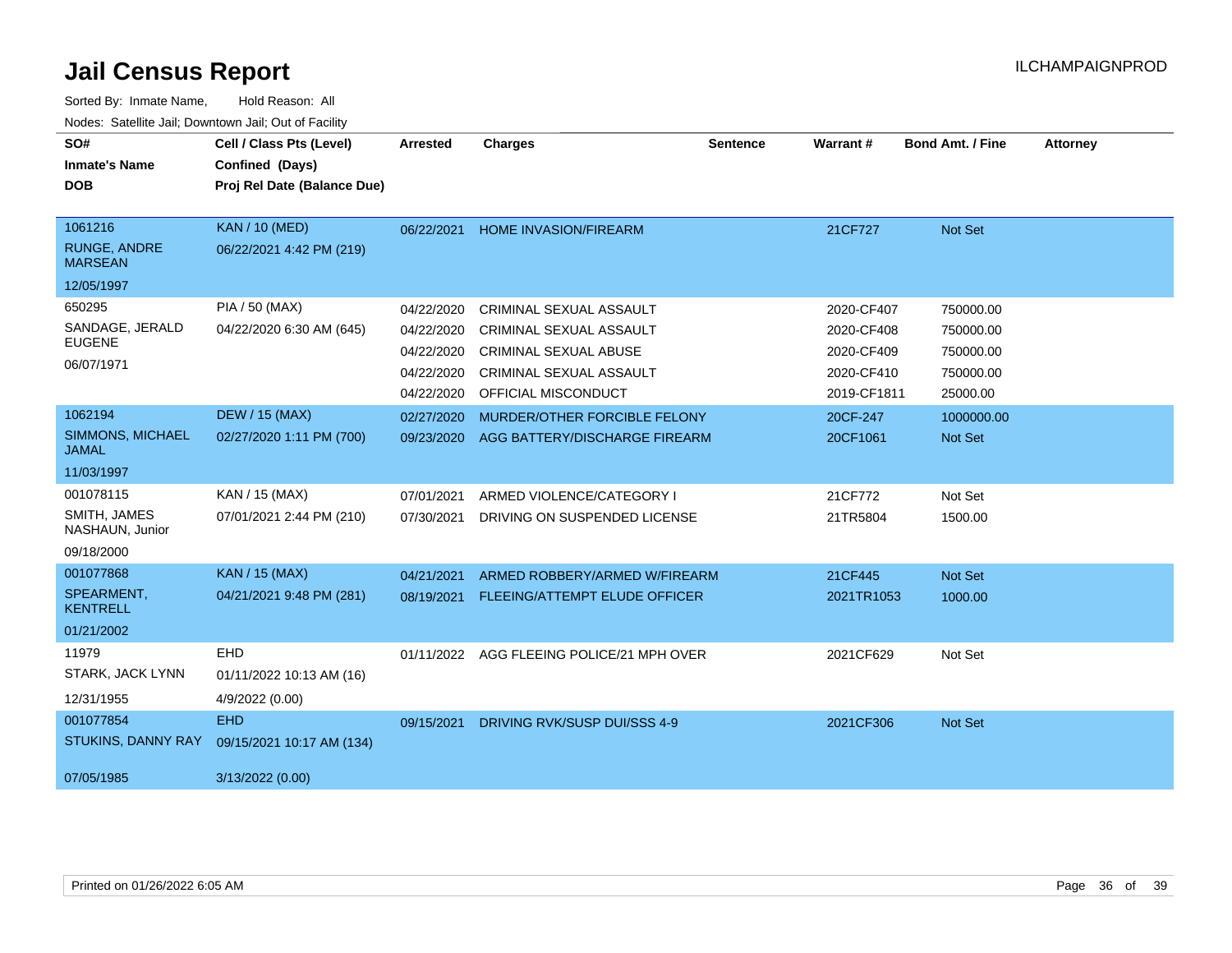|                                                                                                                  | rouco. Calcillo Jali, Downtown Jali, Out of Facility |                                          |                        |            |                         |                 |
|------------------------------------------------------------------------------------------------------------------|------------------------------------------------------|------------------------------------------|------------------------|------------|-------------------------|-----------------|
| SO#<br>Cell / Class Pts (Level)<br>Confined (Days)<br>Inmate's Name<br>Proj Rel Date (Balance Due)<br><b>DOB</b> | <b>Arrested</b>                                      | <b>Charges</b>                           | <b>Sentence</b>        | Warrant#   | <b>Bond Amt. / Fine</b> | <b>Attorney</b> |
| 1046632<br><b>KAN / 15 (MAX)</b><br>TATE, JAVON MARQUIS 09/14/2021 12:10 PM (135)                                | 09/14/2021                                           | ARMED VIOLENCE/CATEGORY II               |                        | 21CF912    | 750000.00               |                 |
| 08/10/1996                                                                                                       |                                                      |                                          |                        |            |                         |                 |
| 962484<br>KAN / 10 (ADS)<br>TAYLOR, VINCENT<br>12/29/2021 7:23 AM (29)<br>REGINALD                               | 12/29/2021                                           | AGGRAVATED DOMESTIC BATTERY              |                        | 21CF1608   | Not Set                 |                 |
| 11/03/1988<br>1033031                                                                                            |                                                      |                                          |                        |            |                         |                 |
| <b>KAN / 15 (MAX)</b><br>TOMS, ANDREW<br>08/19/2020 5:59 PM (526)<br>CHUCKY                                      |                                                      | 08/19/2020 *AGG BATTERY W/FIREARM/PERSON |                        | 2020-CF923 | 500000.00               |                 |
| 09/28/1978                                                                                                       |                                                      |                                          |                        |            |                         |                 |
| 27007<br>KAN / 15 (MAX)<br>TUELL, ROBERT<br>09/19/2021 9:51 AM (130)<br><b>STEPHEN</b><br>09/25/1967             | 09/19/2021                                           | DOMESTIC BATTERY/OTHER PRIOR             | 2y/0m/0d (DOI 21CF1133 |            | No Bond                 |                 |
| 001078263<br><b>KAN / 10 (ADS)</b>                                                                               | 08/11/2021                                           | AGG FLEEING POLICE/21 MPH OVER           | 15m (DOC)              |            | 200000.00               |                 |
| <b>TURK, BRANDON</b><br>08/11/2021 6:23 PM (169)<br>LARSHAWN                                                     |                                                      |                                          |                        |            |                         |                 |
| 10/18/1995                                                                                                       |                                                      |                                          |                        |            |                         |                 |
| 001078386<br>KAN / 10 (MED)<br>TURNER, AMARIO<br>09/14/2021 11:42 PM (135)<br>09/23/2002                         | 09/14/2021                                           | POSSESSION OF STOLEN FIREARM             |                        | 2021CF1099 | 250000.00               |                 |
| <b>EHD</b><br>1011886                                                                                            |                                                      | 01/12/2022 AGG FLEEING/2+ CON DEVICES    |                        | 2021CF378  | <b>Not Set</b>          |                 |
| TURNER, SHAWNTAY<br>01/12/2022 9:25 AM (15)<br><b>EUGENE</b>                                                     |                                                      |                                          |                        |            |                         |                 |
| 3/11/2022 (0.00)<br>01/09/1992                                                                                   |                                                      |                                          |                        |            |                         |                 |
| 1040925<br>KAN / 10 (MED)                                                                                        | 10/05/2021                                           | AGG BATTERY/DISCHARGE FIREARM            |                        | 2021CF1105 | 1000000.00              |                 |
| WEATHERALL.<br>10/05/2021 4:17 PM (114)<br>JOHNNY EARL JAMES<br>04/29/1994                                       |                                                      |                                          |                        |            |                         |                 |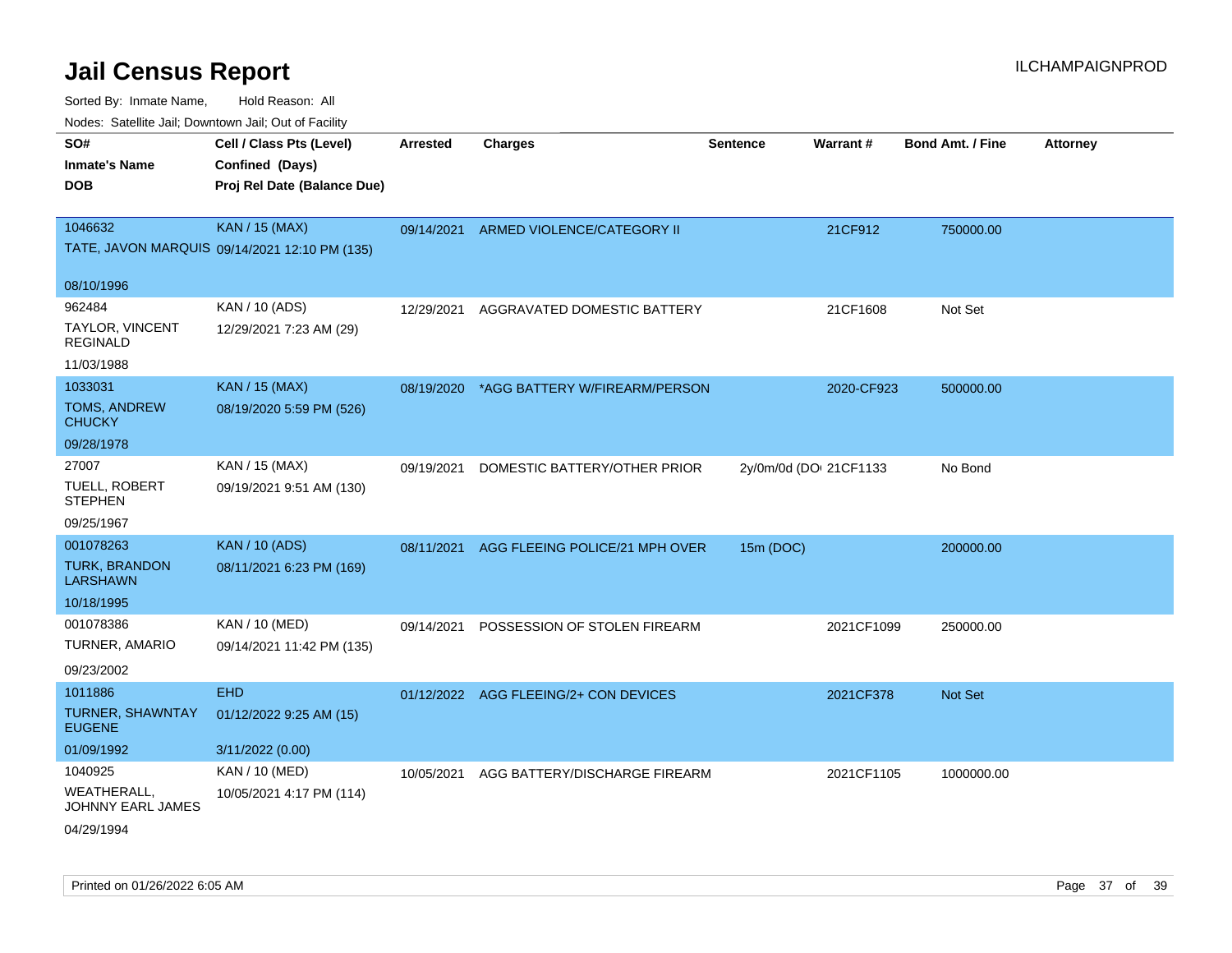| SO#<br><b>Inmate's Name</b><br><b>DOB</b>                            | Cell / Class Pts (Level)<br>Confined (Days)<br>Proj Rel Date (Balance Due) | Arrested                                                           | <b>Charges</b>                                                                                                                                                     | <b>Sentence</b> | Warrant#                                                                      | <b>Bond Amt. / Fine</b>                               | <b>Attorney</b> |
|----------------------------------------------------------------------|----------------------------------------------------------------------------|--------------------------------------------------------------------|--------------------------------------------------------------------------------------------------------------------------------------------------------------------|-----------------|-------------------------------------------------------------------------------|-------------------------------------------------------|-----------------|
| 1062558<br><b>WELLS, JIAMANTE</b><br><b>AMORE</b>                    | <b>DEW / 10 (MED)</b><br>10/02/2021 8:29 PM (117)                          | 10/02/2021                                                         | FELON POSS/USE WEAPON/FIREARM                                                                                                                                      |                 | 21CF1185                                                                      | Not Set                                               |                 |
| 09/02/1995                                                           |                                                                            |                                                                    |                                                                                                                                                                    |                 |                                                                               |                                                       |                 |
| 1002033<br><b>WEST, ANTONIO</b><br><b>DEONTA</b><br>04/15/1992       | KAN / 15 (MAX)<br>09/08/2021 11:01 PM (141)                                | 09/08/2021<br>09/08/2021<br>09/08/2021<br>09/08/2021<br>09/08/2021 | DRIVING ON SUSPENDED LICENSE<br>ARMED ROBBERY/ARMED W/FIREARM<br>AGG UNLAWFUL USE OF WEAPON/VEH<br><b>OBSTRCT JUSTICE/LEAVE STATE</b><br>ARMED VIOLENCE/CATEGORY I |                 | 2019-TR-11944<br>2020-CF-1406<br>2021-CF-AWOW<br>2021-CF-AWOW<br>2021-CF-AWOW | 5000.00<br>500000.00<br>Not Set<br>Not Set<br>Not Set |                 |
| 1022068                                                              | <b>KAN / 15 (ADS)</b>                                                      | 10/10/2021                                                         | <b>FELON POSS/USE WEAPON/FIREARM</b>                                                                                                                               |                 | 21CF1212                                                                      | <b>Not Set</b>                                        |                 |
| <b>WILKINS, MICHAEL</b><br><b>CARL</b>                               | 10/10/2021 5:07 AM (109)                                                   | 10/10/2021                                                         | <b>FUGITIVE FROM JUSTICE</b>                                                                                                                                       |                 | 22CFAWOW                                                                      | Not Set                                               |                 |
| 07/10/1992                                                           |                                                                            |                                                                    |                                                                                                                                                                    |                 |                                                                               |                                                       |                 |
| 001077508<br><b>WILLIAMS, CALVIN</b><br><b>TIMOTHY</b><br>10/23/2002 | DEW / 15 (ADS)<br>12/10/2020 8:55 PM (413)                                 | 12/10/2020                                                         | MURDER/STRONG PROB KILL/INJURE                                                                                                                                     | 55y (DOC)       | 2020CF1293                                                                    | No Bond                                               |                 |
| 539662                                                               | <b>KAN / 10 (MED)</b>                                                      | 08/14/2021                                                         | <b>AGGRAVATED BATTERY</b>                                                                                                                                          |                 | 21CF979                                                                       | No Bond                                               |                 |
| <b>WILLIAMS, JAVONTAE</b><br><b>DEMAR</b><br>07/28/1991              | 08/14/2021 1:28 AM (166)                                                   | 08/14/2021<br>08/14/2021<br>08/14/2021                             | AGGRAVATED DOMESTIC BATTERY<br>DOM BTRY/CONTACT/1-2 PRECONV<br><b>CITY OV ARREST</b>                                                                               |                 | 2020CF1098<br>2021CF770<br>2017OV893                                          | 25000.00<br>250000.00<br>1000.00                      |                 |
| 1037579<br><b>WILLIAMS, STEVEN</b><br>PATRICK, Second<br>11/25/1994  | <b>KAN / 10 (MED)</b><br>08/17/2021 8:16 PM (163)                          | 08/17/2021                                                         | FELON POSS/USE WEAPON/FIREARM                                                                                                                                      |                 | 2019CF73                                                                      | No Bond                                               |                 |
| 545746                                                               | <b>KAN / 15 (ADS)</b>                                                      | 08/07/2021                                                         | FELON POSS/USE WEAPON/FIREARM                                                                                                                                      |                 | 21CF949                                                                       | Not Set                                               |                 |
| <b>WOODS, MICHAEL</b><br><b>LACKENDRICK</b><br>10/06/1996            | 08/07/2021 8:40 AM (173)                                                   | 08/07/2021<br>08/07/2021                                           | <b>BURGLARY</b><br><b>WARRANT OUT OF COUNTY</b>                                                                                                                    |                 | 2020CF597<br>2020TR9119                                                       | 50000.00<br>5000.00                                   |                 |